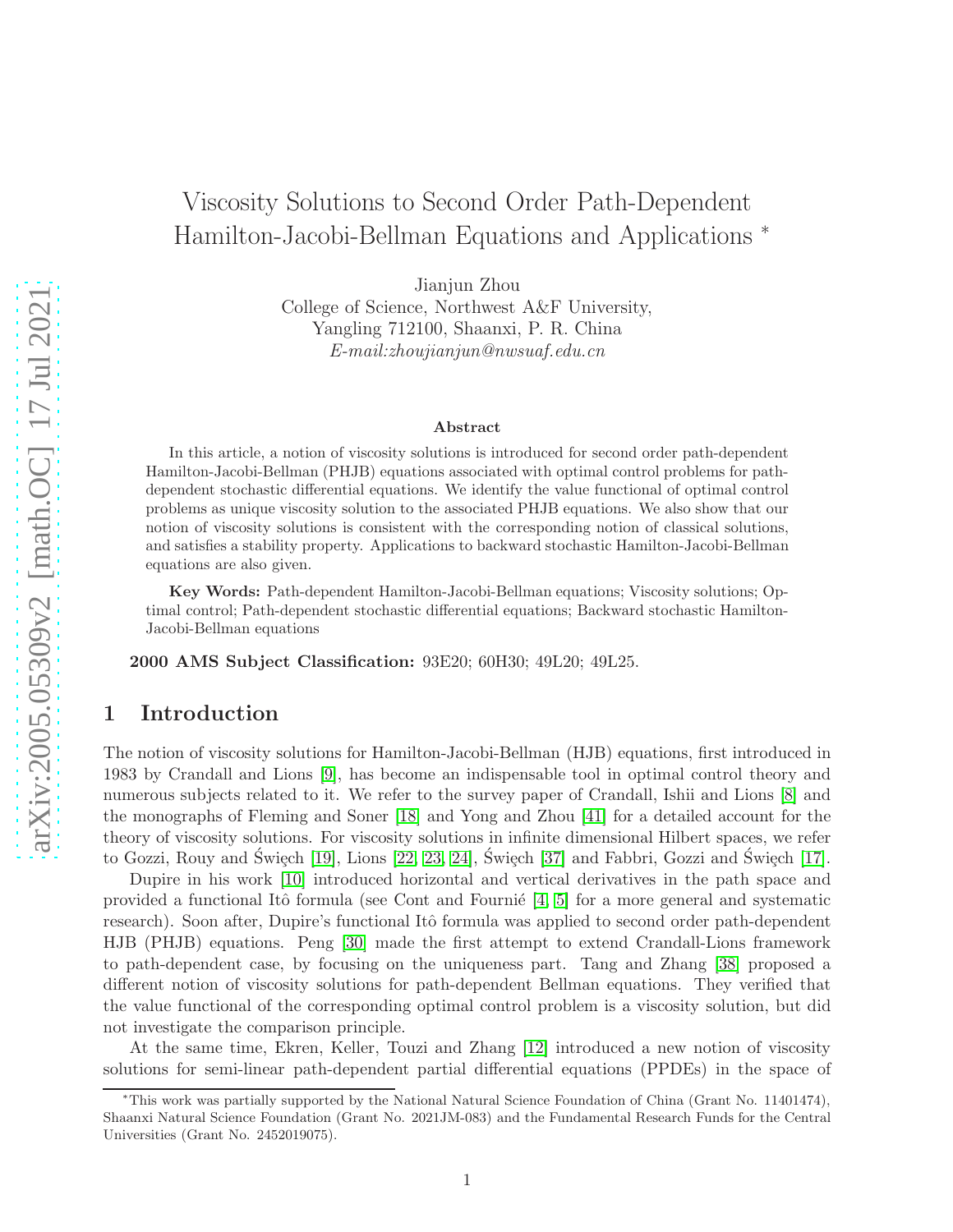continuous paths in terms of a nonlinear expectation. In the subsequent works, Ekren, Touzi and Zhang [\[13,](#page-41-9) [14\]](#page-41-10), Ekren [\[11\]](#page-41-11) and Ren [\[35\]](#page-42-5) extended the notion to fully nonlinear case when the Hamilton function H is uniformly nondegenerate. Ren, Touzi and Zhang [\[36\]](#page-42-6) considered the degenerate case and established the comparison principle when the nonlinearity  $\bf{H}$  is  $d_p$ -uniformly continuous in the path function. We refer to Barrasso and Russo [\[1\]](#page-40-1), Cosso and Russo [\[6\]](#page-41-12), Leao, Ohashi and Simas [\[21\]](#page-41-13), Peng and Song [\[31\]](#page-42-7) and Peng and Wang [\[32\]](#page-42-8) for other notions of solutions to path-dependent semi-linear equations, and to Viens and Zhang [\[39\]](#page-42-9) and Wang, Yong and Zhang [\[40\]](#page-42-10) for some more general PPDEs. We also mention that Luyakonov [\[25\]](#page-42-11) developed a theory of viscosity solutions to fully non-linear path-dependent first order Hamilton-Jacobi equations when Hamilton function  $\bf{H}$  is  $d_p$ -locally Lipschitz continuous with respect to the path function.

In this paper, we consider the following controlled path-dependent stochastic differential equation (PSDE):

$$
\begin{cases} dX^{\gamma_t, u}(s) = b(X_s^{\gamma_t, u}, u(s))ds + \sigma(X_s^{\gamma_t, u}, u(s))dW(s), & s \in [t, T],\\ X_t^{\gamma_t, u} = \gamma_t \in \Lambda_t. \end{cases}
$$
\n(1.1)

In the above equation,  $\Lambda_t$  denotes the set of all continuous  $\mathbb{R}^d$ -valued functions  $\gamma$  defined over [0, t], and let  $\Lambda^s = \bigcup_{l \in [s,T]} \Lambda_l$  and  $\Lambda$  denote  $\Lambda^0$ ; the unknown  $X^{\gamma_t,u}(s)$ , representing the state of the system, is an  $\mathbb{R}^d$ -valued process;  $X_s^{\gamma_t,u}$  is the whole history of  $X^{\gamma_t,u}(\cdot)$  from time 0 to s;  $\{W(t), t \geq 0\}$  is an *n*-dimensional standard Wiener process;  $u(\cdot) = (u(s))_{s \in [t,T]}$  is progressively measurable with respect to the Wiener filtration and takes values in some Polish space  $(U, d_1)$ (we will say that  $u(\cdot) \in \mathcal{U}[t,T]$ ). We define a norm on  $\Lambda_t$  and a metric on  $\Lambda$  as follows: for any  $(t, \gamma_t), (s, \eta_s) \in [0, T] \times \Lambda,$ 

$$
||\gamma_t||_0 := \sup_{0 \leq l \leq t} |\gamma_t(l)|, d_{\infty}(\gamma_t, \eta_s) := |t - s| + \sup_{0 \leq l \leq t \vee s} |\gamma_t(l \wedge t) - \eta_s(l \wedge s)|.
$$

We assume that the coefficients  $b: \Lambda \times U \to \mathbb{R}^d$  and  $\sigma: \Lambda \times U \to \mathbb{R}^{d \times n}$  satisfy Lipschitz condition under  $|| \cdot ||_0$  with respect to the path function.

We aim to maximize a cost functional of the form:

$$
J(\gamma_t, u(\cdot)) := Y^{\gamma_t, u}(t), \quad (t, \gamma_t) \in [0, T] \times \Lambda,
$$
\n(1.2)

over  $\mathcal{U}[t,T]$ , where the process  $Y^{\gamma_t,u}$  is defined via solution of backward stochastic differential equation (BSDE):

$$
Y^{\gamma_t, u}(s) = \phi(X_T^{\gamma_t, u}) + \int_s^T q(X_l^{\gamma_t, u}, Y^{\gamma_t, u}(l), Z^{\gamma_t, u}(l), u(l))dl - \int_s^T Z^{\gamma_t, u}(l)dW(l), \quad a.s., \text{ all } s \in [t, T].
$$
 (1.3)

Here q and  $\phi$  are given real functionals on  $\Lambda \times \mathbb{R} \times \mathbb{R}^n \times U$  and  $\Lambda_T$ , respectively, and satisfy Lipschitz condition under  $|| \cdot ||_0$  with respect to the path function. We define the value functional of the optimal control problem as follows:

$$
V(\gamma_t) := \underset{u(\cdot) \in \mathcal{U}[t,T]}{\operatorname{esssup}} Y^{\gamma_t, u}(t), \quad (t, \gamma_t) \in [0, T] \times \Lambda. \tag{1.4}
$$

We characterize this value functional  $V$  with the following PHJB equation:

$$
\begin{cases}\n\partial_t V(\gamma_t) + \mathbf{H}(\gamma_t, V(\gamma_t), \partial_x V(\gamma_t), \partial_{xx} V(\gamma_t)) = 0, & (t, \gamma_t) \in [0, T) \times \Lambda, \\
V(\gamma_T) = \phi(\gamma_T), & \gamma_T \in \Lambda_T;\n\end{cases}
$$
\n(1.5)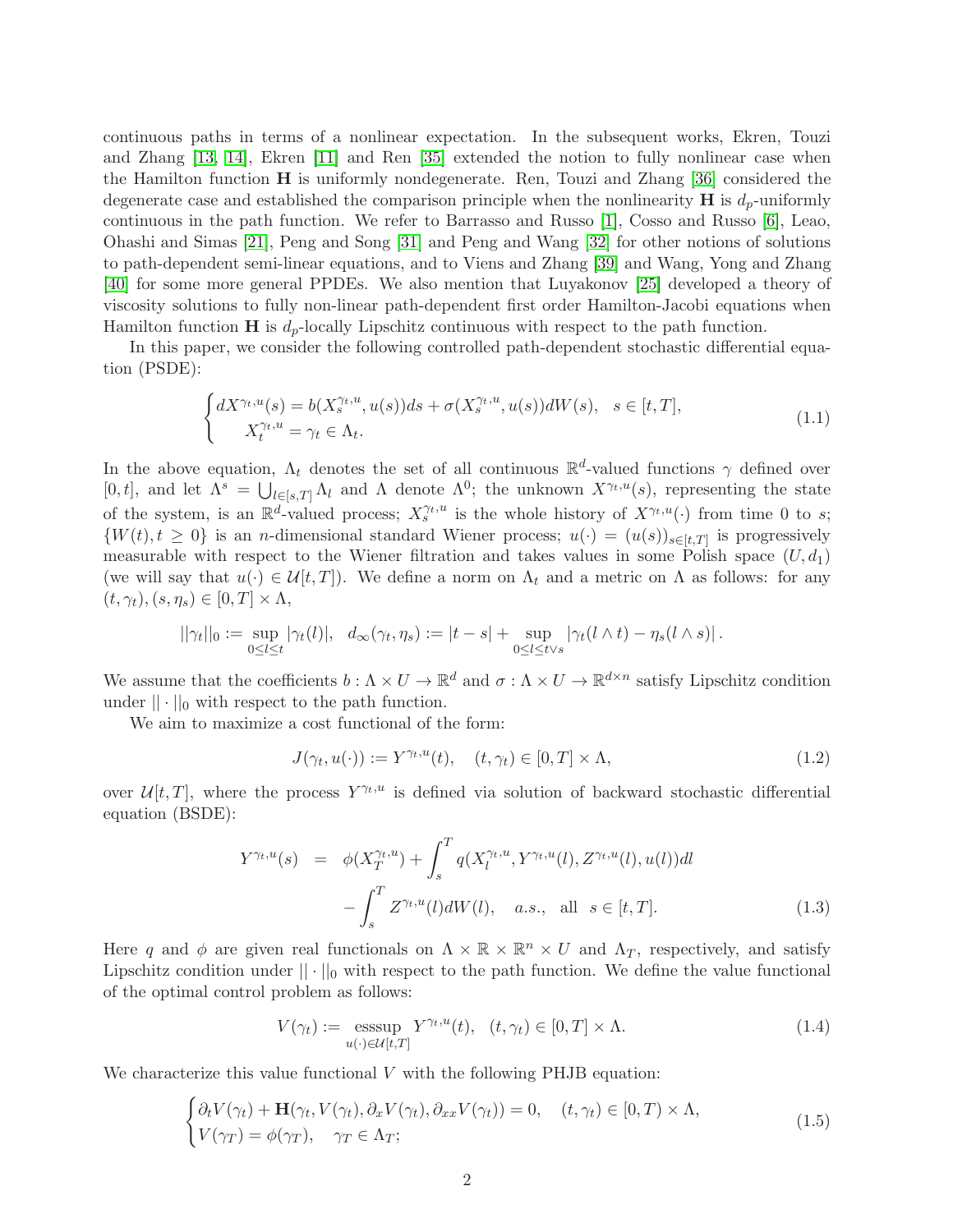where

$$
\mathbf{H}(\gamma_t, r, p, l) = \sup_{u \in U} [\langle p, b(\gamma_t, u) \rangle + \frac{1}{2} \text{tr}[l\sigma(\gamma_t, u)\sigma^\top(\gamma_t, u)] \n+ q(\gamma_t, r, \sigma^\top(\gamma_t, u)p, u)], \quad (t, \gamma_t, r, p, l) \in [0, T] \times \Lambda \times \mathbb{R} \times \mathbb{R}^d \times \mathcal{S}(\mathbb{R}^d).
$$

Here,  $\sigma^{\top}$  is the transpose of the matrix  $\sigma$ ,  $\mathcal{S}(\mathbb{R}^d)$  the set of all  $(d \times d)$  symmetric matrices,  $\langle \cdot, \cdot \rangle$ the scalar product of  $\mathbb{R}^d$ , and  $\partial_t$ ,  $\partial_x$  and  $\partial_{xx}$  the so-called pathwise (or functional or Dupire; see [\[10,](#page-41-6) [4,](#page-40-0) [5\]](#page-41-7)) derivatives, where  $\partial_t$  is known as the horizontal derivative, while  $\partial_x$  and  $\partial_{xx}$  are the first and second order vertical derivatives, respectively.

The primary objective of this article is to develop a concept of viscosity solutions to PHJB equations on the space of continuous paths (see Definition [4.2](#page-13-0) for details). We shall show that the value functional V defined in  $(1.4)$  is unique viscosity solution to the PHJB equation  $(1.5)$  when the coefficients  $(b, \sigma, q, \phi)$  are uniformly Lipschitz in the path function under  $|| \cdot ||_0$ .

The main challenge for our path-dependent case comes from both facts that the path space  $\Lambda_T$  is an infinite dimensional Banach space, and that the maximal norm  $\|\cdot\|_0$  is not Gâteaux differentiable. Since  $\Lambda_T$  is not a separable Hilbert space, the standard techniques for the comparison principle in Hilbert space introduced by Lions [\[22,](#page-41-4) [23,](#page-42-0) [24\]](#page-42-1), which contain a limiting procedure based on the existence of a countable basis, are not applicable in our case. On the other hand, noticing that the value functional is only  $||\cdot||_0$ -Lipschitz continuous with respect to the path function, the auxiliary functional in the proof of uniqueness should include the term  $|| \cdot ||_0$  or a functional which is equivalent to  $||\cdot||_0$ . The lack of smoothness of  $||\cdot||_0$  makes it more difficult to define the viscosity solutions and to prove its uniqueness.

In this paper we want to extend the theory of viscosity solutions to the second order pathdependent case. We adopt the natural generalization of the well-known Crandall-Lions definition in terms of test functions. Since we assume the coefficients  $(b, \sigma, q, \phi)$  only satisfy  $|| \cdot ||_0$ -Lipschitz conditions with respect to the path function and do not impose uniformly nondegenerate requirement on the coefficients, none of these results in Peng [\[30\]](#page-42-3), Ekren, Touzi and Zhang [\[13,](#page-41-9) [14\]](#page-41-10), Ekren [\[11\]](#page-41-11) and Ren [\[35\]](#page-42-5), Ren, Touzi and Zhang [\[36\]](#page-42-6) and Luyakonov [\[25\]](#page-42-11) are directly applicable to our case.

The main contribution of this paper is the introduction of an appropriate notion of viscosity solutions and the proof of uniqueness. The uniqueness property is derived from the comparison theorem. For the proof of the comparison theorem, we generalize the classical methodology in Crandall, Ishii and Lions [\[8\]](#page-41-1) to the path-dependent case. We introduce functional  $\Upsilon : \Lambda \times \Lambda \to \mathbb{R}$ defined by

$$
\Upsilon(\gamma_t, \eta_s) = S(\gamma_t, \eta_s) + 3|\gamma_t(t) - \eta_s(s)|^6
$$

and

$$
S(\gamma_t, \eta_s) = \begin{cases} \frac{(||\gamma_t - \eta_s||_0^6 - |\gamma_t(t) - \eta_s(s)|^6)^3}{||\gamma_t - \eta_s||_0^2}, & ||\gamma_t - \eta_s||_0 \neq 0; \\ 0, & ||\gamma_t - \eta_s||_0 = 0 \end{cases}
$$

for  $\gamma_t, \eta_s \in \Lambda$ . Here  $||\gamma_t - \eta_s||_0 = \sup_{l \in [0, t \vee s]} |\gamma_t(l \wedge t) - \eta_s(l \wedge s)|$ .

This key functional is the starting point for the proof of comparison theorem. First, for every fixed  $(\hat{t}, a_{\hat{t}}) \in [0, T) \times \Lambda$ , define  $f : \Lambda^{\hat{t}} \to \mathbb{R}$  by

$$
f(\gamma_t) := \Upsilon(\gamma_t, a_{\hat{t}}), \ \ \gamma_t \in \Lambda^{\hat{t}}.
$$

We show that it is equivalent to  $|| \cdot ||_0^6$  and study its regularity in the sense of horizontal/vertical derivatives. Then the test function in our definition of viscosity solutions and the auxiliary function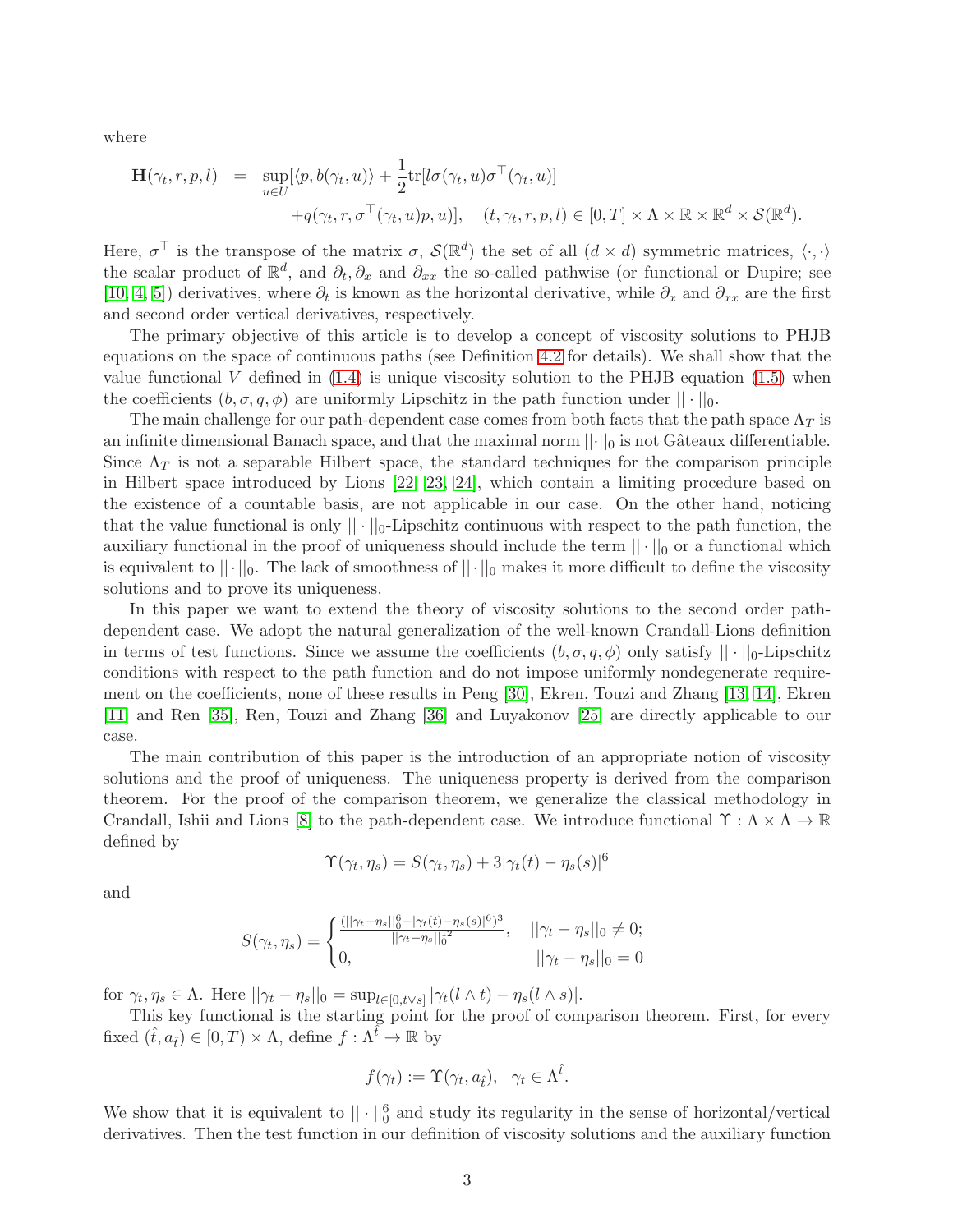$\Psi$  in the proof of comparison theorem can include f (see Step 1 in the proof of Theorem [5.7\)](#page-23-0) as we show that it satisfies a functional Itô formula. By this, the comparison theorem is established when the coefficients only satisfy Lipschitz assumption under  $|| \cdot ||_0$ .

Second, we use  $\Upsilon$  to define a smooth gauge-type function  $\overline{\Upsilon} : \Lambda \times \Lambda \to \mathbb{R}$  by

$$
\overline{\Upsilon}(\gamma_t, \eta_s) := \Upsilon(\gamma_t, \eta_s) + |s - t|^2, \quad (t, \gamma_t), (s, \eta_s) \in [0, T] \times \Lambda.
$$

Then we can apply a modification of Borwein-Preiss variational principle (see Borwein and Zhu [\[2,](#page-40-2) Theorem 2.5.2]) to get a maximum of a perturbation of the auxiliary function Ψ.

Unfortunately, the second spatial derivative  $\partial_{xx}S(\cdot, a_{\hat{t}})$  is not equal to 0 (see Lemma [3.1\)](#page-8-0), in order to apply [\[8,](#page-41-1) Theorem 8.3], a stronger convergence property of auxiliary functional is needed. Thanks to the Step 2 in the proof of Theorem [5.7,](#page-23-0) we can find the expected convergence property of auxiliary functional and prove the comparison theorem.

Regarding existence, we prove that the value functional  $V$  defined in  $(1.4)$  is a viscosity solution to the PHJB equation given in  $(1.5)$  under our definition by functional Itô formula and dynamic programming principle.

Cosso and Russo [\[7\]](#page-41-14) define a smooth functional and apply the Borwein-Preiss variational principle to study the comparison theorem (which imply the uniqueness) of viscosity solutions for the path-dependent heat equation. The construction of their smooth functional seems to be more complicated than ours, and they only study the path-dependent heat equation.

Backward stochastic partial differential equation (BSPDE) is another interesting topic. Peng [\[28\]](#page-42-12) obtained the existence and uniqueness theorem for the solution to backward stochastic HJB (BSHJB) equations in a triple. The relationship between forward backward stochastic differential equations and a class of semi-linear BSPDEs was established in Ma and Yong [\[26\]](#page-42-13). For viscosity solutions of BSPDEs, we refer to Qiu [\[33,](#page-42-14) [34\]](#page-42-15) and Ekren and Zhang [\[15\]](#page-41-15). As an application of our results, we given a definition of viscosity solutions to BSHJB equations, and characterize the value functional of the optimal stochastic control problem as unique viscosity solution to the associated BSHJB equation.

The outline of this article is as follows. In the following section, we introduce the framework of [\[5\]](#page-41-7) and [\[10\]](#page-41-6), preliminary results on path-dependent stochastic optimal control problems, and a modification of Borwein-Preiss variational principle. In Section 3, we present the smooth functionals  $S_m$  which are the key to proving the stability and uniqueness results of viscosity solutions. In Section 4, we define classical and viscosity solutions to our PHJB equations and prove that the value functional V defined by  $(1.4)$  is a viscosity solution to PHJB equation  $(1.5)$ . We also show the consistency with the notion of classical solutions and the stability result. In Section 5, a maximum principle for path-dependent case is given and the uniqueness of viscosity solutions for [\(1.5\)](#page-36-1) is proved and Section 6 is devoted to applications to BSHJB equations.

We would give the following remarks. The original version was submitted to The Annals of Applied Probability on May 8, 2020 and then uploaded to arXiv on May 10, 2020. We received the AAP's decision "Reject with resubmission" together with reports of three reviewers on April 29, 2021. The underlying version has been revised to incorporate the comments of the three reviewers, which are very much appreciated.

### 2 Preliminaries

2.1. Pathwise derivatives. For the vectors  $x, y \in \mathbb{R}^d$ , the scalar product is denoted by  $\langle x, y \rangle$  and the Euclidean norm  $\langle x, x \rangle^{\frac{1}{2}}$  is denoted by |x| (we use the same symbol | · | to denote the Euclidean norm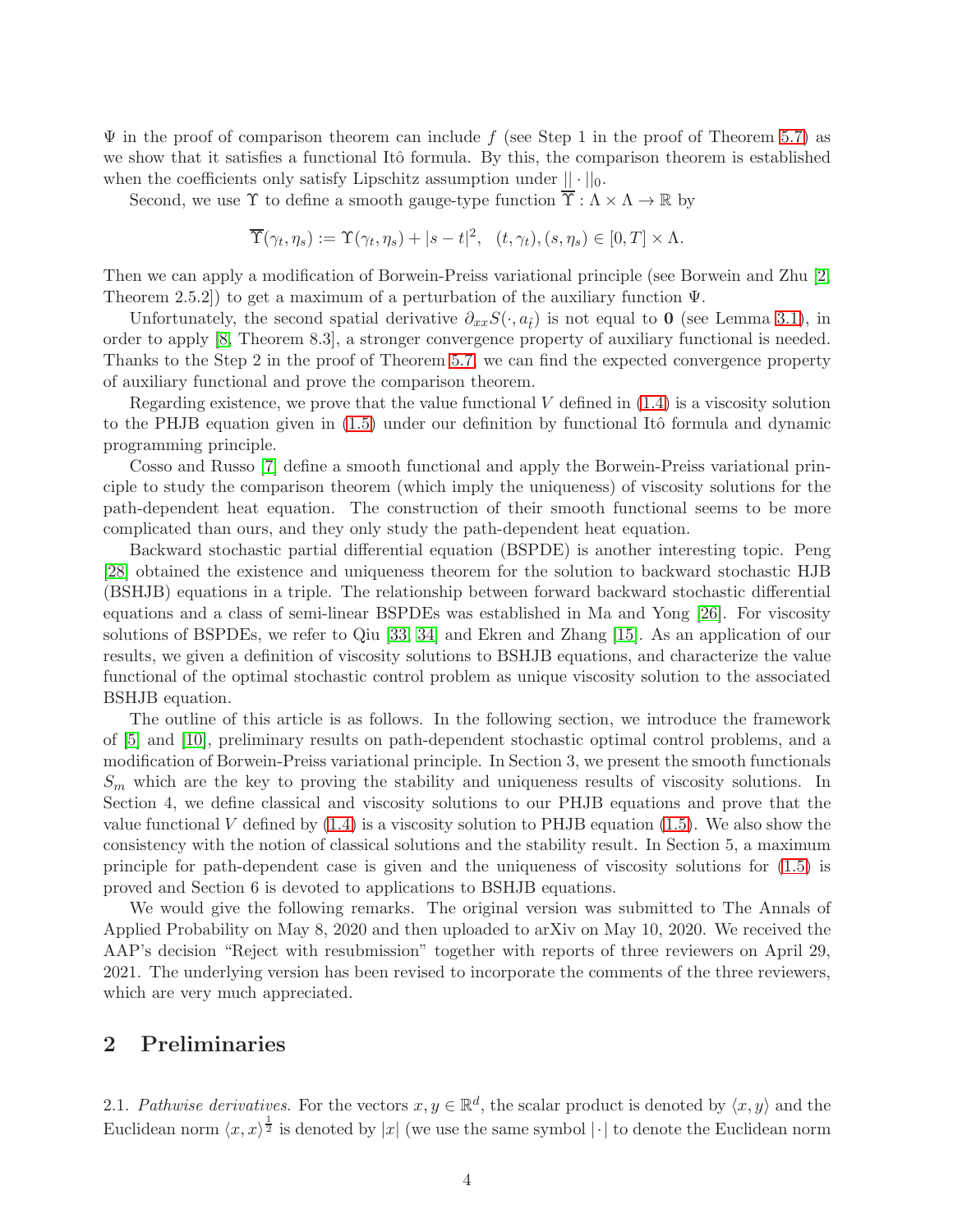on  $\mathbb{R}^k$ , for any  $k \in \mathbb{N}^+$ ). If A is a vector or matrix, its transpose is denoted by  $A^{\top}$ ; For a matrix A, denote its operator norm and Hilbert-Schmidt norm by |A| and |A|<sub>2</sub>, respectively. Denote by  $\mathcal{S}(\mathbb{R}^d)$ the set of all  $(d \times d)$  symmetric matrices. Let  $T > 0$  be a fixed number. For each  $t \in [0, T]$ , define  $\hat{\Lambda}_t := D([0,t];\mathbb{R}^d)$  as the set of càdlàg  $\mathbb{R}^d$ -valued functions on  $[0,t]$ . We denote  $\hat{\Lambda}^t = \bigcup_{s \in [t,T]} \hat{\Lambda}_s$ and let  $\hat{\Lambda}$  denote  $\hat{\Lambda}^0$ .

A very important remark on the notations: as in [\[10\]](#page-41-6), we will denote elements of  $\hat{\Lambda}$  by lower case letters and often the final time of its domain will be subscripted, e.g.  $\gamma \in \hat{\Lambda}_t \subset \hat{\Lambda}$  will be denoted by  $\gamma_t$ . Note that, for any  $\gamma \in \hat{\Lambda}$ , there exists only one t such that  $\gamma \in \hat{\Lambda}_t$ . For any  $0 \le s \le t$ , the value of  $\gamma_t$  at time s will be denoted by  $\gamma_t(s)$ . Moreover, if a path  $\gamma_t$  is fixed, the path  $\gamma_t|_{[0,s]}$ , for  $0 \leq s \leq t$ , will denote the restriction of the path  $\gamma_t$  to the interval  $[0, s]$ .

For convenience, define for  $x \in \mathbb{R}^d$ ,  $\gamma_t \in \hat{\Lambda}$ ,  $0 \le t \le \bar{t} \le T$ ,

$$
\begin{array}{rcl}\n\gamma_t^x(s) & := & \gamma_t(s)\mathbf{1}_{[0,t)}(s) + (\gamma_t(t) + x)\mathbf{1}_{\{t\}}(s), \quad s \in [0,t]; \\
\gamma_{t,\bar{t}}(s) & := & \gamma_t(s)\mathbf{1}_{[0,t)}(s) + \gamma_t(t)\mathbf{1}_{[t,\bar{t}]}(s), \quad s \in [0,\bar{t}].\n\end{array}
$$

We define a norm on  $\hat{\Lambda}_t$  and a metric on  $\hat{\Lambda}$  as follows: for any  $0 \le t \le \bar{t} \le T$  and  $\gamma_t, \bar{\gamma}_{\bar{t}} \in \hat{\Lambda}$ ,

$$
||\gamma_t||_0 := \sup_{0 \le s \le t} |\gamma_t(s)|, \quad d_\infty(\gamma_t, \bar{\gamma}_{\bar{t}}) = d_\infty(\bar{\gamma}_{\bar{t}}, \gamma_t) := |t - \bar{t}| + ||\gamma_{t, \bar{t}} - \bar{\gamma}_{\bar{t}}||_0. \tag{2.1}
$$

In the sequel, for notational simplicity, we use  $||\gamma_t - \bar{\gamma}_{\bar{t}}||_0$  to denote  $||\gamma_{t,\bar{t}} - \bar{\gamma}_{\bar{t}}||_0$ . Then  $(\hat{\Lambda}_t, ||\cdot||_0)$  is a Banach space and  $(\hat{\Lambda}^t, d_{\infty})$  is a complete metric space. Following Dupire [\[10\]](#page-41-6), we define spatial derivatives of  $f: \hat{\Lambda} \to \mathbb{R}$ , if exist, in the standard sense: for the basis  $e_i$  of  $\mathbb{R}^d$ ,  $i, j = 1, 2, \ldots, d$ ,

$$
\partial_{x_i} f(\gamma_s) := \lim_{h \to 0} \frac{1}{h} \bigg[ f(\gamma_s^{he_i}) - f(\gamma_s) \bigg], \ \partial_{x_i x_j} f := \partial_{x_i} (\partial_{x_j} f), \ (s, \gamma_s) \in [0, T] \times \hat{\Lambda}, \tag{2.2}
$$

and the right time-derivative of  $f$ , if exists, as:

$$
\partial_t f(\gamma_s) := \lim_{h \to 0, h > 0} \frac{1}{h} \bigg[ f(\gamma_{s,s+h}) - f(\gamma_s) \bigg], \ (s, \gamma_s) \in [0, T) \times \hat{\Lambda}.\tag{2.3}
$$

For the final time  $T$ , we define

$$
\partial_t f(\gamma_T) := \lim_{t < T, t \uparrow T} \partial_t f(\gamma_T |_{[0,t]}), \ \gamma_T \in \hat{\Lambda}.
$$

We take the convention that  $\gamma_s$  and  $\partial_x f$  denote column vector and  $\partial_{xx} f$  denotes  $d \times d$ -matrix.

**Definition 2.1.** Let  $t \in [0, T)$  and  $f : \hat{\Lambda}^t \to \mathbb{R}$  be given.

- (i) We say  $f \in C^{0}(\hat{\Lambda}^{t})$  if f is continuous in  $\gamma_{s}$  on  $\hat{\Lambda}^{t}$  under  $d_{\infty}$ .
- (ii) We say  $f \in C^{1,2}(\hat{\Lambda}^t) \subset C^0(\hat{\Lambda}^t)$  if  $\partial_t f$ ,  $\partial_{x_i} f$ ,  $\partial_{x_i x_j} f$  exist in  $\hat{\Lambda}^t$  and are in  $C^0(\hat{\Lambda}^t)$  for all  $i, j = 1, 2, \ldots, d.$
- (iii) We say  $f \in C_p^{1,2}(\hat{\Lambda}^t) \subset C^{1,2}(\hat{\Lambda}^t)$  if f and all of its derivatives grow in a polynomial way.

For each  $t \in [0,T]$ , let  $\Lambda_t := C([0,t], \mathbb{R}^d)$  be the set of all continuous  $\mathbb{R}^d$ -valued functions defined over [0, t]. We denote  $\Lambda^t = \bigcup_{s \in [t,T]} \Lambda_s$  and let  $\Lambda$  denote  $\Lambda^0$ . Clearly,  $\Lambda := \bigcup_{t \in [0,T]} \Lambda_t \subset \hat{\Lambda}$ , and each  $\gamma \in \Lambda$  can also be viewed as an element of  $\hat{\Lambda}$ .  $(\Lambda_t, ||\cdot||_0)$  is a Banach space, and  $(\Lambda^t, d_{\infty})$  is a complete metric space.  $f: \Lambda^t \to \mathbb{R}$  and  $\hat{f}: \hat{\Lambda}^t \to \mathbb{R}$  are called consistent on  $\Lambda^t$  if f is the restriction of  $\hat{f}$  on  $\Lambda^t$ .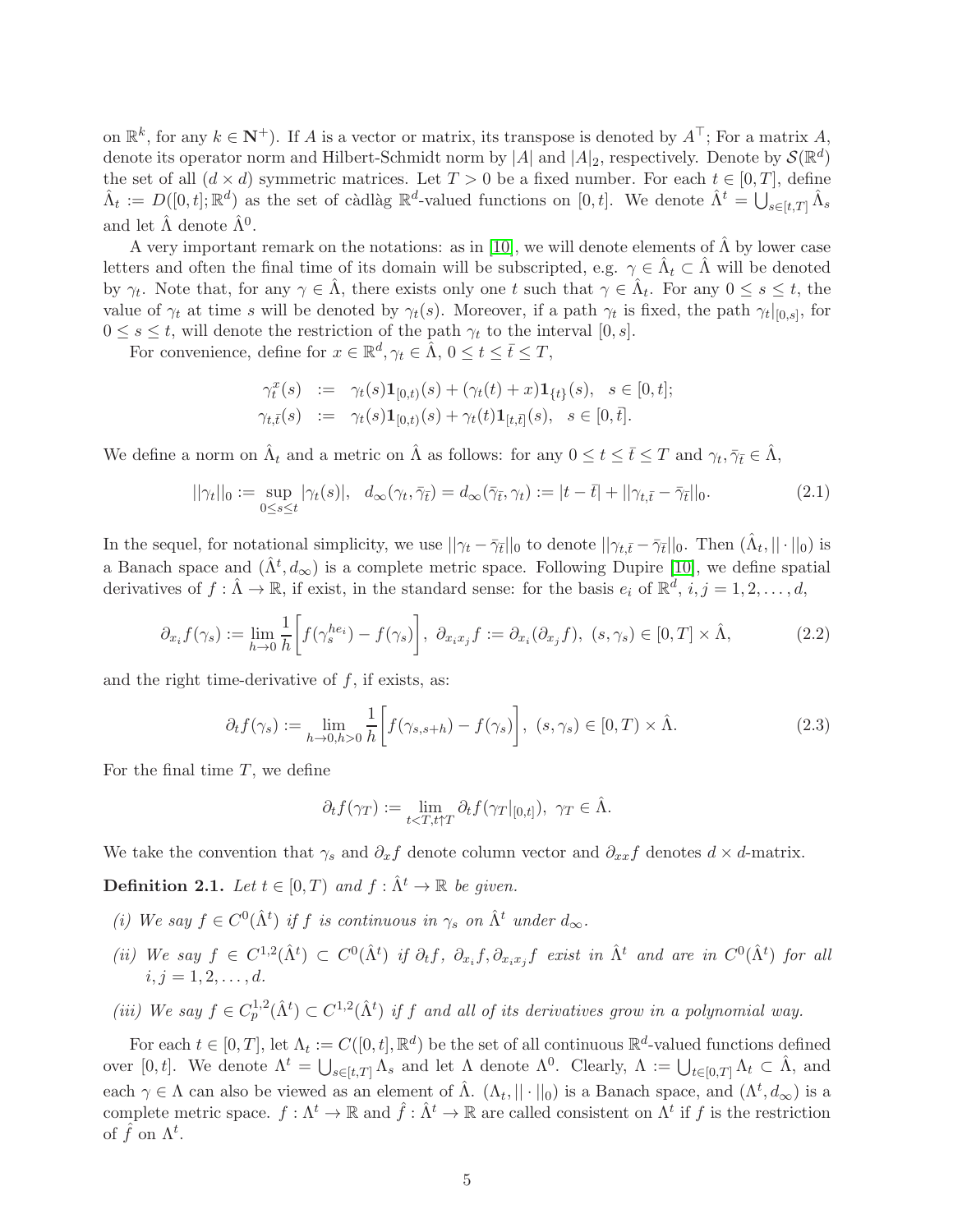**Definition 2.2.** Let  $t \in [0, T)$  and  $f : \Lambda^t \to \mathbb{R}$  be given.

- (i) We say  $f \in C^0(\Lambda^t)$  if f is continuous in  $\gamma_s$  on  $\Lambda^t$  under  $d_{\infty}$ .
- (ii) We say  $f \in C_p^{1,2}(\Lambda^t)$  if there exists  $\hat{f} \in C_p^{1,2}(\hat{\Lambda}^t)$  which is consistent with f on  $\Lambda^t$ .

By Dupire [\[10\]](#page-41-6) and Cont and Fournie [\[5\]](#page-41-7), we have the following functional Itô formula.

**Theorem 2.3.** Suppose X is a continuous semi-martingale and  $f \in C_p^{1,2}(\hat{\Lambda}^{\hat{t}})$  for some fixed  $\hat{t} \in [0, T)$ . Then for any  $t \in [\hat{t}, T]$ :

$$
f(X_t) = f(X_{\hat{t}}) + \int_{\hat{t}}^t \partial_t f(X_s) ds + \frac{1}{2} \int_{\hat{t}}^t \partial_{xx} f(X_s) d\langle X \rangle(s) + \int_{\hat{t}}^t \partial_x f(X_s) dX(s), \quad P\text{-}a.s. \tag{2.4}
$$

Here and in the following, for every  $s \in [0,T]$ ,  $X(s)$  denotes the value of X at time s, and  $X_s$  the whole history path of  $X$  from time 0 to s.

By the above Lemma, we have the following important results.

**Lemma 2.4.** Let  $f \in C_p^{1,2}(\Lambda^t)$  and  $\hat{f} \in C_p^{1,2}(\hat{\Lambda}^t)$  such that  $\hat{f}$  is consistent with  $f$  on  $\Lambda^t$ , then the following definition

$$
\partial_t f := \partial_t \hat{f}, \quad \partial_x f := \partial_x \hat{f}, \quad \partial_{xx} f := \partial_{xx} \hat{f} \quad on \ \Lambda^t
$$

is independent of the choice of  $\hat{f}$ . Namely, if there is another  $\hat{f}' \in C_p^{1,2}(\hat{\Lambda}^t)$  such that  $\hat{f}'$  is consistent with f on  $\Lambda^t$ , then the derivatives of  $\hat{f}'$  coincide with those of  $\hat{f}$  on  $\Lambda^t$ .

2.2. Value functional. Let  $\Omega := \{ \omega \in C([0,T], \mathbb{R}^n) : \omega(0) = 0 \}$ , the set of continuous functions with initial value 0, W the canonical process, P the Wiener measure, F the Borel  $\sigma$ -field over  $\Omega$ , completed with respect to the Wiener measure P on this space. Then  $(\Omega, \mathcal{F}, P)$  is a complete space. Here and in the sequel, for notational simplicity, we use  $\bf{0}$  to denote vectors or matrices with appropriate dimensions whose components are all equal to 0. By  $\{\mathcal{F}_t\}_{0\leq t\leq T}$  we denote the filtration generated by  $\{W(t), 0 \le t \le T\}$ , augmented with the family N of P-null of F. The filtration  $\{\mathcal{F}_t\}_{0\leq t\leq T}$  satisfies the usual conditions.

We introduce the admissible control. Let t, s be two deterministic times,  $0 \le t \le s \le T$ .

**Definition 2.5.** An admissible control process  $u(\cdot) = \{u(r), r \in [t, s] \}$  on  $[t, s]$  is an  $\mathcal{F}_r$ -progressively measurable process taking values in some Polish space  $(U, d_1)$ . The set of all admissible controls on  $[t, s]$  is denoted by  $\mathcal{U}[t, s]$ . We identify two processes  $u(\cdot)$  and  $\tilde{u}(\cdot)$  in  $\mathcal{U}[t, s]$  and write  $u(\cdot) \equiv \tilde{u}(\cdot)$ on [t, s], if  $P(u(\cdot) = \tilde{u}(\cdot)$  a.e. in [t, s]) = 1.

Now we consider the controlled state equation [\(1.1\)](#page-36-2) and cost equation [\(1.3\)](#page-36-3). First we make the following assumption.

<span id="page-5-0"></span>**Hypothesis 2.6.**  $b: \Lambda \times U \to \mathbb{R}^d$ ,  $\sigma: \Lambda \times U \to \mathbb{R}^{d \times n}$ ,  $q: \Lambda \times \mathbb{R} \times \mathbb{R}^n \times U \to \mathbb{R}$  and  $\phi: \Lambda_T \to \mathbb{R}$ are continuous, and there exists  $L > 0$  such that, for all  $(t, \gamma_t, \eta_T, y, z, u)$ ,  $(t, \gamma'_t, \eta'_T, y', z', u) \in$  $[0, T] \times \Lambda \times \Lambda_T \times \mathbb{R} \times \mathbb{R}^n \times U$ ,

$$
|b(\gamma_t, u)|^2 \vee |\sigma(\gamma_t, u)|_2^2 \le L^2(1 + ||\gamma_t||_0^2),
$$
  
\n
$$
|b(\gamma_t, u) - b(\gamma_t', u)| \vee |\sigma(\gamma_t, u) - \sigma(\gamma_t', u)|_2 \le L||\gamma_t - \gamma_t'||_0,
$$
  
\n
$$
|q(\gamma_t, y, z, u)| \le L(1 + ||\gamma_t||_0 + |y| + |z|),
$$
  
\n
$$
|q(\gamma_t, y, z, u) - q(\gamma_t', y', z', u)| \le L(||\gamma_t - \gamma_t'||_0 + |y - y'| + |z - z'|),
$$
  
\n
$$
|\phi(\eta_T) - \phi(\eta_T')| \le L||\eta_T - \eta_T'||_0.
$$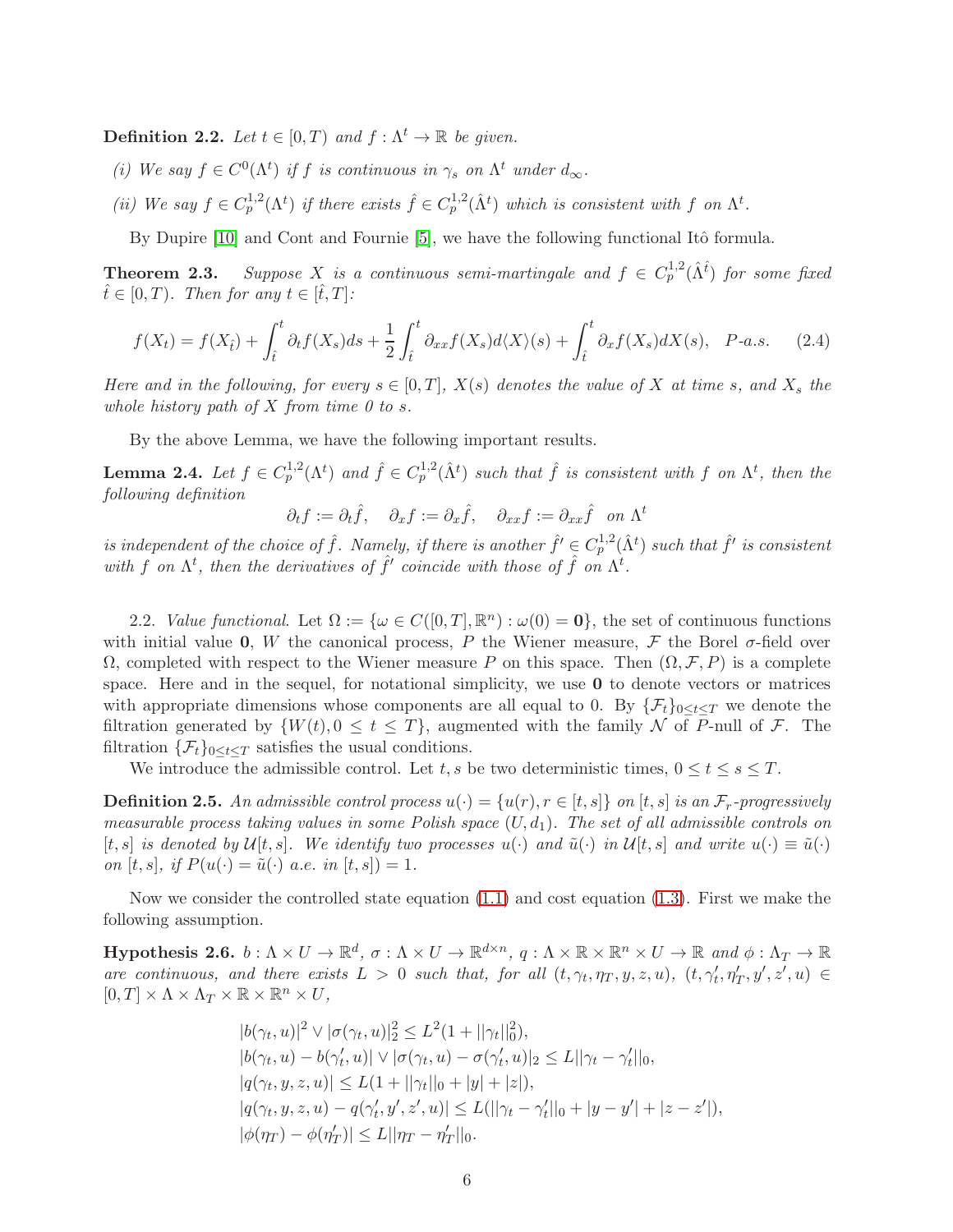The following lemma is standard; see, for example, [\[38,](#page-42-4) Lemmas 3.1 and 3.2] (see also El Karoui, Peng and Quenez [\[16\]](#page-41-16) and Karatzas and Shreve [\[20\]](#page-41-17) for details).

<span id="page-6-0"></span>**Lemma 2.7.** Assume that Hypothesis [2.6](#page-5-0) holds. Then for every  $u(\cdot) \in \mathcal{U}[0,T]$ ,  $(t, \gamma_t) \in [0,T] \times \Lambda$ and  $p \geq 2$ , PSDE [\(1.1\)](#page-36-2) admits a unique strong solution  $X^{\gamma_t,u}$ , and BSDE [\(1.3\)](#page-36-3) admits a unique pair of solutions  $(Y^{\gamma_t,u}, Z^{\gamma_t,u})$ . Furthermore, let  $X^{\gamma'_t,v}$  and  $(Y^{\gamma'_t,v}, Z^{\gamma'_t,v})$  be the solutions of PSDE [\(1.1\)](#page-36-2) and BSDE [\(1.3\)](#page-36-3) corresponding  $(t, \gamma'_t) \in [0, T] \times \Lambda$  and  $v(\cdot) \in \mathcal{U}[0, T]$ . Then the following estimates hold:

$$
\mathbb{E}[||X_T^{\gamma_t, u} - X_T^{\gamma'_t, v}||_0^p | \mathcal{F}_t] \leq C_p ||\gamma_t - \gamma'_t||_0^p + C_p \int_t^T \mathbb{E}[|b(X_l^{\gamma'_t, v}, u(l)) - b(X_l^{\gamma'_t, v}, v(l))|^p | \mathcal{F}_t] dl + C_p \int_t^T \mathbb{E}[|\sigma(X_l^{\gamma'_t, v}, u(l)) - \sigma(X_l^{\gamma'_t, v}, v(l))|_2^p | \mathcal{F}_t] dl; \tag{2.5}
$$

$$
\mathbb{E}[||X_T^{\gamma_t, u}||_0^p | \mathcal{F}_t] \le C_p (1 + ||\gamma_t||_0^p); \tag{2.6}
$$

$$
\mathbb{E}[||X_r^{\gamma_t, u} - \gamma_t||_0^p | \mathcal{F}_t] \le C_p (1 + ||\gamma_t||_0^p)(r - t)^{\frac{p}{2}}, \quad r \in [t, T];
$$
\n(2.7)

and

$$
\mathbb{E}[||Y_T^{\gamma_t,u} - Y_T^{\gamma_t',v}||_0^p | \mathcal{F}_t]
$$
\n
$$
\leq C_p ||\gamma_t - \gamma_t'||_0^p + C_p \int_t^T \mathbb{E}[|b(X_t^{\gamma_t',v}, u(l)) - b(X_t^{\gamma_t',v}, v(l))|^p
$$
\n
$$
+ |\sigma(X_t^{\gamma_t',v}, u(l)) - \sigma(X_t^{\gamma_t',v}, v(l))|^p_2
$$
\n
$$
+ |q(X_t^{\gamma_t',v}, Y^{\gamma_t',v}(l), Z^{\gamma_t',v}(l), u(l)) - q(X_t^{\gamma_t',v}, Y^{\gamma_t',v}(l), Z^{\gamma_t',v}(l), v(l))|^p | \mathcal{F}_t] dt; \qquad (2.8)
$$

$$
\mathbb{E}\left[\sup_{t\leq s\leq T}|Y^{\gamma_t,u}(s)|^p\bigg|\mathcal{F}_t\right]+\mathbb{E}\left[\left(\int_t^T|Z^{\gamma_t,u}(l)|^2dl\right)^{\frac{p}{2}}\bigg|\mathcal{F}_t\right]\leq C_p(1+||\gamma_t||_0^p). \tag{2.9}
$$

The constant  $C_p$  depending only on p, T and L.

Formally, under the assumptions Hypothesis [2.6,](#page-5-0) the value functional  $V(\gamma_t)$  defined by [\(1.4\)](#page-36-0) is  $\mathcal{F}_t$ -measurable. However, according to Proposition 3.3 in Buckdahn and Li [\[3\]](#page-40-3), we can prove the following.

**Theorem 2.8.** Suppose the Hypothesis [2.6](#page-5-0) holds true. Then  $V$  is a deterministic functional.

The following property of the value functional  $V$  which we present is an immediate consequence of Lemma [2.7.](#page-6-0)

<span id="page-6-1"></span>**Lemma 2.9.** Assume that Hypothesis [2.6](#page-5-0) holds, then  $V \in C^{0}(\Lambda)$  and there exists a constant  $C > 0$  such that, for all  $(t, \gamma_t, \gamma'_t) \in [0, T] \times \Lambda \times \Lambda$ ,

$$
|V(\gamma_t) - V(\gamma'_t)| \le C||\gamma_t - \gamma'_t||_0; \qquad |V(\gamma_t)| \le C(1 + ||\gamma_t||_0). \tag{2.10}
$$

We now discuss a dynamic programming principle (DPP) for the optimal control problem  $(1.1)$ , [\(1.3\)](#page-36-3) and [\(1.4\)](#page-36-0). For this purpose, we define the family of backward semigroups associated with BSDE [\(1.3\)](#page-36-3), following the idea of Peng [\[29\]](#page-42-16).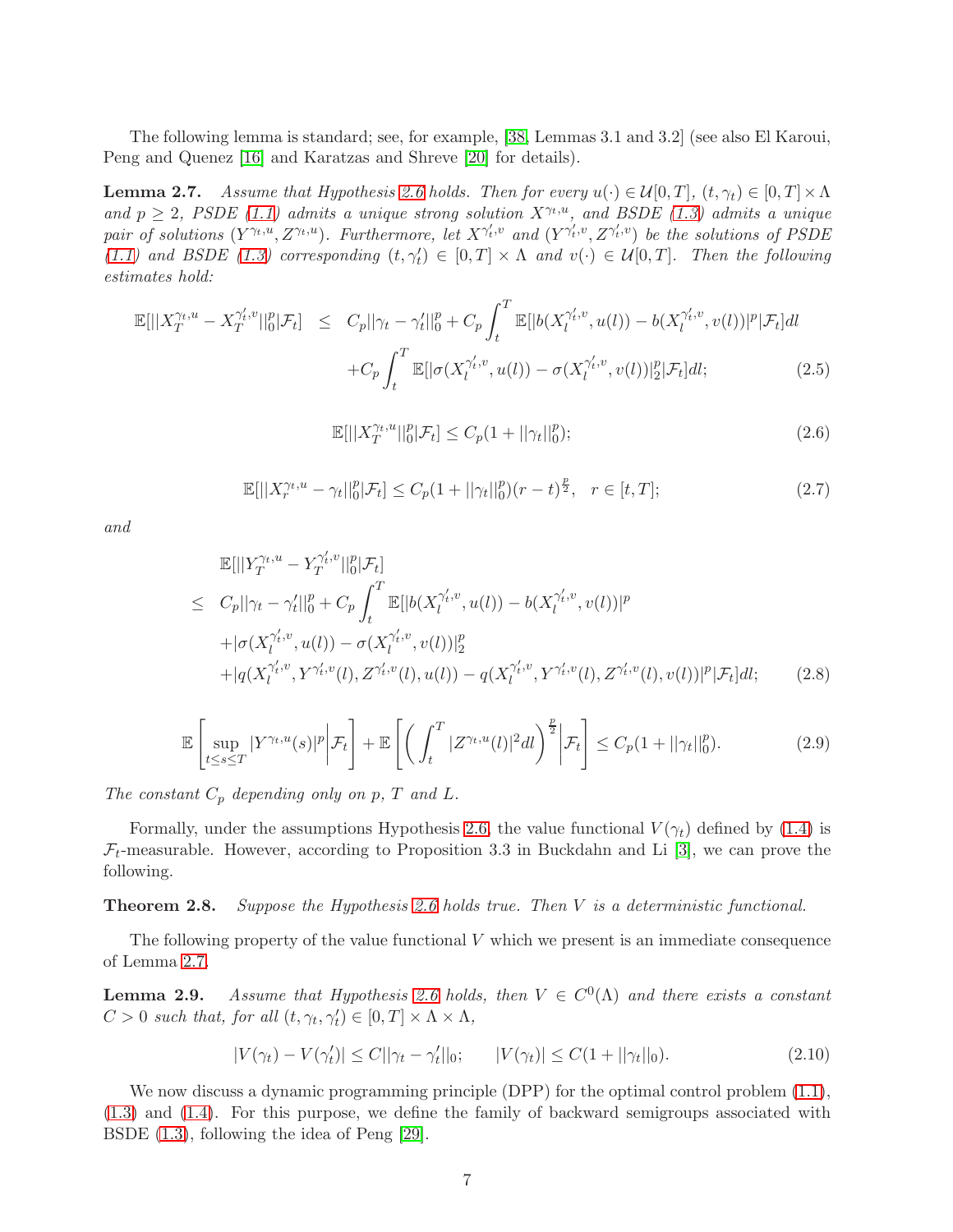Given the initial condition  $(t, \gamma_t) \in [0, T) \times \Lambda$ , a positive number  $\delta \leq T-t$ , an admissible control  $u(\cdot) \in \mathcal{U}[t, t + \delta]$  and a real-valued random variable  $\eta \in L^2(\Omega, \mathcal{F}_{t+\delta}, P; \mathbb{R})$ , we put

$$
G_{s,t+\delta}^{\gamma_t,u}[\eta] := \tilde{Y}^{\gamma_t,u}(s), \qquad s \in [t,t+\delta], \tag{2.11}
$$

where  $(\tilde{Y}^{\gamma_t,u}(s),\tilde{Z}^{\gamma_t,u}(s))_{t\leq s\leq t+\delta}$  is the solution of the following BSDE with the time horizon  $t+\delta$ :

$$
\begin{cases} d\tilde{Y}^{\gamma_t, u}(s) = -q(X_s^{\gamma_t, u}, \tilde{Y}^{\gamma_t, u}(s), \tilde{Z}^{\gamma_t, u}(s), u(s))ds + \tilde{Z}^{\gamma_t, u}(s)dW(s), \\ \tilde{Y}^{\gamma_t, u}(t+\delta) = \eta, \end{cases}
$$
(2.12)

and  $X^{\gamma_t, u}(\cdot)$  is the solution of PSDE [\(1.1\)](#page-36-2).

<span id="page-7-0"></span>**Theorem 2.10.** (see [\[38,](#page-42-4) Theorem 3.4]) Assume Hypothesis [2.6](#page-5-0) holds true, the value functional V obeys the following DPP: for any  $(t, \gamma_t) \in [0, T) \times \Lambda$  and  $0 < \delta \leq T - t$ ,

$$
V(\gamma_t) = \underset{u(\cdot) \in \mathcal{U}[t, t+\delta]}{\operatorname{esssup}} G_{t, t+\delta}^{\gamma_t, u}[V(X_{t+\delta}^{\gamma_t, u})].\tag{2.13}
$$

In Lemma [2.9,](#page-6-1) the value functional V is Lipschitz continuous in  $\gamma_t$ . Theorem [2.10](#page-7-0) implies the following regularity for the value functional.

<span id="page-7-2"></span>**Theorem 2.11.** (see [\[38,](#page-42-4) Theorem 3.7]) Under Hypothesis [2.6,](#page-5-0) there is a constant  $C > 0$  such that, for every  $0 \le t \le t' \le T$  and  $\gamma_t, \gamma'_{t'} \in \Lambda$ ,

$$
|V(\gamma_t) - V(\gamma'_{t'})| \le C[||\gamma_t - \gamma'_{t'}||_0 + (1 + ||\gamma_t||_0)(t'-t)^{\frac{1}{2}}].
$$
\n(2.14)

2.3. Borwein-Preiss variational principle. In this subsection, we introduce a modification of Borwein-Preiss variational principle (see Borwein and Zhu [\[2,](#page-40-2) Theorem 2.5.2]) which plays a crucial role in the proof of the comparison Theorem. We firstly recall the definition of gauge-type function for the specific set  $\Lambda^t$ .

**Definition 2.12.** Let  $t \in [0, T]$  be fixed. We say that a continuous functional  $\rho : \Lambda^t \times \Lambda^t \to [0, +\infty)$ is a gauge-type function on  $\Lambda^t$  provided that:

- (i)  $\rho(\gamma_s, \gamma_s) = 0$  for all  $(s, \gamma_s) \in [t, T] \times \Lambda^t$ ,
- (ii) for any  $\varepsilon > 0$ , there exists  $\delta > 0$  such that, for all  $\gamma_s, \eta_l \in \Lambda^t$ , we have  $\rho(\gamma_s, \eta_l) \leq \delta$  implies that  $d_{\infty}(\gamma_s, \eta_l) < \varepsilon$ .

<span id="page-7-1"></span>**Lemma 2.13.** Let  $t \in [0, T]$  be fixed and let  $f : \Lambda^t \to \mathbb{R}$  be an upper semicontinuous functional bounded from above. Suppose that  $\rho$  is a gauge-type function on  $\Lambda^t$  and  $\{\delta_i\}_{i\geq 0}$  is a sequence of positive number, and suppose that  $\varepsilon > 0$  and  $(t_0, \gamma_{t_0}^0) \in [t, T] \times \Lambda^t$  satisfy

$$
f(\gamma_{t_0}^0) \ge \sup_{(s,\gamma_s)\in[t,T]\times\Lambda^t} f(\gamma_s) - \varepsilon.
$$

Then there exist  $(\hat{t}, \hat{\gamma}_t) \in [t, T] \times \Lambda^t$  and a sequence  $\{(t_i, \gamma_{t_i}^i)\}_{i \geq 1} \subset [t, T] \times \Lambda^t$  such that (i)  $\rho(\gamma_{t_0}^0, \hat{\gamma}_{\hat{t}}) \leq \frac{\varepsilon}{\delta_0}$  $\frac{\varepsilon}{\delta_0},\ \rho(\gamma_{t_i}^i,\hat{\gamma}_{\hat{t}})\leq \frac{\varepsilon}{2^i\delta}$  $\frac{\varepsilon}{2^i \delta_0}$  and  $t_i \uparrow \hat{t}$  as  $i \to \infty$ , (ii)  $f(\hat{\gamma}_t) - \sum_{i=0}^{\infty} \delta_i \rho(\gamma_{t_i}^i, \hat{\gamma}_t) \ge f(\gamma_{t_0}^0)$ , and (iii)  $f(\gamma_s) - \sum_{i=0}^{\infty} \delta_i \rho(\gamma_{t_i}^i, \gamma_s) < f(\hat{\gamma}_t) - \sum_{i=0}^{\infty} \delta_i \rho(\gamma_{t_i}^i, \hat{\gamma}_t)$  for all  $(s, \gamma_s) \in [\hat{t}, T] \times \Lambda^{\hat{t}} \setminus \{(\hat{t}, \hat{\gamma}_t)\}.$ 

This lemma is similar to Borwein and Zhu [\[2,](#page-40-2) Theorem 2.5.2], the only difference is that here contains one more result than the latter, that is, the time series  $\{t_i\}_{i\geq 1}$  is monotonically increasing. For the convenience of readers, we give its proof in Appendix A.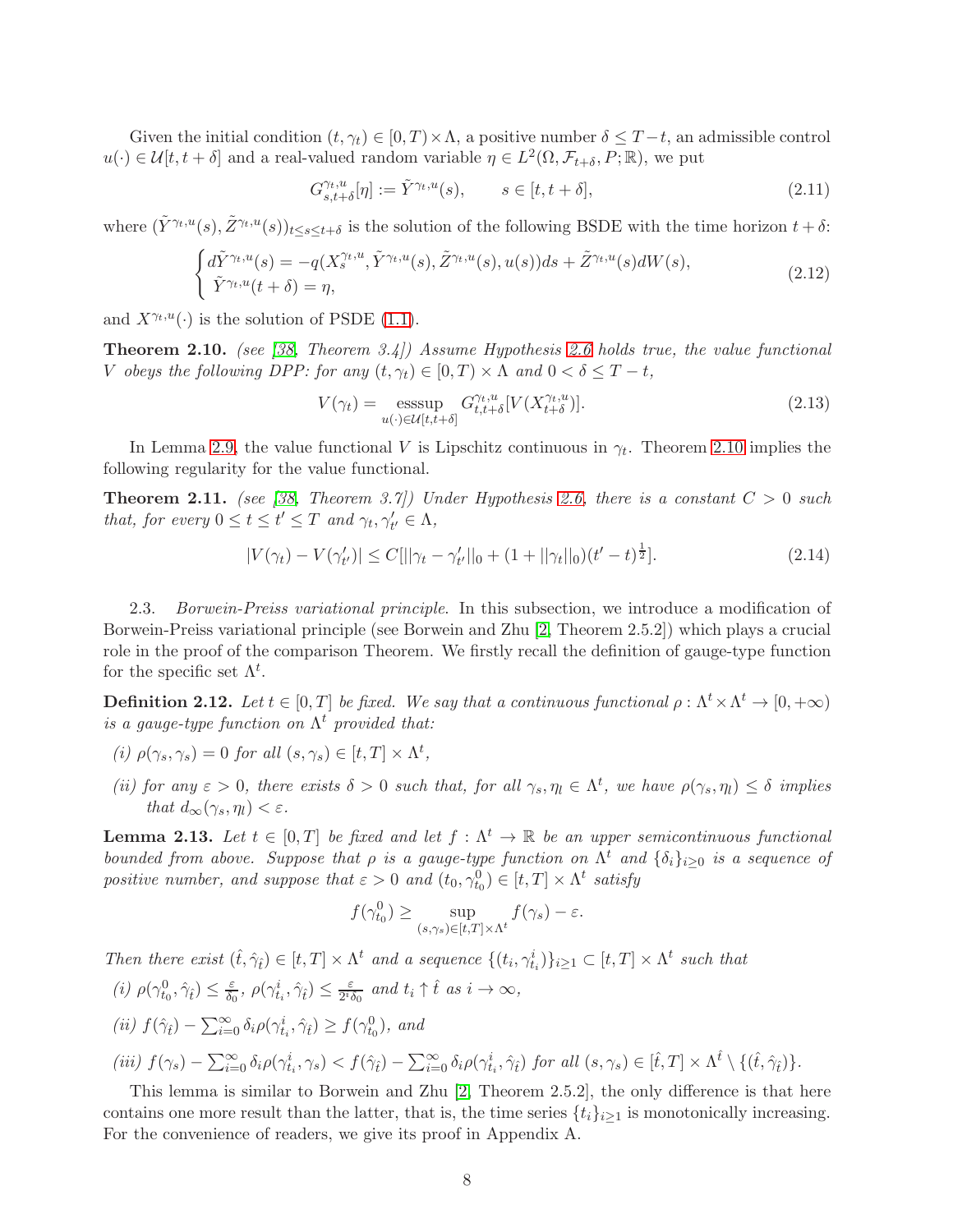# 3 Smooth gauge-type functions.

In this section we introduce the functionals  $S_m$ , which are the key to proving the uniqueness and stability of viscosity solutions.

For every  $m \in \mathbf{N}^+$ , define  $S_m : \hat{\Lambda} \times \hat{\Lambda} \to \mathbb{R}$  by, for every  $(t, \gamma_t), (s, \eta_s) \in [0, T] \times \hat{\Lambda}$ ,

$$
S_m(\gamma_t, \eta_s) = \begin{cases} \frac{(||\gamma_t - \eta_s||_0^{2m} - |\gamma_t(t) - \eta_s(s)|^{2m})^3}{||\gamma_t - \eta_s||_0^{4m}}, & ||\gamma_t - \eta_s||_0 \neq 0; \\ 0, & ||\gamma_t - \eta_s||_0 = 0. \end{cases}
$$

We recall that  $||\gamma_t - \eta_s||_0 = ||\gamma_{t,t\vee s} - \eta_{s,t\vee s}||_0$ . For every  $m \in \mathbb{N}^+$  and  $M \in \mathbb{R}$ , define  $\Upsilon^{m,M}$  and  $\overline{\Upsilon}^{m,M}$  by

$$
\Upsilon^{m,M}(\gamma_t,\eta_s) := S_m(\gamma_t,\eta_s) + M|\gamma_t(t) - \eta_s(s)|^{2m}, \quad (t,\gamma_t), (s,\eta_s) \in [0,T] \times \hat{\Lambda},
$$

and

$$
\overline{\Upsilon}^{m,M}(\gamma_t,\eta_s) := \Upsilon^{m,M}(\gamma_t,\eta_s) + |s-t|^2 \quad (t,\gamma_t), (s,\eta_s) \in [0,T] \times \hat{\Lambda}.
$$

For simplicity, we let  $\Upsilon^{m,M}(\gamma_t)$  denote  $\Upsilon^{m,M}(\gamma_t,\eta_t)$  when  $\eta_t(l) \equiv 0$  for all  $l \in [0,t]$ . It is clear that  $\Upsilon^{m,M}(\gamma_t,\eta_t) = \Upsilon^{m,M}(\gamma_t-\eta_t)$  for all  $\gamma_t, \eta_t \in \hat{\Lambda}$ . We also let S,  $\Upsilon$  and  $\overline{\Upsilon}$  denote  $S_3$ ,  $\Upsilon^{3,3}$  and  $\overline{\Upsilon}^{3,3}$ , respectively.

Now we study the regularity of  $S_m$  in the sense of horizontal/vertical derivatives.

<span id="page-8-0"></span>**Lemma 3.1.** For every fixed  $m \in \mathbb{N}^+$  and  $(\hat{t}, a_{\hat{t}}) \in [0, T) \times \hat{\Lambda}_{\hat{t}}$ , define  $S_m^{a_{\hat{t}}} : \hat{\Lambda}^{\hat{t}} \to \mathbb{R}$  by

$$
S_m^{a_{\hat{t}}}(\gamma_t) := S_m(\gamma_t, a_{\hat{t}}), \quad (t, \gamma_t) \in [\hat{t}, T] \times \hat{\Lambda}^{\hat{t}}.
$$

Then  $S_m^{a_{\hat{t}}}(\cdot) \in C_p^{1,2}(\hat{\Lambda}^{\hat{t}})$ . Moreover, for every  $M \geq 3$ ,

<span id="page-8-4"></span>
$$
||\gamma_t||_0^{2m} \le \Upsilon^{m,M}(\gamma_t) \le M ||\gamma_t||_0^{2m}, \quad (t, \gamma_t) \in [0, T] \times \hat{\Lambda}.
$$
 (3.1)

**Proof.** First, by the definition of  $S_m^{a_{\hat{t}}}$ , it is clear that  $S_m^{a_{\hat{t}}} \in C^0(\hat{\Lambda}^{\hat{t}})$  and  $\partial_t S_m^{a_{\hat{t}}}(\gamma_t) = 0$  for  $(t, \gamma_t) \in [\hat{t}, T] \times \hat{\Lambda}^{\hat{t}}$ . Second, we consider  $\partial_{x_i} S_m^{a_{\hat{t}}}$ . Clearly, if  $\hat{t} = 0$ ,

<span id="page-8-1"></span>
$$
\partial_{x_i} S_m^{a_i}(\gamma_0) = 0, \quad \gamma_0 \in \hat{\Lambda}_0. \tag{3.2}
$$

For every  $(t, \gamma_t) \in (0,T] \times \hat{\Lambda}$ , let  $||\gamma_t||_{0^-}^{2m} = \sup_{0 \le s \le t} |\gamma_t(s)|^{2m}$  and  $(\gamma_t)_i(t) = \langle \gamma_t(t), e_i \rangle$ ,  $i =$ 1, 2, ..., d. Then, for every  $t \in [\hat{t}, T]$  and  $t > 0$ , if  $|\gamma_t(\overline{t}) - a_{\hat{t}}(\hat{t})| < ||\gamma_t - a_{\hat{t}}||_0$ ,

<span id="page-8-2"></span>
$$
\partial_{x_i} S_m^{a_{\hat{t}}}(\gamma_t) = \lim_{h \to 0} \frac{S_m^{a_{\hat{t}}}(\gamma_t^{he_i}) - S_m^{a_{\hat{t}}}(\gamma_t)}{h}
$$
\n
$$
= \lim_{h \to 0} \frac{(||\gamma_t - a_{\hat{t}}||_0^{2m} - |\gamma_t(t) + he_i - a_{\hat{t}}(\hat{t})|^{2m})^3 - (||\gamma_t - a_{\hat{t}}||_0^{2m} - |\gamma_t(t) - a_{\hat{t}}(\hat{t})|^{2m})^3}{h||\gamma_t - a_{\hat{t}}||_0^{4m}}
$$
\n
$$
= \frac{6m(||\gamma_t - a_{\hat{t}}||_0^{2m} - |\gamma_t(t) - a_{\hat{t}}(\hat{t})|^{2m})^2 |\gamma_t(t) - a_{\hat{t}}(\hat{t})|^{2m-2} ((\gamma_t)_i(t) - (a_{\hat{t}})_i(\hat{t}))}{||\gamma_t - a_{\hat{t}}||_0^{4m}}; \qquad (3.3)
$$

if  $|\gamma_t(t) - a_i(\hat{t})| > ||\gamma_t - a_i||_{0^{-}},$ 

<span id="page-8-3"></span>
$$
\partial_{x_i} S_m^{a_i}(\gamma_t) = 0; \tag{3.4}
$$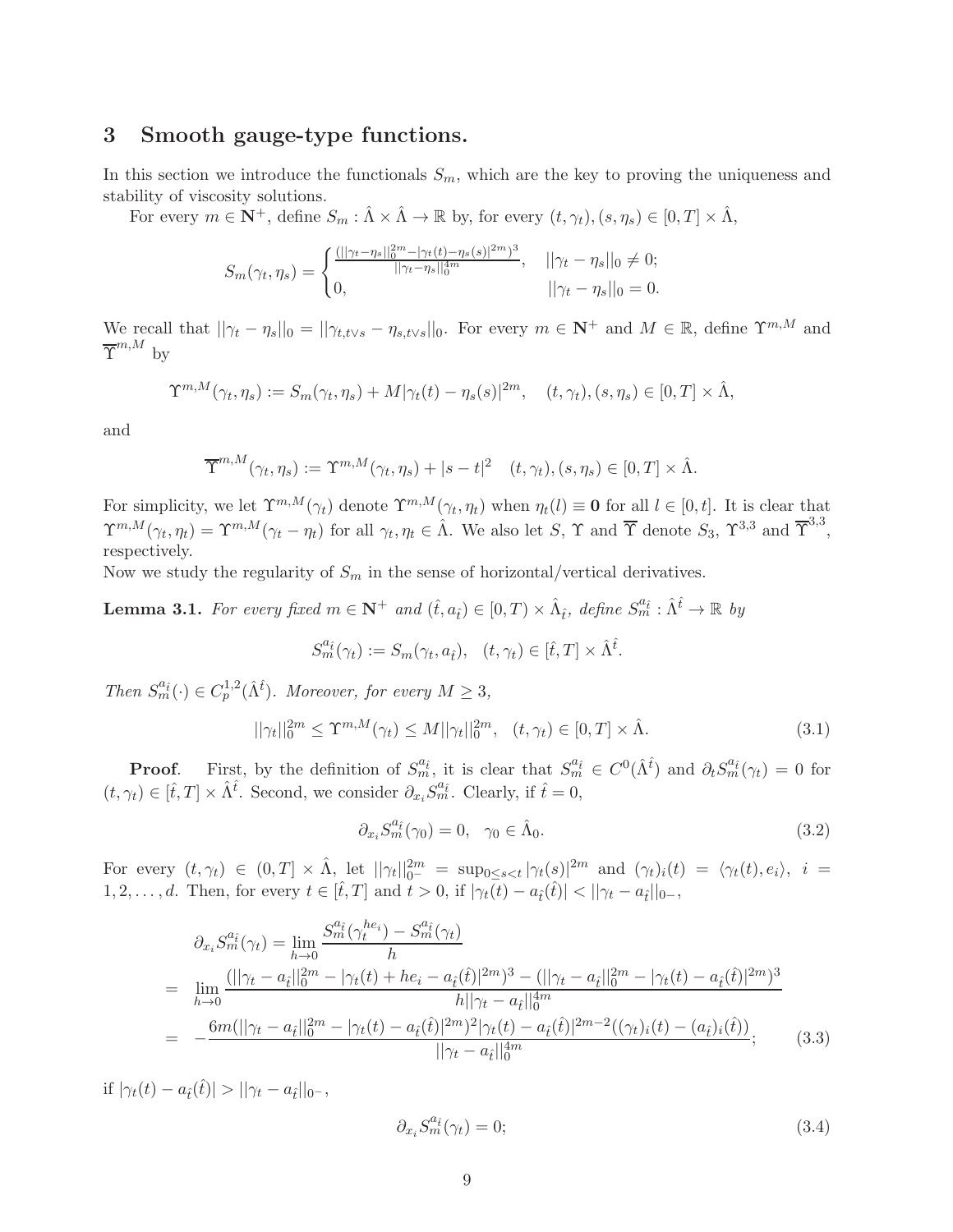if  $|\gamma_t(t) - a_t(\hat{t})| = ||\gamma_t - a_t||_{0^-} \neq 0$ , since

<span id="page-9-2"></span>
$$
||\gamma_t^{he_i} - a_{\hat{t}}||_0^{2m} - |\gamma_t(t) + he_i - a_{\hat{t}}(\hat{t})|^{2m}
$$
  
= 
$$
\begin{cases} 0, & |\gamma_t(t) + he_i - a_{\hat{t}}(\hat{t})| \ge |\gamma_t(t) - a_{\hat{t}}(\hat{t})|; \\ |\gamma_t(t) - a_{\hat{t}}(\hat{t})|^{2m} - |\gamma_t(t) + he_i - a_{\hat{t}}(\hat{t})|^{2m}, & |\gamma_t(t) + he_i - a_{\hat{t}}(\hat{t})| < |\gamma_t(t) - a_{\hat{t}}(\hat{t})|, \end{cases}
$$
(3.5)

we have

<span id="page-9-0"></span>
$$
0 \leq \lim_{h \to 0} \frac{|S_m^{a_i}(\gamma_t^{he_i}) - S_m^{a_i}(\gamma_t)|}{|h|} \leq \lim_{h \to 0} \frac{||\gamma_t(t) - a_i(\hat{t})|^{2m} - |\gamma_t(t) + he_i - a_{\hat{t}}(\hat{t})|^{2m}|^3}{|h| \times ||\gamma_t^{he_i} - a_{\hat{t}}||_0^{4m}} = 0;
$$
\n(3.6)

if  $|\gamma_t(t) - a_{\hat{t}}(\hat{t})| = ||\gamma_t - a_{\hat{t}}||_{0^-} = 0,$ 

<span id="page-9-1"></span>
$$
\partial_{x_i} S_m^{a_i}(\gamma_t) = 0. \tag{3.7}
$$

From [\(3.2\)](#page-8-1), [\(3.3\)](#page-8-2), [\(3.4\)](#page-8-3), [\(3.6\)](#page-9-0) and [\(3.7\)](#page-9-1) we obtain that, for all  $(t, \gamma_t) \in [\hat{t}, T] \times \hat{\Lambda}^{\hat{t}}$ ,

<span id="page-9-6"></span>
$$
\partial_{x_i} S_m^{a_{\hat{t}}}(\gamma_t) = \begin{cases}\n-\frac{6m(||\gamma_t - a_{\hat{t}}||_0^{2m} - |\gamma_t(t) - a_{\hat{t}}(\hat{t})|^{2m})^2 |\gamma_t(t) - a_{\hat{t}}(\hat{t})|^{2m-2}((\gamma_t)_i(t) - (a_{\hat{t}})_i(\hat{t}))}{||\gamma_t - a_{\hat{t}}||_0^{4m}}, & ||\gamma_t - a_{\hat{t}}||_0 \neq 0; \\
0, & ||\gamma_t - a_{\hat{t}}||_0 = 0.\n\end{cases}
$$
\n(3.8)

It is clear that  $\partial_{x_i} S_m^{a_{\hat{t}}} \in C^0(\hat{\Lambda}^{\hat{t}})$ .

We now consider  $\partial_{x_jx_i}S_m^{\hat{a}_{\hat{t}}}$ . Clearly, if  $\hat{t}=0$ ,

<span id="page-9-3"></span>
$$
\partial_{x_j x_i} S_m^{a_i}(\gamma_0) = 0, \quad \gamma_0 \in \Lambda_0. \tag{3.9}
$$

For every  $(t, \gamma_t) \in [\hat{t}, T] \times \hat{\Lambda}$  and  $t > 0$ , if  $|\gamma_t(t) - a_{\hat{t}}(\hat{t})| < ||\gamma_t - a_{\hat{t}}||_0$ -,

<span id="page-9-4"></span>
$$
\partial_{x_j x_i} S_m^{a_i}(\gamma_t)
$$
\n
$$
= \lim_{h \to 0} \left[ \frac{-6m(||\gamma_t - a_i||_0^{2m} - |\gamma_t(t) + he_j - a_i(\hat{t})|^{2m})^2 |\gamma_t(t) + he_j - a_i(\hat{t})|^{2m-2}}{h ||\gamma_t - a_i||_0^{4m}} \right]
$$
\n
$$
\times ((\gamma_t)_i(t) - (a_i)_i(\hat{t}) + h \mathbf{1}_{\{i=j\}})
$$
\n
$$
+ \frac{6m(||\gamma_t - a_i||_0^{2m} - |\gamma_t(t) - a_i(\hat{t})|^{2m})^2 |\gamma_t(t) - a_i(\hat{t})|^{2m-2} ((\gamma_t)_i(t) - (a_i)_i(\hat{t}))}{h ||\gamma_t - a_i||_0^{4m}} \right]
$$
\n
$$
= \frac{24m^2(||\gamma_t - a_i||_0^{2m} - |\gamma_t(t) - a_i(\hat{t})|^{2m}) |\gamma_t(t) - a_i(\hat{t})|^{4m-4} ((\gamma_t)_i(t) - (a_i)_i(\hat{t}))}{||\gamma_t - a_i||_0^{4m}}
$$
\n
$$
\times ((\gamma_t)_j(t) - (a_i)_j(\hat{t})) - \frac{12m(m-1)(||\gamma_t - a_i||_0^{2m} - |\gamma_t(t) - a_i(\hat{t})|^{2m})^2 |\gamma_t(t) - a_i(\hat{t})|^{2m-4}}{||\gamma_t - a_i||_0^{4m}}
$$
\n
$$
\times ((\gamma_t)_i(t) - (a_i)_i(\hat{t}))((\gamma_t)_j(t) - (a_i)_j(\hat{t}))
$$
\n
$$
- \frac{6m(||\gamma_t - a_i||_0^{2m} - |\gamma_t(t) - a_i(\hat{t})|^{2m})^2 |\gamma_t(t) - a_i(\hat{t})|^{2m-2} \mathbf{1}_{\{i=j\}}}{||\gamma_t - a_i||_0^{4m}};
$$
\n(3.10)

if  $|\gamma_t(t) - a_{\hat{t}}(\hat{t})| > ||\gamma_t - a_{\hat{t}}||_{0^-}$ ,

<span id="page-9-5"></span>
$$
\partial_{x_j x_i} S_m^{a_i}(\gamma_t) = 0; \tag{3.11}
$$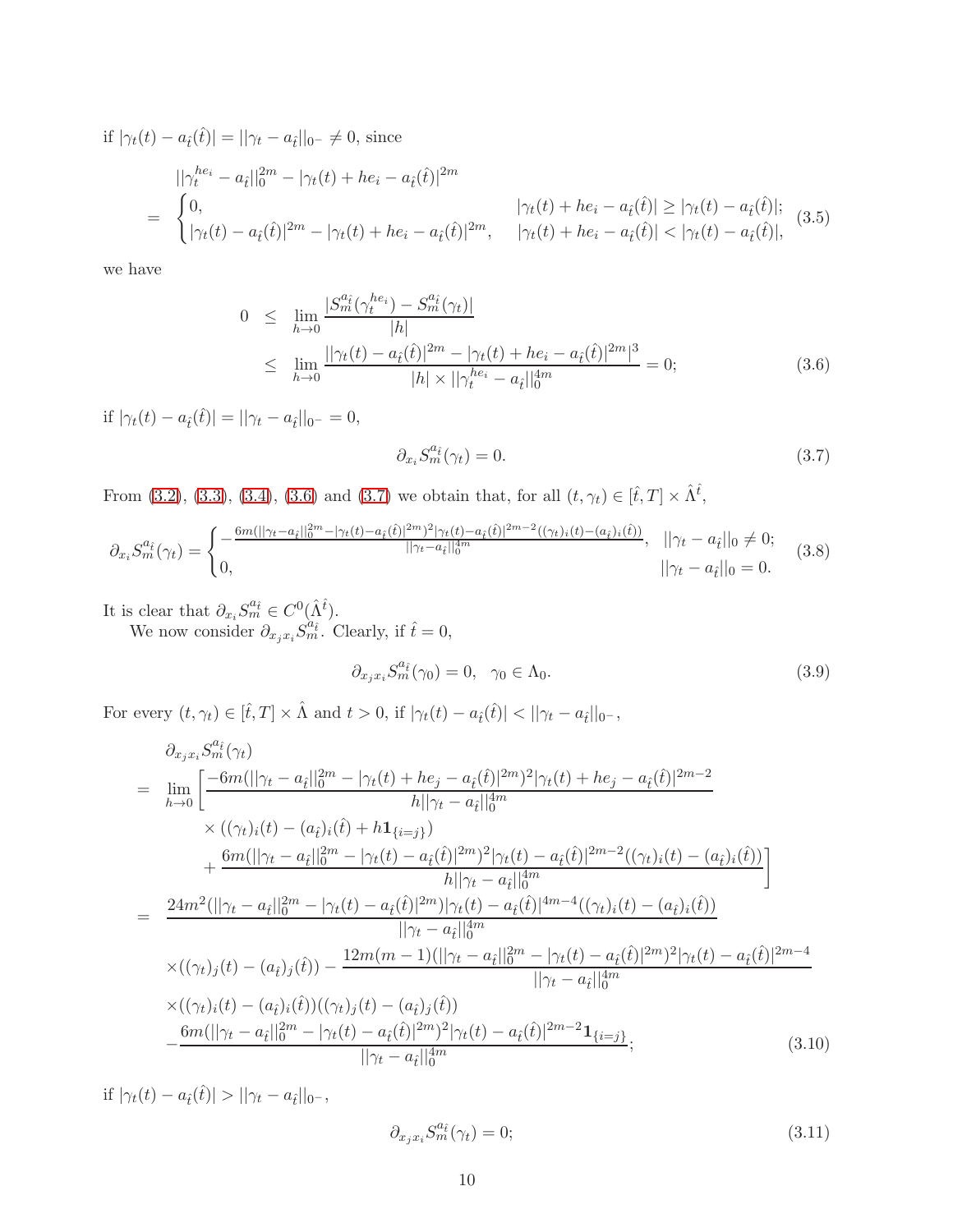if  $|\gamma_t(t) - a_t(\hat{t})| = ||\gamma_t - a_t||_{0^-} \neq 0$ , by [\(3.5\)](#page-9-2), we have

<span id="page-10-0"></span>
$$
0 \leq \lim_{h \to 0} \frac{|\partial_{x_i} S_m^{a_i}(\gamma_t^{he_j}) - \partial_{x_i} S_m^{a_i}(\gamma_t)|}{|h|} \n\leq \lim_{h \to 0} \frac{6m(|\gamma_t(t) - a_i(\hat{t})|^{2m} - |\gamma_t(t) - a_i(\hat{t}) + he_j|^{2m})^2 |\gamma_t(t) - a_i(\hat{t}) + he_j|^{2m-2}}{|h| \times ||\gamma_t^{he_j} - a_i||_0^{4m}} \n\times |(\gamma_t)_i(t) - (a_i)_i(\hat{t}) + h\mathbf{1}_{\{i=j\}}| = 0;
$$
\n(3.12)

if  $|\gamma_t(t) - a_{\hat{t}}(\hat{t})| = ||\gamma_t - a_{\hat{t}}||_{0^-} = 0,$ 

<span id="page-10-1"></span>
$$
\partial_{x_j x_i} S_m^{a_i}(\gamma_t) = 0. \tag{3.13}
$$

Combining [\(3.9\)](#page-9-3), [\(3.10\)](#page-9-4), [\(3.11\)](#page-9-5), [\(3.12\)](#page-10-0) and [\(3.13\)](#page-10-1), we obtain, for all  $(t, \gamma_t) \in [\hat{t}, T] \times \hat{\Lambda}^{\hat{t}},$ 

<span id="page-10-2"></span>
$$
\partial_{x_j x_i} S_m^{a_i}(\gamma_t) = \begin{cases}\n\frac{24m^2(||\gamma_t - a_i||_0^{2m} - |\gamma_t(t) - a_i(t)|^{2m})|\gamma_t(t) - a_i(t)|^{4m-4}((\gamma_t)_i(t) - (a_i)_i(t))((\gamma_t)_j(t) - (a_i)_j(t))}{||\gamma_t - a_i||_0^{2m} - \gamma_t(t) - a_i(t)|^{2m}} \\
-\frac{12m(m-1)(||\gamma_t - a_i||_0^{2m} - |\gamma_t(t) - a_i(t)|^{2m})^2|\gamma_t(t) - a_i(t)|^{2m-4}((\gamma_t)_i(t) - (a_i)_i(t))((\gamma_t)_j(t) - (a_i)_j(t))}{||\gamma_t - a_i||_0^{4m}} \\
-\frac{6m(||\gamma_t - a_i||_0^{2m} - |\gamma_t(t) - a_i(t)|^{2m})^2|\gamma_t(t) - a_i(t)|^{2m-2}1_{\{i=j\}}}{||\gamma_t - a_i||_0^{4m}}, \qquad ||\gamma_t - a_i||_0 \neq 0;\n\end{cases}
$$
\n(3.14)

It is clear that  $\partial_{x_jx_i}S_m^{a_i} \in C^0(\hat{\Lambda}^i)$ . By simple calculation, we can see that  $S_m^{a_i}$  and all of its derivatives grow in a polynomial way. Thus, we have show that  $S_m^{a_{\hat{t}}}\in C_p^{1,2}(\hat{\Lambda}^{\hat{t}})$ .

Finally, we prove [\(3.1\)](#page-8-4). If  $||\gamma_t||_0 = 0$ , it is clear that (3.1) holds. Then we may assume that  $||\gamma_t||_0 \neq 0$ . Letting  $\alpha := |\gamma_t(t)|^{2m}$ , we have

$$
\Upsilon^{m,M}(\gamma_t) = \frac{(||\gamma_t||_0^{2m} - |\gamma_t(t)|^{2m})^3}{||\gamma_t||_0^{4m}} + M|\gamma_t(t)|^{2m} := f(\alpha) = \frac{(||\gamma_t||_0^{2m} - \alpha)^3}{||\gamma_t||_0^{4m}} + M\alpha.
$$

By

$$
f'(\alpha) = -3 \frac{(||\gamma_t||_0^{2m} - \alpha)^2}{||\gamma_t||_0^{4m}} + M \ge 0, \text{ for all } M \ge 3 \text{ and } 0 \le \alpha \le ||\gamma_t||_0^{2m}, \tag{3.15}
$$

we get that

$$
||\gamma_t||_0^{2m} = f(0) \le \Upsilon^{m,M}(\gamma_t) = f(\alpha) \le f(||\gamma_t||_0^{2m}) = M||\gamma_t||_0^{2m}, \quad (t, \gamma_t) \in [0, T] \times \hat{\Lambda}.
$$

The proof is now complete.  $\Box$ 

**Remark 3.2.** (i) From the above lemma, we can apply functional Itô formula to  $S_m^{a_i}(\cdot)$ .

(ii) For every fixed  $m \in \mathbb{N}^+$  and  $a \in \mathbb{R}^d$ , define  $f : \hat{\Lambda} \to \mathbb{R}$  by

$$
f(\gamma_t) := |\gamma_t(t) - a|^{2m}, \quad (t, \gamma_t) \in [0, T] \times \hat{\Lambda}.
$$

Notice that

$$
\partial_t f(\gamma_t) = 0; \tag{3.16}
$$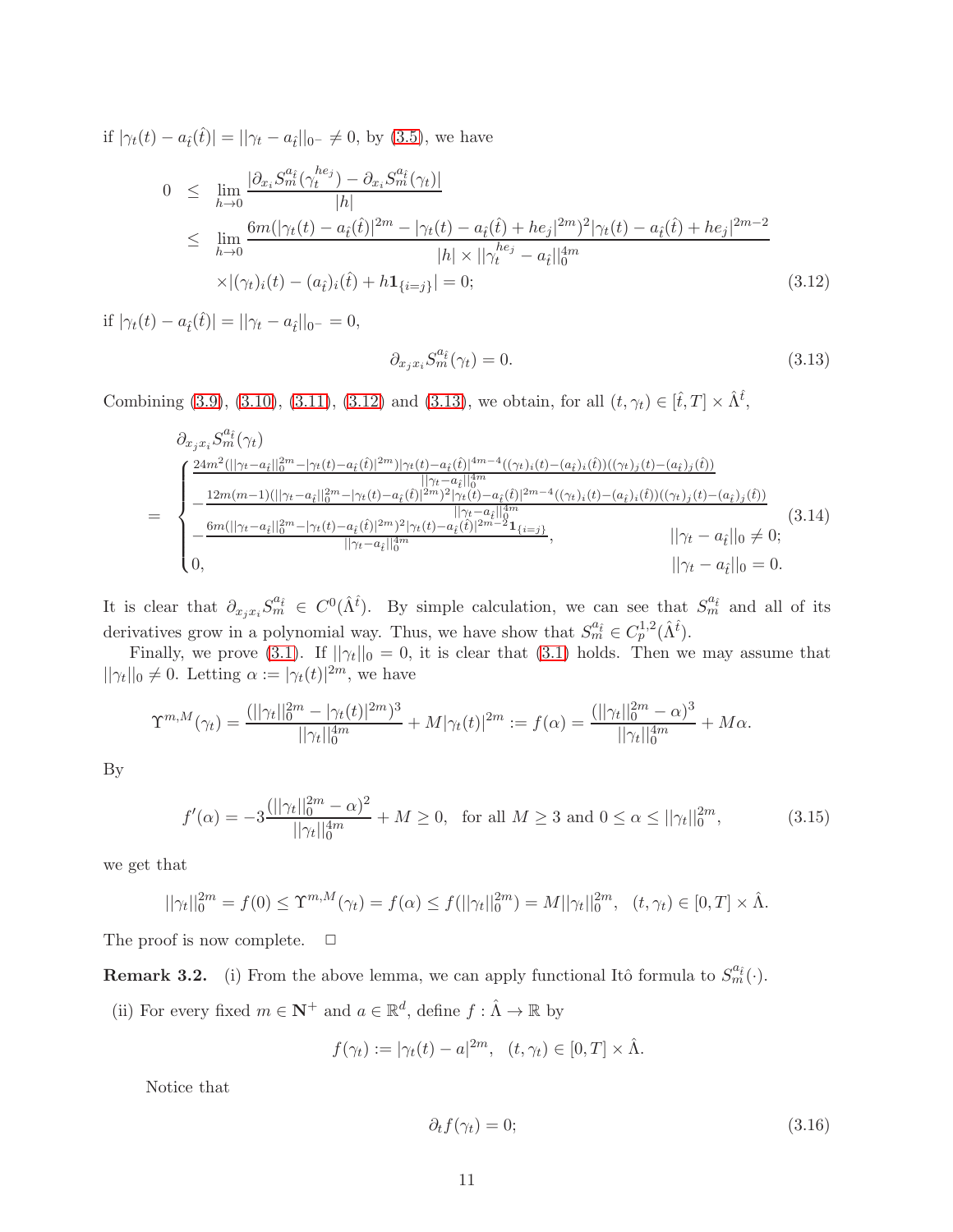<span id="page-11-2"></span>
$$
\partial_x f(\gamma_t) = 2m|\gamma_t(t) - a|^{2m-2}(\gamma_t(t) - a); \tag{3.17}
$$

<span id="page-11-3"></span>
$$
\partial_{xx} f(\gamma_t) = 2m|\gamma_t(t) - a|^{2m-2}I + 4m(m-1)|\gamma_t(t) - a|^{2m-4}(\gamma_t(t) - a)(\gamma_t(t) - a)^{\top}.
$$
 (3.18)

Then  $f \in C_p^{1,2}(\hat{\Lambda})$ , and by the above lemma,  $\Upsilon^{m,M}(\cdot, a_{\hat{t}}) \in C_p^{1,2}(\hat{\Lambda}^{\hat{t}})$  for all  $m \in \mathbb{N}^+$ ,  $M \in \mathbb{R}$ and  $(\hat{t}, a_{\hat{t}}) \in [0, T) \times \hat{\Lambda}_{\hat{t}}$ .

- (iii) For every fixed  $(\hat{t}, a_{\hat{t}}) \in [0, T) \times \hat{\Lambda}_{\hat{t}}$ , since  $||\gamma_t a_{\hat{t}}||_0^6$  does not belong to  $C_p^{1,2}(\hat{\Lambda}^{\hat{t}})$ , it cannot appear as an auxiliary functional in the proof of the uniqueness and stability of viscosity solutions. However, by the above lemma and (ii) of this remark, we can replace  $||\gamma_t - a_t||_0^6$ with its equivalent functional  $\Upsilon(\gamma_t, a_{\hat{t}})$ .
- (iv) It follows from [\(3.1\)](#page-8-4) that, for all  $\gamma_t, \eta_s \in \hat{\Lambda}$ ,

<span id="page-11-1"></span>
$$
\overline{\Upsilon}(\gamma_t, \eta_s) = \Upsilon(\gamma_{t,t\vee s} - \eta_{s,t\vee s}) + |s - t|^2 \ge ||\gamma_t - \eta_s||_0^6 + |s - t|^2. \tag{3.19}
$$

Thus  $\overline{\Upsilon}$  is a gauge-type function. We can apply it to Lemma [2.13](#page-7-1) to get a maximum of a perturbation of the auxiliary function in the proof of uniqueness.

In the proof of uniqueness of viscosity solutions, we also need the following lemma.

<span id="page-11-4"></span>**Lemma 3.3.** For  $m \in \mathbb{N}^+$  and  $M \geq 3$ , we have

<span id="page-11-0"></span>
$$
\Upsilon^{m,M}(\gamma_t + \eta_t) \le 2^{2m-1}(\Upsilon^{m,M}(\gamma_t) + \Upsilon^{m,M}(\eta_t)), \quad (t, \gamma_t, \eta_t) \in [0, T] \times \hat{\Lambda} \times \hat{\Lambda}.
$$
 (3.20)

**Proof.** If one of  $||\gamma_t||_0$ ,  $||\eta_t||_0$  and  $||\gamma_t + \eta_t||_0$  is equal to 0, it is clear that [\(3.20\)](#page-11-0) holds. Then we may assume that all of  $||\gamma_t||_0$ ,  $||\eta_t||_0$  and  $||\gamma_t + \eta_t||_0$  are not equal to 0. By the definition of  $\Upsilon^{m,M}$ , we get, for every  $(t, \gamma_t, \eta_t) \in [0, T] \times \hat{\Lambda} \times \hat{\Lambda}$ ,

$$
\begin{split}\n\Upsilon^{m,M}(\gamma_t + \eta_t) &= \frac{(||\gamma_t + \eta_t||_0^{2m} - |\gamma_t(t) + \eta_t(t)|^{2m})^3}{||\gamma_t + \eta_t||_0^{4m}} + M|\gamma_t(t) + \eta_t(t)|^{2m} \\
&= ||\gamma_t + \eta_t||_0^{2m} - \frac{|\gamma_t(t) + \eta_t(t)|^{6m}}{||\gamma_t + \eta_t||_0^{4m}} + 3\frac{|\gamma_t(t) + \eta_t(t)|^{4m}}{||\gamma_t + \eta_t||_0^{2m}} + (M-3)|\gamma_t(t) + \eta_t(t)|^{2m}.\n\end{split}
$$

Letting  $x := ||\gamma_t + \eta_t||_0^{2m}$  and  $y := |\gamma_t(t) + \eta_t(t)|^{2m}$ , we have

$$
\Upsilon^{m,M}(\gamma_t + \eta_t) = f(x,y) := x - \frac{y^3}{x^2} + 3\frac{y^2}{x} + (M-3)y.
$$

By

$$
f_x(x,y) = 1 + 2\left(\frac{y}{x}\right)^3 - 3\left(\frac{y}{x}\right)^2 = \left(\frac{2y}{x} + 1\right)\left(\frac{y}{x} - 1\right)^2 \ge 0, \quad 0 \le y \le x,
$$
  

$$
f_y(x,y) = -3\frac{y^2}{x^2} + 6\frac{y}{x} + (M-3) \ge 0, \quad 0 \le y \le x,
$$
  

$$
||\gamma_t + \eta_t||_0^{2m} \le (||\gamma_t||_0 + ||\eta_t||_0)^{2m} \le 2^{2m-1}(||\gamma_t||_0^{2m} + ||\eta_t||_0^{2m}),
$$

and

$$
|\gamma_t(t) + \eta_t(t)|^{2m} \le (|\gamma_t(t)| + |\eta_t(t)|)^{2m} \le 2^{2m-1} (|\gamma_t(t)|^{2m} + |\eta_t(t)|^{2m}),
$$

we have

$$
2^{-2m+1}\Upsilon^{m,M}(\gamma_t+\eta_t) \leq ||\gamma_t||_0^{2m} + ||\eta_t||_0^{2m} - \frac{(|\gamma_t(t)|^{2m} + |\eta_t(t)|^{2m})^3}{(||\gamma_t||_0^{2m} + ||\eta_t||_0^{2m})^2} + 3\frac{(|\gamma_t(t)|^{2m} + |\eta(t)|^{2m})^2}{||\gamma_t||_0^{2m} + ||\eta_t||_0^{2m}}
$$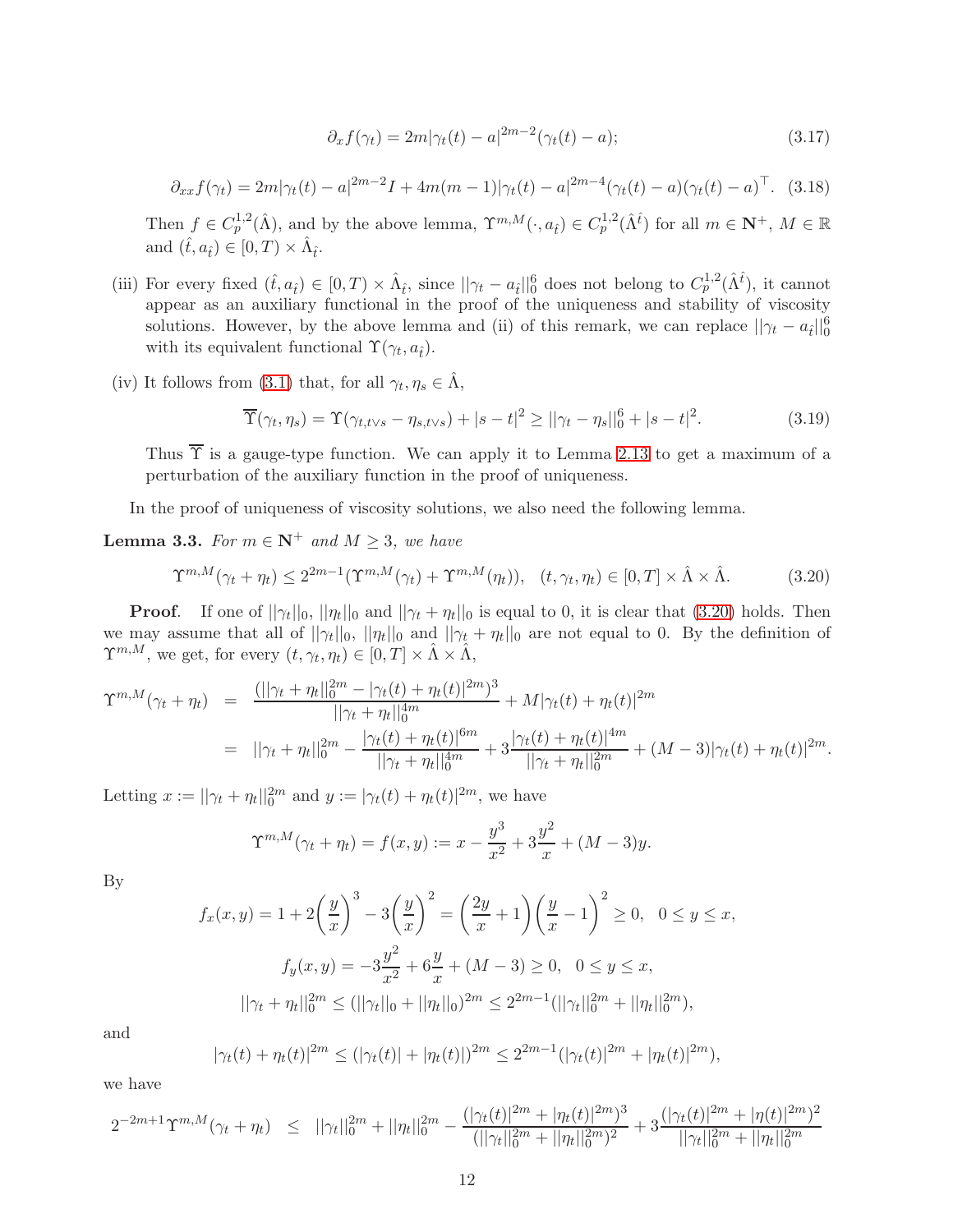$$
+(M-3)(|\gamma_t(t)|^{2m}+|\eta_t(t)|^{2m}).
$$

On the other hand,

$$
\begin{array}{rcl}\n\Upsilon^{m,M}(\gamma_t) + \Upsilon^{m,M}(\eta_t) & = & \left( ||\gamma_t||_0^{2m} + ||\eta_t||_0^{2m} \right) - \left( \frac{|\gamma_t(t)|^{6m}}{||\gamma_t||_0^{4m}} + \frac{|\eta_t(t)|^{6m}}{||\eta_t||_0^{4m}} \right) \\
& & \left. + 3 \left( \frac{|\gamma_t(t)|^{4m}}{||\gamma_t||_0^{2m}} + \frac{|\eta_t(t)|^{4m}}{||\eta_t||_0^{2m}} \right) + (M-3) \left( |\gamma_t(t)|^{2m} + |\eta_t(t)|^{2m} \right),\n\end{array}
$$

then we obtain

$$
\begin{split} \Upsilon^{m,M}(\gamma_t) + \Upsilon^{m,M}(\eta_t) - 2^{-2m+1} \Upsilon^{m,M}(\gamma_t + \eta_t) \\ \geq &\ -\left(\frac{|\gamma_t(t)|^{6m}}{||\gamma_t||_0^{4m}} + \frac{|\eta_t(t)|^{6m}}{||\eta_t||_0^{4m}}\right) + 3\left(\frac{|\gamma_t(t)|^{4m}}{||\gamma_t||_0^{2m}} + \frac{|\eta_t(t)|^{4m}}{||\eta_t||_0^{2m}}\right) \\ + \frac{(|\gamma_t(t)|^{2m} + |\eta_t(t)|^{2m})^3}{(||\gamma_t||_0^{2m} + ||\eta_t||_0^{2m})^2} - 3\frac{(|\gamma_t(t)|^{2m} + |\eta_t(t)|^{2m})^2}{||\gamma_t||_0^{2m} + ||\eta_t||_0^{2m}}. \end{split}
$$

Let  $a = \frac{|\gamma_t(t)|^{2m}}{||\gamma_t||^{2m}}$  $\frac{\gamma_t(t)|^{2m}}{||\gamma_t||_0^{2m}},\; b = \frac{|\eta_t(t)|^{2m}}{||\eta_t||_0^{2m}}$  $\frac{\eta_t(t)|^{2m}}{||\eta_t||_0^{2m}}$ ,  $\alpha = ||\gamma_t||_0^{2m}$  and  $\beta = ||\eta_t||_0^{2m}$ . Without loss of generality, we may assume  $b \le a$ . If  $a = 0$ , then  $b = 0$  and [\(3.20\)](#page-11-0) holds. Assume  $a \ne 0$  and let  $0 \le c := \frac{b}{a} \le 1$ , we get that

$$
(||\gamma_t||_0^{2m} + ||\eta_t||_0^{2m})^2 [\Upsilon^{m,M}(\gamma_t) + \Upsilon^{m,M}(\eta_t) - 2^{-2m+1}\Upsilon^{m,M}(\gamma_t + \eta_t)]
$$
  
\n
$$
\geq a^2 [(3(\alpha + c^2\beta) - a(\alpha + c^3\beta))(\alpha + \beta)^2 + a(\alpha + c\beta)^3 - 3(\alpha + c\beta)^2(\alpha + \beta)]
$$
  
\n
$$
= a^2 [g(c)\alpha\beta^2 + h(c)\alpha^2\beta],
$$

where  $g(c) = 6c^2 + 3 - 3c^2 - 6c + 3ac^2 - 2ac^3 - a$  and  $h(c) = -ac^3 + 3c^2 + 3(a-2)c + 3 - 2a$ ,  $c \in [0, 1]$ . By

$$
g'(c) = -6ac^2 + 6(a+1)c - 6, \quad g''(c) = -12ac + 6(a+1) \ge 0, \quad c \in [0,1], \quad a \in (0,1],
$$

and

$$
h'(c) = -3ac^2 + 6c + 3(a - 2), \quad h''(c) = -6ac + 6 \ge 0, \quad c \in [0, 1], \quad a \in (0, 1],
$$

we get

$$
g'(c) \le g'(1) = 0, \quad h'(c) \le h'(1) = 0, \quad c \in [0, 1], \quad a \in (0, 1],
$$

then

$$
g(c) \ge g(1) = 0
$$
,  $h(c) \ge h(1) = 0$ ,  $c \in [0, 1]$ ,  $a \in (0, 1]$ .

Thus we obtain [\(3.20\)](#page-11-0) holds true. The proof is now complete.  $\Box$ 

# 4 Viscosity solutions to PHJB equations: Existence theorem.

In this section, we consider the second order path-dependent Hamilton-Jacobi-Bellman (PHJB) equation [\(1.5\)](#page-36-1). As usual, we start with classical solutions.

**Definition 4.1.** (Classical solution) A functional  $v \in C_p^{1,2}(\Lambda)$  is called a classical solution to the PHJB equation  $(1.5)$  if it satisfies the PHJB equation  $(1.5)$  pointwise.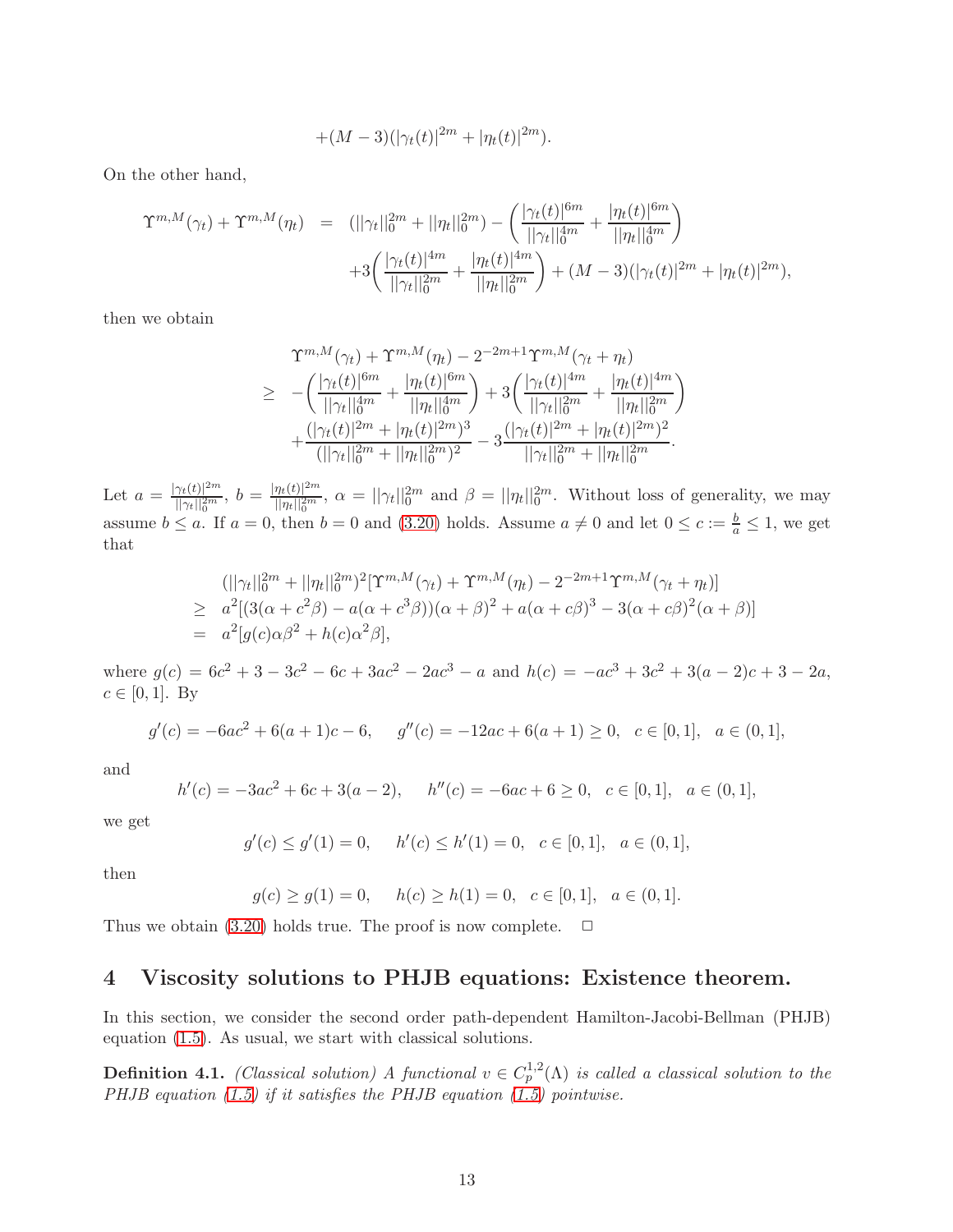We will prove that the value functional  $V$  defined by  $(1.4)$  is a viscosity solution of PHJB equation [\(1.5\)](#page-36-1). We give the following definition for the viscosity solutions. For every  $(t, \gamma_t) \in$  $[0, T] \times \Lambda$  and  $w \in C^{0}(\Lambda)$ , define

$$
\mathcal{A}^+(\gamma_t, w) := \left\{ \varphi \in C_p^{1,2}(\Lambda^t) : 0 = (w - \varphi)(\gamma_t) = \sup_{(s,\eta_s) \in [t,T] \times \Lambda} (w - \varphi)(\eta_s) \right\},\,
$$

and

$$
\mathcal{A}^-(\gamma_t,w) := \left\{ \varphi \in C^{1,2}_p(\Lambda^t) : 0 = (w+\varphi)(\gamma_t) = \inf_{(s,\eta_s) \in [t,T] \times \Lambda} (w+\varphi)(\eta_s) \right\}.
$$

<span id="page-13-0"></span>**Definition 4.2.**  $w \in C^{0}(\Lambda)$  is called a viscosity subsolution (resp., supersolution) to [\(1.5\)](#page-36-1) if the terminal condition,  $w(\gamma_T) \leq \phi(\gamma_T)(resp., w(\gamma_T) \geq \phi(\gamma_T))$  for all  $\gamma_T \in \Lambda_T$  is satisfied, and whenever  $\varphi \in \mathcal{A}^+(\gamma_s, w)$  (resp.,  $\varphi \in \mathcal{A}^-(\gamma_s, w)$ ) with  $(s, \gamma_s) \in [0, T) \times \Lambda$ , we have

$$
\partial_t \varphi(\gamma_s) + \mathbf{H}(\gamma_s, \varphi(\gamma_s), \partial_x \varphi(\gamma_s), \partial_{xx} \varphi(\gamma_s)) \ge 0,
$$

$$
(resp., -\partial_t \varphi(\gamma_s) + \mathbf{H}(\gamma_s, -\varphi(\gamma_s), -\partial_x \varphi(\gamma_s), -\partial_{xx} \varphi(\gamma_s)) \leq 0).
$$

 $w \in C^{0}(\Lambda)$  is said to be a viscosity solution to equation [\(1.5\)](#page-36-1) if it is both a viscosity subsolution and a viscosity supersolution.

<span id="page-13-2"></span>**Remark 4.3.** Assume that the coefficients  $b(\gamma_t, u) = b(t, \gamma_t(t), u)$ ,  $\sigma(\gamma_t, u) = \overline{\sigma}(t, \gamma_t(t), u)$ ,  $q(\gamma_t, u)$  $y, z, u) = \overline{q}(t, \gamma_t(t), y, z, u), \phi(\eta_T) = \overline{\phi}(\eta_T(T))$  for all  $(t, \gamma_t, y, z, u) \in [0, T] \times \Lambda \times \mathbb{R} \times \mathbb{R}^n \times U$  and  $\eta_T \in \Lambda_T$ . Then there exists a function  $\overline{V} : [0,T] \times \mathbb{R}^d \to \mathbb{R}$  such that  $V(\gamma_t) = \overline{V}(t, \gamma_t(t))$  for all  $(t, x) \in [0, T] \times \Lambda$ , and PHJB equation [\(1.5\)](#page-36-1) reduces to the following HJB equation:

<span id="page-13-1"></span>
$$
\begin{cases} \overline{V}_{t+}(t,x) + \overline{\mathbf{H}}(t,x,\overline{V}(t,x),\nabla_{x}\overline{V}(t,x),\nabla_{x}^{2}\overline{V}(t,x)) = 0, \quad (t,x) \in [0,T) \times \mathbb{R}^{d}, \\ \overline{V}(T,x) = \overline{\phi}(x), \quad x \in \mathbb{R}^{d}; \end{cases}
$$
\n(4.1)

where

$$
\overline{\mathbf{H}}(t,x,r,p,l) = \sup_{u \in U} [\langle p, \overline{b}(t,x,u) \rangle + \frac{1}{2} tr [l\overline{\sigma}(t,x,u)\overline{\sigma}^{\top}(t,x,u)] \n+ \overline{q}(t,x,r,\overline{\sigma}^{\top}(t,x,u)p,u)], \quad (t,x,r,p,l) \in [0,T] \times \mathbb{R}^{d} \times \mathbb{R} \times \mathbb{R}^{d} \times \mathcal{S}(\mathbb{R}^{d}).
$$

Here and in the sequel,  $\nabla_x$  and  $\nabla_x^2$  denote the standard first and second order derivatives with respect to x. However, slightly different from the HJB literature,  $\overline{V}_{t+}$  denotes the right time-derivative of  $\overline{V}$ .

The following theorem show that our definition of viscosity solutions to PHJB equation [\(1.5\)](#page-36-1) is a natural extension of classical viscosity solution to HJB equation [\(4.1\)](#page-13-1).

**Theorem 4.4.** Consider the setting in Remark [4.3.](#page-13-2) Assume that  $V$  is a viscosity solution of PHJB equation [\(1.5\)](#page-36-1) in the sense of Definition [4.2.](#page-13-0) Then  $\overline{V}$  is a viscosity solution of HJB equation  $(4.1)$  in the standard sense (see Definition 5.1 on page 190 of  $[41]$ ).

Proof. Without loss of generality, we shall only prove the viscosity subsolution property. First, from V is a viscosity subsolution of equation [\(1.5\)](#page-36-1), it follows that, for every  $x \in \mathbb{R}^d$ ,

$$
\overline{V}(T, x) = V(\gamma_T) \le \phi(\gamma_T) = \overline{\phi}(x),
$$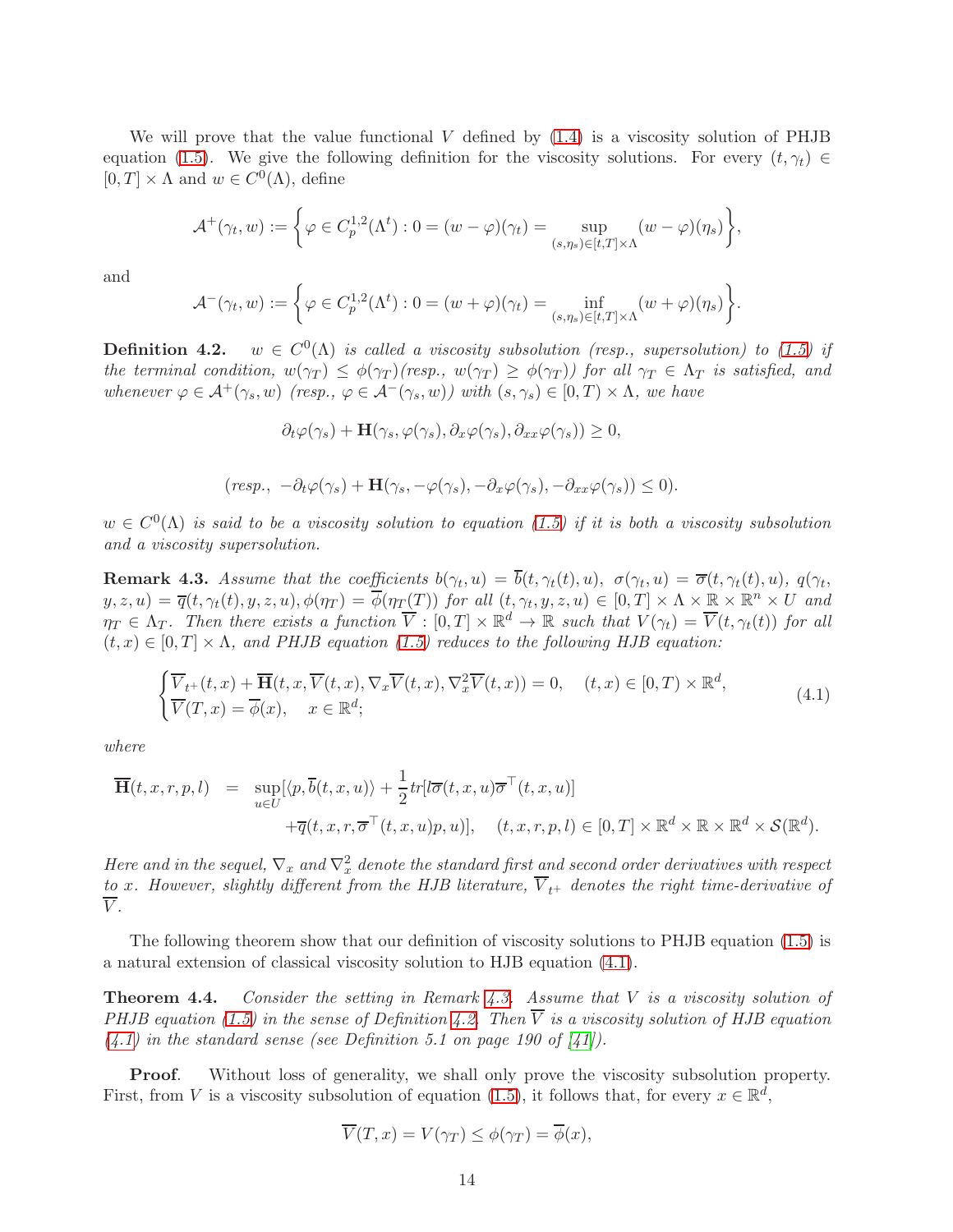where  $\gamma_T \in \Lambda$  with  $\gamma_T(T) = x$ . Next, let  $\overline{\varphi} \in C^{1,2}([0,T] \times \mathbb{R}^d)$  and  $(t,x) \in [0,T] \times \mathbb{R}^d$  such that

$$
0 = (\overline{V} - \overline{\varphi})(t, x) = \sup_{(s,y) \in [0,T] \times \mathbb{R}^d} (\overline{V} - \overline{\varphi})(s, y).
$$

We can modify  $\overline{\varphi}$  such that  $\overline{\varphi}$ ,  $\overline{\varphi}_t$ ,  $\nabla_x \overline{\varphi}$  and  $\nabla_x^2 \overline{\varphi}$  grow in a polynomial way. Define  $\varphi : \hat{\Lambda} \to \mathbb{R}$  by

$$
\varphi(\gamma_s) = \overline{\varphi}(s, \gamma_s(s)), \ (s, \gamma_s) \in [0, T] \times \hat{\Lambda},
$$

and define  $\hat{\gamma}_t \in \Lambda_t$  by

$$
\hat{\gamma}_t(s) = x, \quad s \in [0, t].
$$

It is clear that,

$$
\partial_x \varphi(\gamma_s) = \nabla_x \overline{\varphi}(s, \gamma_s(s)), \quad \partial_{xx} \varphi(\gamma_s) = \nabla_x^2 \overline{\varphi}(s, \gamma_s(s)), \quad (s, \gamma_s) \in [0, T] \times \hat{\Lambda},
$$

$$
\partial_t \varphi(\gamma_s) = \overline{\varphi}_{t^+}(s, \gamma_s(s)), \quad (s, \gamma_s) \in [0, T] \times \hat{\Lambda},
$$

and

$$
\partial_t \varphi(\gamma_T) = \lim_{s < T, s \uparrow T} \partial_t \varphi(\gamma_T |_{[0, s]}) = \lim_{s < T, s \uparrow T} \overline{\varphi}_{t^+}(s, \gamma_T(s)) = \overline{\varphi}_{t^+}(T, \lim_{s < T, s \uparrow T} \gamma_T(s)), \ \gamma_T \in \hat{\Lambda}_T.
$$

Thus we have  $\varphi \in C_p^{1,2}(\Lambda) \subset C_p^{1,2}(\Lambda^t)$ . Moreover, by the definitions of V and  $\varphi$ ,

$$
0=(V-\varphi)(\hat{\gamma}_t)=(\overline{V}-\overline{\varphi})(t,x)=\sup_{(s,y)\in[0,T]\times\mathbb{R}^d}(\overline{V}-\overline{\varphi})(s,y)=\sup_{(s,\gamma_s)\in[t,T]\times\Lambda}(V-\varphi)(\gamma_s).
$$

Therefore,  $\varphi \in \mathcal{A}^+(\hat{\gamma}_t, V)$  with  $(t, \hat{\gamma}_t) \in [0, T) \times \Lambda$ . Since V is a viscosity subsolution of PHJB equation  $(1.5)$ , we have

$$
\partial_t \varphi(\hat{\gamma}_t) + \mathbf{H}(\hat{\gamma}_t, \varphi(\hat{\gamma}_t), \partial_x \varphi(\hat{\gamma}_t), \partial_{xx} \varphi(\hat{\gamma}_t))] \geq 0.
$$

Thus,

$$
\overline{\varphi}_{t+}(t,x)+\overline{\mathbf{H}}(t,x,\overline{\varphi}(t,x),\nabla_x\overline{\varphi}(t,x),\nabla_x^2\overline{\varphi}(t,x))\geq 0.
$$

By the arbitrariness of  $\overline{\varphi} \in C^{1,2}([0,T] \times \mathbb{R}^d)$ , we see that  $\overline{V}$  is a viscosity subsolution of HJB equation [\(4.1\)](#page-13-1), and thus completes the proof.  $\Box$ 

We are now in a position to give the existence and consistency results for the viscosity solutions.

<span id="page-14-0"></span>**Theorem 4.5.** Suppose that Hypothesis [2.6](#page-5-0) holds. Then the value functional V defined by  $(1.4)$ is a viscosity solution to equation [\(1.5\)](#page-36-1).

<span id="page-14-1"></span>**Theorem 4.6.** Let Hypothesis [2.6](#page-5-0) hold true,  $v \in C_p^{1,2}(\Lambda)$ . Then v is a classical solution of equation  $(1.5)$  if and only if it is a viscosity solution.

The proof of Theorems [4.5](#page-14-0) and [4.6](#page-14-1) is rather standard. Moreover, note that a viscosity solution in the sense of [\[13\]](#page-41-9) is a viscosity solution in our sense, then these results can be implied by [\[13\]](#page-41-9) directly. However, our conditions are weaker than those in [\[13\]](#page-41-9). For the sake of the completeness of the article and the convenience of readers, we give their proof in the appendix B.

We conclude this section with the stability of viscosity solutions.

**Theorem 4.7.** Let  $b, \sigma, q, \phi$  satisfy Hypothesis [2.6,](#page-5-0) and  $v \in C^0(\Lambda)$ . Assume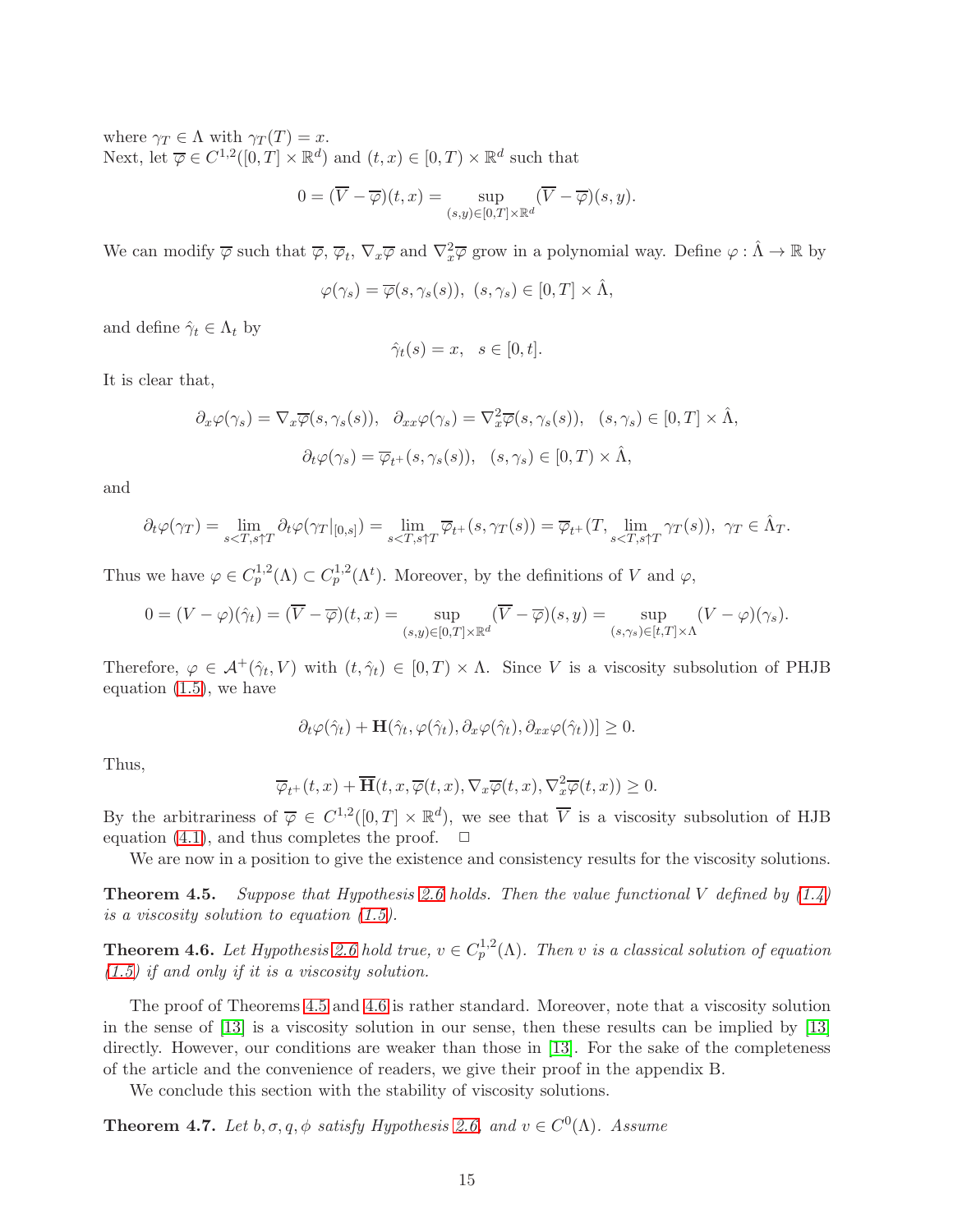(i) for any  $\varepsilon > 0$ , there exist  $b^{\varepsilon}, \sigma^{\varepsilon}, q^{\varepsilon}, \phi^{\varepsilon}$  and  $v^{\varepsilon} \in C^{0}(\Lambda)$  such that  $b^{\varepsilon}, \sigma^{\varepsilon}, q^{\varepsilon}, \phi^{\varepsilon}$  satisfy Hypothesis [2.6](#page-5-0) and  $v^{\varepsilon}$  is a viscosity subsolution (resp., supersolution) of PHJB equation [\(1.5\)](#page-36-1) with generators  $b^{\varepsilon}, \sigma^{\varepsilon}, q^{\varepsilon}, \phi^{\varepsilon}$ ;

(ii) as  $\varepsilon \to 0$ ,  $(b^{\varepsilon}, \sigma^{\varepsilon}, q^{\varepsilon}, \phi^{\varepsilon}, v^{\varepsilon})$  converge to  $(b, \sigma, q, \phi, v)$  uniformly in the following sense:

<span id="page-15-0"></span>
$$
\lim_{\varepsilon \to 0} \sup_{(t,\gamma_t,x,y,u) \in [0,T] \times \Lambda \times \mathbb{R} \times \mathbb{R}^d \times U} \sup_{\eta_T \in \Lambda_T} [(|b^{\varepsilon} - b| + |\sigma^{\varepsilon} - \sigma|_2)(\gamma_t, u) \n+ |\sigma^{\varepsilon} - q|(\gamma_t,x,\sigma^{\top}(\gamma_t,u)y,u) + |\phi^{\varepsilon} - \phi|(\eta_T) + |v^{\varepsilon} - v|(\gamma_t)] = 0.
$$
\n(4.2)

Then v is a viscosity subsolution (resp., supersolution) of  $PHJB$  equation [\(1.5\)](#page-36-1) with generators  $b, \sigma, q, \phi.$ 

Proof. Without loss of generality, we shall only prove the viscosity subsolution property. First, from  $v^{\varepsilon}$  is a viscosity subsolution of equation [\(1.5\)](#page-36-1) with generators  $b^{\varepsilon}, \sigma^{\varepsilon}, q^{\varepsilon}, \phi^{\varepsilon}$ , it follows that

$$
v^{\varepsilon}(\gamma_T) \le \phi^{\varepsilon}(\gamma_T), \quad \gamma_T \in \Lambda_T.
$$

Letting  $\varepsilon \to 0$ , we have

$$
v(\gamma_T) \le \phi(\gamma_T), \quad \gamma_T \in \Lambda_T.
$$

Next, we let  $\varphi \in \mathcal{A}^+(\hat{\gamma}_t, v)$  with  $(\hat{t}, \hat{\gamma}_t) \in [0, T) \times \Lambda$ . By [\(4.2\)](#page-15-0), there exists a constant  $\delta > 0$  such that for all  $\varepsilon \in (0, \delta)$ ,

$$
\sup_{(t,\gamma_t)\in[\hat{t},T]\times\Lambda^{\hat{t}}} (v^{\varepsilon}(\gamma_t)-\varphi(\gamma_t))\leq 1.
$$

Denote  $\varphi_1(\gamma_t) := \varphi(\gamma_t) + \Upsilon(\gamma_t, \hat{\gamma}_t)$  for all  $(t, \gamma_t) \in [0, T] \times \Lambda$ . By Remark 3.2 (ii), we have  $\varphi_1 \in$  $C_p^{1,2}(\Lambda^{\hat{t}})$ . For every  $\varepsilon \in (0,\delta)$ , it is clear that  $v^{\varepsilon} - \varphi_1$  is an upper semicontinuous functional and bounded from above on  $\Lambda^{\hat{t}}$ . Since  $\overline{\Upsilon}(\cdot,\cdot)$  is a gauge-type function, from Lemma [2.13](#page-7-1) it follows that, for every  $(t_0, \gamma_{t_0}^0) \in [\hat{t}, T] \times \Lambda^{\hat{t}}$  satisfying

$$
(v^{\varepsilon} - \varphi_1)(\gamma_{t_0}^0) \ge \sup_{(s,\gamma_s)\in[\hat{t},T]\times\Lambda^{\hat{t}}} (v^{\varepsilon} - \varphi_1)(\gamma_s) - \varepsilon, \text{ and } (v^{\varepsilon} - \varphi_1)(\gamma_{t_0}^0) \ge (v^{\varepsilon} - \varphi_1)(\hat{\gamma}_{\hat{t}}),
$$

there exist  $(t_{\varepsilon}, \gamma_{t_{\varepsilon}}^{\varepsilon}) \in [\hat{t}, T] \times \Lambda^{\hat{t}}$  and a sequence  $\{(t_i, \gamma_{t_i}^i)\}_{i \geq 1} \subset [\hat{t}, T] \times \Lambda^{\hat{t}}$  such that

(i) 
$$
\overline{\Upsilon}(\gamma_{t_0}^0, \gamma_{t_{\varepsilon}}^{\varepsilon}) \leq \varepsilon
$$
,  $\overline{\Upsilon}(\gamma_{t_i}^i, \gamma_{t_{\varepsilon}}^{\varepsilon}) \leq \frac{\varepsilon}{2^i}$  and  $t_i \uparrow t_{\varepsilon}$  as  $i \to \infty$ ,  
\n(ii)  $(v^{\varepsilon} - \varphi_1)(\gamma_{t_{\varepsilon}}^{\varepsilon}) - \sum_{i=0}^{\infty} \overline{\Upsilon}(\gamma_{t_i}^i, \gamma_{t_{\varepsilon}}^{\varepsilon}) \geq (v^{\varepsilon} - \varphi_1)(\gamma_{t_0}^0)$ , and  
\n(iii)  $(v^{\varepsilon} - \varphi_1)(\gamma_s) - \sum_{i=0}^{\infty} \overline{\Upsilon}(\gamma_{t_i}^i, \gamma_s) < (v^{\varepsilon} - \varphi_1)(\gamma_{t_{\varepsilon}}^{\varepsilon}) - \sum_{i=0}^{\infty} \overline{\Upsilon}(\gamma_{t_i}^i, \gamma_{t_{\varepsilon}}^{\varepsilon})$  for all  $(s, \gamma_s) \in [t_{\varepsilon}, T] \times \Lambda^{t_{\varepsilon}} \setminus \{(t_{\varepsilon}, \gamma_{t_{\varepsilon}}^{\varepsilon})\}$ .

We claim that

<span id="page-15-1"></span>
$$
d_{\infty}(\gamma_{t_{\varepsilon}}^{\varepsilon}, \hat{\gamma}_{t}) \to 0 \quad \text{as} \quad \varepsilon \to 0. \tag{4.3}
$$

Indeed, if not, by [\(3.19\)](#page-11-1) and the definition of  $d_{\infty}$ , we can assume that there exists a constant  $\nu_0 > 0$ such that

$$
\overline{\Upsilon}(\gamma_{t_\varepsilon}^\varepsilon,\hat{\gamma}_{\hat{t}})\geq \nu_0.
$$

Thus, by the property (ii) of  $(t_{\varepsilon}, \gamma_{t_{\varepsilon}}^{\varepsilon})$ , we obtain that

$$
0 = (v - \varphi)(\hat{\gamma}_t) = \lim_{\varepsilon \to 0} (v^{\varepsilon} - \varphi_1)(\hat{\gamma}_t) \le \limsup_{\varepsilon \to 0} \left[ (v^{\varepsilon} - \varphi_1)(\gamma_{t_{\varepsilon}}^{\varepsilon}) - \sum_{i=0}^{\infty} \overline{\Upsilon}(\gamma_{t_i}^i, \gamma_{t_{\varepsilon}}^{\varepsilon}) \right]
$$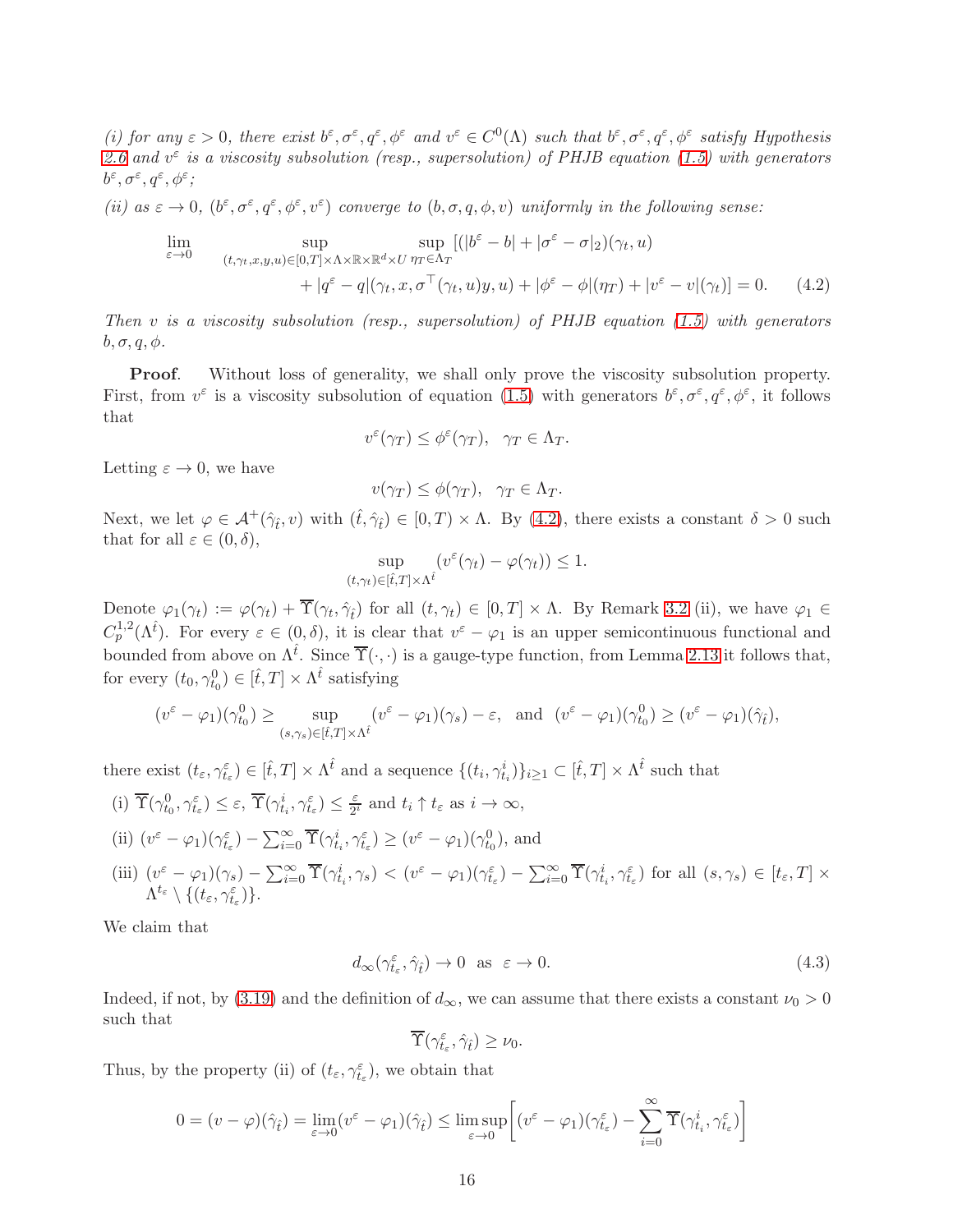$$
= \limsup_{\varepsilon \to 0} \left[ (v^{\varepsilon} - \varphi)(\gamma_{t_{\varepsilon}}^{\varepsilon}) - \overline{\Upsilon}(\gamma_{t_{\varepsilon}}^{\varepsilon}, \hat{\gamma}_{\hat{t}}) - \sum_{i=0}^{\infty} \overline{\Upsilon}(\gamma_{t_i}^{i}, \gamma_{t_{\varepsilon}}^{\varepsilon}) \right]
$$
  

$$
\leq \limsup_{\varepsilon \to 0} \left[ (v - \varphi)(\gamma_{t_{\varepsilon}}^{\varepsilon}) + (v^{\varepsilon} - v)(\gamma_{t_{\varepsilon}}^{\varepsilon}) - \sum_{i=0}^{\infty} \overline{\Upsilon}(\gamma_{t_i}^{i}, \gamma_{t_{\varepsilon}}^{\varepsilon}) \right] - \nu_0 \leq (v - \varphi)(\hat{\gamma}_{\hat{t}}) - \nu_0 = -\nu_0,
$$

contradicting  $\nu_0 > 0$ . We notice that, by [\(3.8\)](#page-9-6), [\(3.14\)](#page-10-2), [\(3.17\)](#page-11-2), [\(3.18\)](#page-11-3), the definition of  $\Upsilon$  and the property (i) of  $(t_{\varepsilon}, \gamma_{t_{\varepsilon}}^{\varepsilon})$ , exists a generic constant  $C > 0$  such that

$$
2\sum_{i=0}^{\infty}(t_{\varepsilon}-t_{i}) \leq 2\sum_{i=0}^{\infty}\left(\frac{\varepsilon}{2^{i}}\right)^{\frac{1}{2}} \leq C\varepsilon^{\frac{1}{2}};
$$

 $|\partial_x \Upsilon (\gamma^\varepsilon_{t\varepsilon} - \hat{\gamma}_{\hat{t},t\varepsilon})| \leq C |\hat{\gamma}_{\hat{t}}(\hat{t}) - \gamma^\varepsilon_{t\varepsilon}(t\varepsilon)|^5; \quad |\partial_{xx} \Upsilon (\gamma^\varepsilon_{t\varepsilon} - \hat{\gamma}_{\hat{t},t\varepsilon})| \leq C |\hat{\gamma}_{\hat{t}}(\hat{t}) - \gamma^\varepsilon_{t\varepsilon}(t\varepsilon)|^4;$ 

$$
\left| \partial_x \sum_{i=0}^{\infty} \Upsilon(\gamma_{t_{\varepsilon}}^{\varepsilon} - \gamma_{t_i, t_{\varepsilon}}^i) \right| \leq 18 \sum_{i=0}^{\infty} |\gamma_{t_i}^i(t_i) - \gamma_{t_{\varepsilon}}^{\varepsilon}(t_{\varepsilon})|^5 \leq 18 \sum_{i=0}^{\infty} \left( \frac{\varepsilon}{2^i} \right)^{\frac{5}{6}} \leq C \varepsilon^{\frac{5}{6}}.
$$

and

$$
\left|\partial_{xx}\sum_{i=0}^{\infty}\Upsilon(\gamma_{t_{\varepsilon}}^{\varepsilon}-\gamma_{t_{i},t_{\varepsilon}}^{i})\right|\leq 306\sum_{i=0}^{\infty}|\gamma_{t_{i}}^{i}(t_{i})-\gamma_{t_{\varepsilon}}^{\varepsilon}(t_{\varepsilon})|^{4}\leq 306\sum_{i=0}^{\infty}\left(\frac{\varepsilon}{2^{i}}\right)^{\frac{2}{3}}\leq C\varepsilon^{\frac{2}{3}}.
$$

Then for any  $\rho > 0$ , by [\(4.2\)](#page-15-0) and [\(4.3\)](#page-15-1), there exists  $\varepsilon > 0$  small enough such that

$$
\hat{t} \le t_{\varepsilon} < T, \quad 2|t_{\varepsilon} - \hat{t}| + 2\sum_{i=0}^{\infty} (t_{\varepsilon} - t_i) \le \frac{\varrho}{4},
$$

and

$$
|\partial_t \varphi(\gamma^\varepsilon_{t_\varepsilon}) - \partial_t \varphi(\hat{\gamma}_t)| \leq \frac{\varrho}{4}, \ |I| \leq \frac{\varrho}{4}, \ |II| \leq \frac{\varrho}{4},
$$

where

$$
I = \mathbf{H}^{\varepsilon}(\gamma_{t_{\varepsilon}}^{\varepsilon}, v^{\varepsilon}(\gamma_{t_{\varepsilon}}^{\varepsilon}), \partial_x \varphi_2(\gamma_{t_{\varepsilon}}^{\varepsilon}), \partial_{xx} \varphi_2(\gamma_{t_{\varepsilon}}^{\varepsilon})) - \mathbf{H}(\gamma_{t_{\varepsilon}}^{\varepsilon}, v^{\varepsilon}(\gamma_{t_{\varepsilon}}^{\varepsilon}), \partial_x \varphi_2(\gamma_{t_{\varepsilon}}^{\varepsilon})), I I = \mathbf{H}(\gamma_{t_{\varepsilon}}^{\varepsilon}, v^{\varepsilon}(\gamma_{t_{\varepsilon}}^{\varepsilon}), \partial_x \varphi_2(\gamma_{t_{\varepsilon}}^{\varepsilon}), \partial_{xx} \varphi_2(\gamma_{t_{\varepsilon}}^{\varepsilon})) - \mathbf{H}(\hat{\gamma}_{\varepsilon}, \varphi(\hat{\gamma}_{\varepsilon}), \partial_x \varphi(\hat{\gamma}_{\varepsilon}), \partial_{xx} \varphi(\hat{\gamma}_{\varepsilon})), \varphi_2(\gamma_{t_{\varepsilon}}^{\varepsilon}) = \varphi_1(\gamma_{t_{\varepsilon}}^{\varepsilon}) + \sum_{i=0}^{\infty} \overline{\Upsilon}(\gamma_{t_i}^i, \gamma_{t_{\varepsilon}}^{\varepsilon}),
$$

and

$$
\mathbf{H}^{\varepsilon}(\gamma_t, r, p, l) = \sup_{u \in U} [\langle p, b^{\varepsilon}(\gamma_t, u) \rangle + \frac{1}{2} \text{tr}[l \sigma^{\varepsilon}(\gamma_t, u) \sigma^{\varepsilon \top}(\gamma_t, u)] \n+ q^{\varepsilon}(\gamma_t, r, \sigma^{\varepsilon \top}(\gamma_t, u) p, u)], \quad (t, \gamma_t, r, p, l) \in [0, T] \times \Lambda \times \mathbb{R} \times \mathbb{R}^d \times \mathcal{S}(\mathbb{R}^d).
$$

Since  $v^{\varepsilon}$  is a viscosity subsolution of PHJB equation [\(1.5\)](#page-36-1) with generators  $b^{\varepsilon}, \sigma^{\varepsilon}, q^{\varepsilon}, \phi^{\varepsilon}$ , we have

$$
\partial_t\varphi_2(\gamma^\varepsilon_{t_\varepsilon})+\mathbf H^\varepsilon(\gamma^\varepsilon_{t_\varepsilon},v^\varepsilon(\gamma^\varepsilon_{t_\varepsilon}),\partial_x\varphi_2(\gamma^\varepsilon_{t_\varepsilon}),\partial_{xx}\varphi_2(\gamma^\varepsilon_{t_\varepsilon}))\geq 0.
$$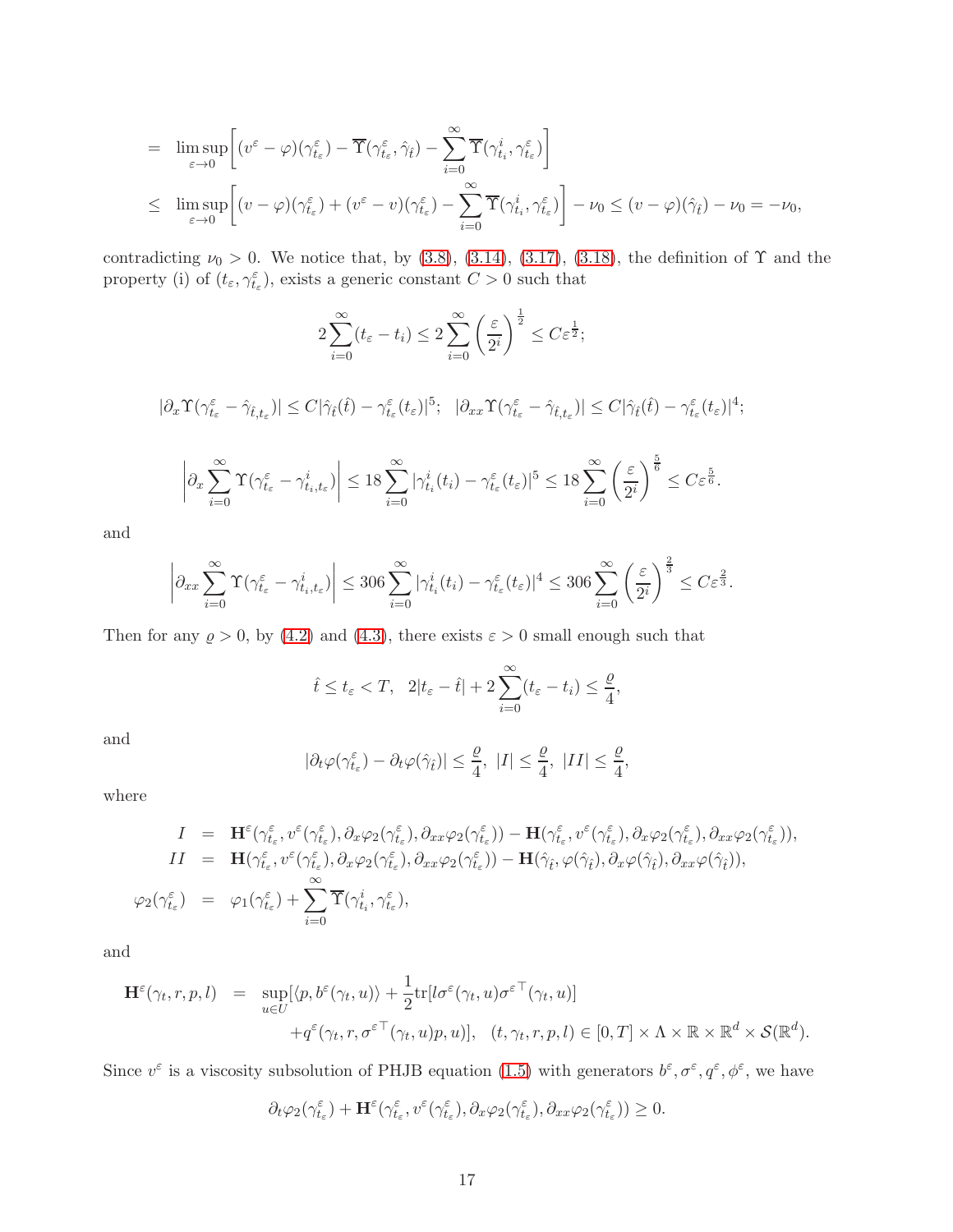Thus

$$
0 \leq \partial_t \varphi(\gamma_{t_\varepsilon}^\varepsilon) + 2(t_\varepsilon - \hat{t}) + 2 \sum_{i=0}^\infty (t_\varepsilon - t_i) + \mathbf{H}(\hat{\gamma}_{\hat{t}}, \varphi(\hat{\gamma}_{\hat{t}}), \partial_x \varphi(\hat{\gamma}_{\hat{t}}), \partial_{xx} \varphi(\hat{\gamma}_{\hat{t}})) + I + II \leq \partial_t \varphi(\hat{\gamma}_{\hat{t}}) + \mathbf{H}(\hat{\gamma}_{\hat{t}}, \varphi(\hat{\gamma}_{\hat{t}}), \partial_x \varphi(\hat{\gamma}_{\hat{t}}), \partial_{xx} \varphi(\hat{\gamma}_{\hat{t}})) + \varrho.
$$

Letting  $\rho \downarrow 0$ , we show that

$$
\partial_t \varphi(\hat{\gamma}_{\hat{t}}) + \mathbf{H}(\hat{\gamma}_{\hat{t}}, \varphi(\hat{\gamma}_{\hat{t}}), \partial_x \varphi(\hat{\gamma}_{\hat{t}}), \partial_{xx} \varphi(\hat{\gamma}_{\hat{t}})) \geq 0.
$$

Since  $\varphi \in C_p^{1,2}(\Lambda^{\hat{t}})$  is arbitrary, we see that v is a viscosity subsolution of PHJB equation [\(1.5\)](#page-36-1) with generators  $b, \sigma, q, \phi$ , and thus completes the proof.  $\Box$ 

#### 5 Viscosity solutions to PHJB equations: Uniqueness theorem.

5.1. Maximum principle. In this subsection we extend Crandall-Ishii maximum principle to pathdependent case. It is the cornerstone of the theory of viscosity solutions, and is the key result in the comparison proof that will be given in next subsection.

**Definition 5.1.** Let  $(\hat{t}, \hat{x}) \in (0,T) \times \mathbb{R}^d$  and  $f : [0,T] \times \mathbb{R}^d \to \mathbb{R}$  be an upper semicontinuous function bounded from above. We say  $f \in \Phi(\hat{t}, \hat{x})$  if there is a constant  $r > 0$  such that for every  $L > 0$  and  $\varphi \in C^{1,2}([0,T] \times \mathbb{R}^d)$  be a function such that  $f(s,y) - \varphi(s,y)$  has a maximum over  $[0,T] \times \mathbb{R}^d$  at a point  $(t,x) \in (0,T) \times \mathbb{R}^d$ , there is a constant  $C > 0$  such that

<span id="page-17-0"></span>
$$
\varphi_t(t,x) \ge C \text{ whenever } |t-\hat{t}|+|x-\hat{x}| < r, \qquad |f(t,x)|+|\nabla_x \varphi(t,x)|+|\nabla_x^2 \varphi(t,x)| \le L.
$$
\n
$$
(5.1)
$$

<span id="page-17-3"></span>**Definition 5.2.** Let  $\hat{t} \in [0, T)$  be fixed and  $w : \Lambda \to \mathbb{R}$  be an upper semicontinuous function bounded from above. Define, for  $(t, x) \in [0, T] \times \mathbb{R}^d$ ,

$$
\tilde{w}^{\hat{t}}(t,x) := \sup_{\xi_t \in \Lambda^{\hat{t}}, \xi_t(t) = x} [w(\xi_t)], \quad t \in [\hat{t},T]; \quad \tilde{w}^{\hat{t}}(t,x) := \tilde{w}^{\hat{t}}(\hat{t},x) - (\hat{t}-t)^{\frac{1}{2}}, \quad t \in [0,\hat{t}).
$$

Let  $\tilde{w}^{\hat{t},*}$  be the upper semicontinuous envelope of  $\tilde{w}^{\hat{t}}$  (see [\[17,](#page-41-5) Definition D.10]), i.e.,

$$
\tilde{w}^{\hat{t},*}(t,x) = \limsup_{(s,y)\in[0,T]\times\mathbb{R}^d, (s,y)\to(t,x)} \tilde{w}^{\hat{t}}(s,y).
$$

In what follows, by a modulus of continuity, we mean a continuous function  $\rho_1 : [0, \infty) \rightarrow$  $[0,\infty)$ , with  $\rho_1(0) = 0$  and subadditive:  $\rho_1(t+s) \leq \rho_1(t)+\rho_1(s)$ , for all  $t,s > 0$ ; by a local modulus of *continuity*, we mean a continuous function  $\rho_1 : [0, \infty) \times [0, \infty) \to [0, \infty)$ , with the properties that for each  $r > 0$ ,  $t \to \rho_1(t, r)$  is a modulus of continuity and  $\rho_1$  is increasing in second variable.

<span id="page-17-1"></span>**Theorem 5.3.** (Crandall-Ishii maximum principle) Let  $\kappa > 0$ . Let  $w_1, w_2 : \Lambda \to \mathbb{R}$  be upper semicontinuous functionals bounded from above and such that

<span id="page-17-2"></span>
$$
\limsup_{||\gamma_t||_0 \to \infty} \frac{w_1(\gamma_t)}{||\gamma_t||_0} < 0; \quad \limsup_{||\gamma_t||_0 \to \infty} \frac{w_2(\gamma_t)}{||\gamma_t||_0} < 0. \tag{5.2}
$$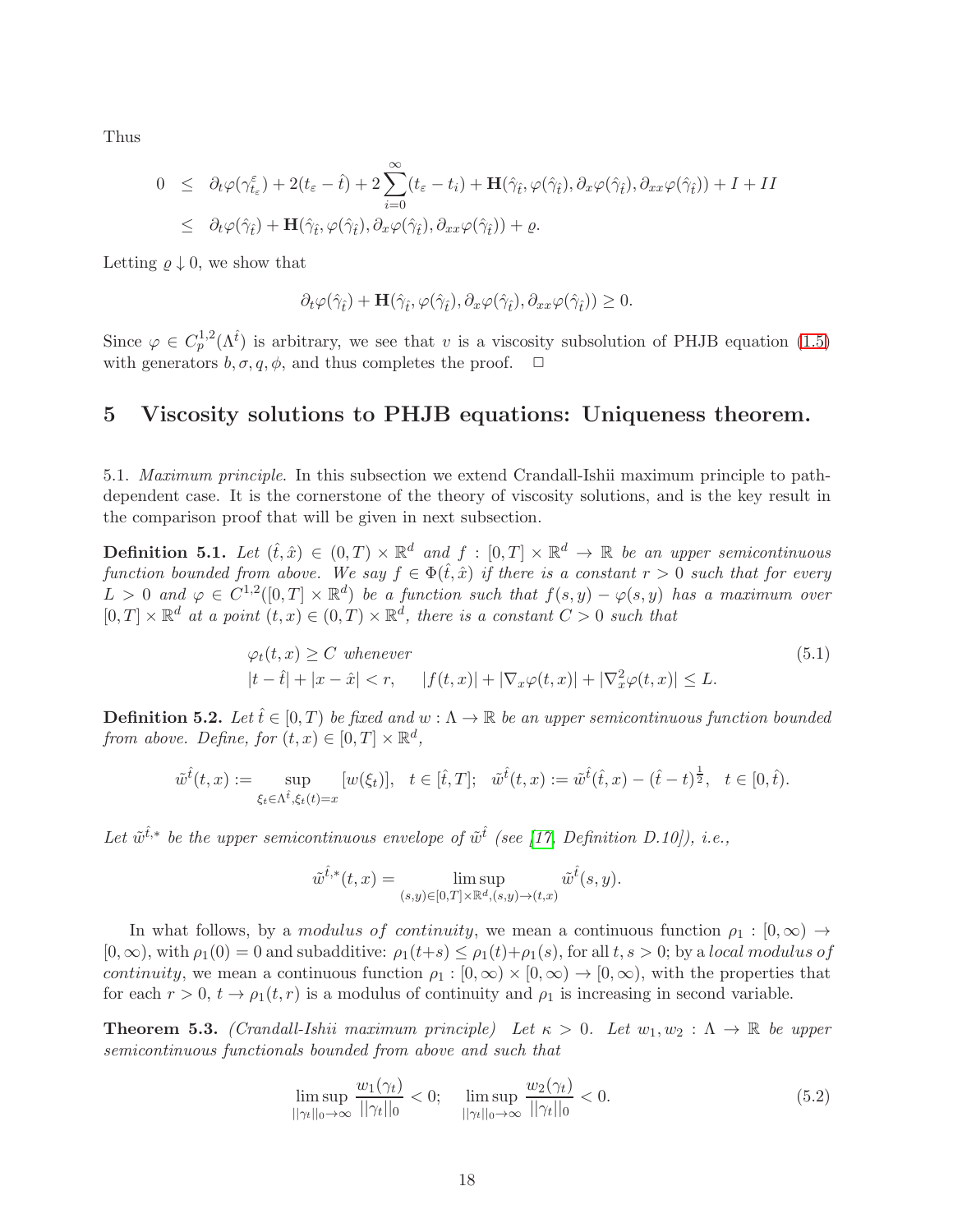Let  $\varphi \in C^2(\mathbb{R}^d \times \mathbb{R}^d)$  be such that

$$
w_1(\gamma_t) + w_2(\eta_t) - \varphi(\gamma_t(t), \eta_t(t))
$$

has a maximum over  $\Lambda^{\hat{t}} \otimes \Lambda^{\hat{t}}$  at a point  $(\hat{\gamma}_{\hat{t}}, \hat{\eta}_{\hat{t}})$  with  $\hat{t} \in (0, T)$ , where  $\Lambda^t \otimes \Lambda^t := \{(\gamma_s, \eta_s) | \gamma_s, \eta_s \in \Lambda^t\}$ for all  $t \in [0,T]$ . Assume, moreover,  $\tilde{w}_1^{\hat{t},*} \in \Phi(\hat{t}, \hat{\gamma}_{\hat{t}}(\hat{t}))$  and  $\tilde{w}_2^{\hat{t},*} \in \Phi(\hat{t}, \hat{\eta}_{\hat{t}}(\hat{t}))$ , and there exists a local modulus of continuity  $\rho_1$  such that, for all  $\hat{t} \leq t \leq s \leq T$ ,  $\gamma_t \in \Lambda$ ,

<span id="page-18-3"></span>
$$
w_1(\gamma_t) - w_1(\gamma_{t,s}) \le \rho_1(|s-t|, ||\gamma_t||_0), \quad w_2(\gamma_t) - w_2(\gamma_{t,s}) \le \rho_1(|s-t|, ||\gamma_t||_0). \tag{5.3}
$$

Then there exist the sequences  $(t_k, \gamma_{t_k}^k), (s_k, \eta_{s_k}^k) \in [\hat{t}, T] \times \Lambda^{\hat{t}}$  and the sequences of functionals  $\varphi_k \in C_p^{1,2}(\Lambda^{t_k}), \psi_k \in C_p^{1,2}(\Lambda^{s_k})$  such that  $\varphi_k$ ,  $\partial_t \varphi_k$ ,  $\partial_x \varphi_k$ ,  $\partial_{xx} \varphi_k$ ,  $\psi_k$ ,  $\partial_x \psi_k$ ,  $\partial_x \psi_k$ , are bounded and uniformly continuous, and such that

$$
w_1(\gamma_t) - \varphi_k(\gamma_t)
$$

has a strict global maximum 0 at  $\gamma_{t_k}^k$  over  $\Lambda^{t_k}$ ,

 $w_2(\eta_t) - \psi_k(\eta_t)$ 

has a strict global maximum 0 at  $\eta^k_{s_k}$  over  $\Lambda^{s_k}$ , and

<span id="page-18-2"></span>
$$
\left(t_k, \gamma_{t_k}^k(t_k), w_1(\gamma_{t_k}^k), \partial_t \varphi_k(\gamma_{t_k}^k), \partial_x \varphi_k(\gamma_{t_k}^k), \partial_{xx} \varphi_k(\gamma_{t_k}^k)\right) \n\underline{k \to \infty} \left(\hat{t}, \hat{\gamma}_{\hat{t}}(\hat{t}), w_1(\hat{\gamma}_{\hat{t}}), b_1, \nabla_{x_1} \varphi(\hat{\gamma}_{\hat{t}}(\hat{t}), \hat{\eta}_{\hat{t}}(\hat{t})), X\right),
$$
\n(5.4)

$$
\left(s_k, \eta_{s_k}^k(s_k), w_2(\eta_{s_k}^k), \partial_t \psi_k(\eta_{s_k}^k), \partial_x \psi_k(\eta_{s_k}^k), \partial_{xx} \psi_k(\eta_{s_k}^k)\right)
$$
\n
$$
\underline{k \to \infty} (\hat{t}, \hat{\eta}_{\hat{t}}(\hat{t}), w_2(\hat{\eta}_{\hat{t}}), b_2, \nabla_{x_2} \varphi(\hat{\gamma}_{\hat{t}}(\hat{t}), \hat{\eta}_{\hat{t}}(\hat{t})), Y),
$$
\n
$$
(5.5)
$$

where  $b_1 + b_2 = 0$  and  $X, Y \in \mathcal{S}(\mathbb{R}^d)$  satisfy the following inequality:

<span id="page-18-0"></span>
$$
-\left(\frac{1}{\kappa} + |A|\right)I \le \left(\begin{array}{cc} X & 0\\ 0 & Y \end{array}\right) \le A + \kappa A^2,\tag{5.6}
$$

and  $A = \nabla_x^2 \varphi(\hat{\gamma}_t(\hat{t}), \hat{\eta}_t(\hat{t}))$ . Here  $\nabla_{x_1} \varphi$  and  $\nabla_{x_2} \varphi$  denote the standard first order derivative of  $\varphi$ with respect to the first variable and the second variable, respectively.

**Proof.** By the following Lemma [5.5,](#page-20-0) we have that

$$
\tilde{w}_1^{\hat{t},*}(t,x) + \tilde{w}_2^{\hat{t},*}(t,y) - \varphi(x,y) \text{ has a maximum over } [0,T] \times \mathbb{R}^d \times \mathbb{R}^d \text{ at } (\hat{t},\hat{\gamma}_{\hat{t}}(\hat{t}),\hat{\eta}_{\hat{t}}(\hat{t})).\tag{5.7}
$$

Moreover, we have  $\tilde{w}_{1}^{\hat{t},*}$  $\begin{array}{rcl} \hat{t}, *(\hat{t}, \hat{\gamma}_{\hat{t}}(\hat{t})) \; = \; w_1(\hat{\gamma}_{\hat{t}}), \; \, \tilde{w}^{\hat{t},*}_2 \end{array}$  $(\hat{t}_2^{\hat{t},*}(\hat{t},\hat{\eta}_{\hat{t}}(\hat{t})) = w_2(\hat{\eta}_{\hat{t}}).$  Then, by  $\tilde{w}_1^{\hat{t},*} \in \Phi(\hat{t},\hat{\gamma}_{\hat{t}}(\hat{t})),$  $\tilde{w}_2^{\hat{t},*} \in \Phi(\hat{t},\hat{\eta}_{\hat{t}}(\hat{t}))$  and Remark [5.4,](#page-20-1) the Theorem 8.3 in [\[8\]](#page-41-1) can be used to obtain sequences of bounded functions  $\tilde{\varphi}_k, \tilde{\psi}_k \in C^{1,2}([0,T] \times \mathbb{R}^d)$  with bounded and uniformly continuous derivatives such that  $\tilde{w}_{1}^{\hat{t},*}$  $_{1}^{t,*}(t,x)-\tilde{\varphi}_{k}(t,x)$  has a strict global maximum 0 at some point  $(t_k,x^k) \in (0,T) \times \mathbb{R}^d$  over  $[0, T] \times \mathbb{R}^d$ ,  $\tilde{w}_2^{\hat{t},*}$  $\psi_{2}^{t,*}(s,y) - \tilde{\psi}_{k}(s,y)$  has a strict global maximum 0 at some point  $(s_k, y^k) \in (0,T) \times \mathbb{R}^d$ over  $[0, T] \times \mathbb{R}^d$ , and such that

<span id="page-18-1"></span>
$$
\left(t_k, x^k, \tilde{w}_1^{\hat{t},*}(t_k, x^k), (\tilde{\varphi}_k)_t(t_k, x^k), \nabla_x \tilde{\varphi}_k(t_k, x^k), \nabla_x^2 \tilde{\varphi}_k(t_k, x^k)\right)
$$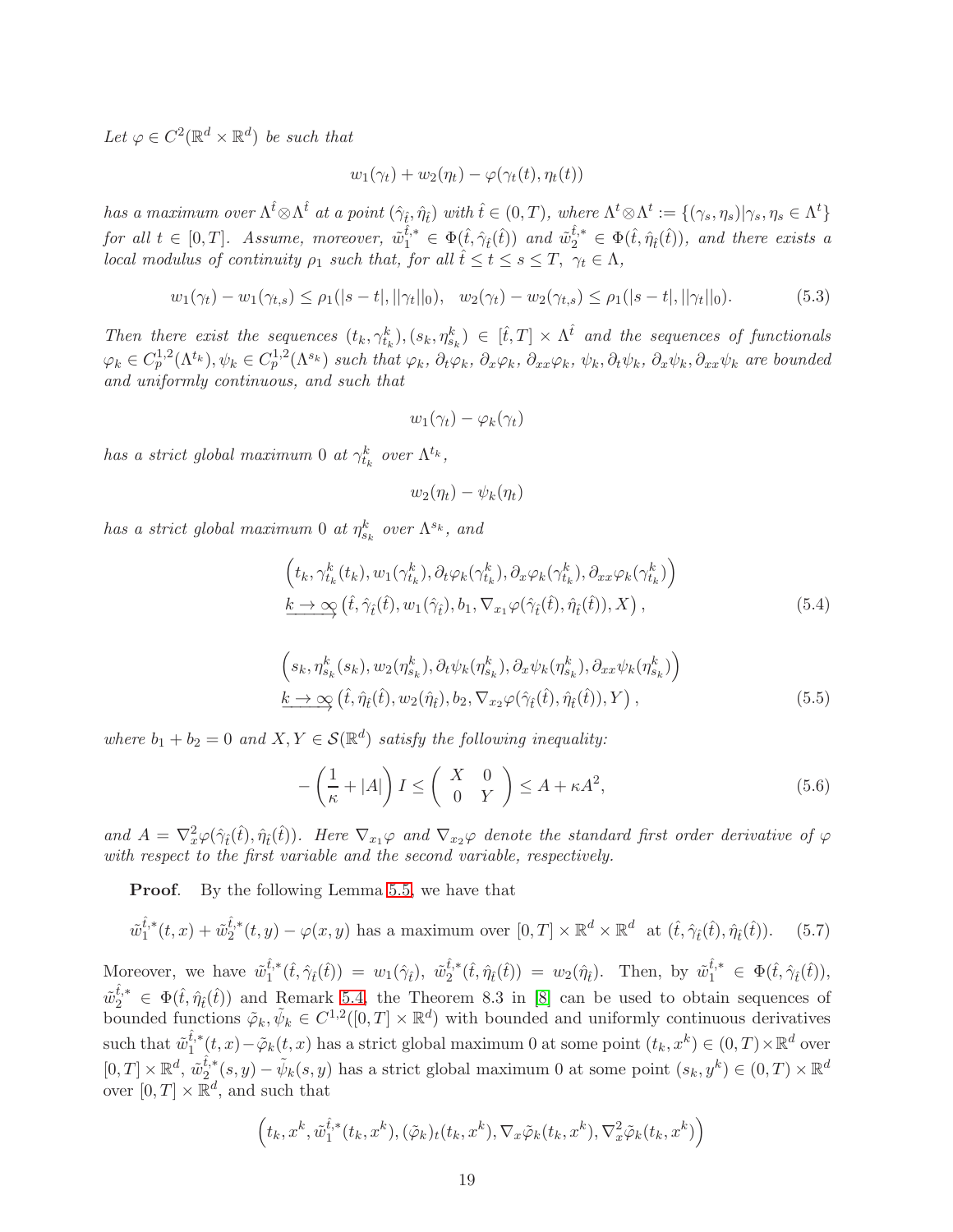$$
\underline{k} \to \infty \left( \hat{t}, \hat{\gamma}_{\hat{t}}(\hat{t}), w_1(\hat{\gamma}_{\hat{t}}), b_1, \nabla_{x_1} \varphi(\hat{\gamma}_{\hat{t}}(\hat{t}), \hat{\eta}_{\hat{t}}(\hat{t})), X \right), \tag{5.8}
$$

<span id="page-19-0"></span>
$$
(s_k, y^k, \tilde{w}_2^{\hat{t},*}(s_k, y^k), (\tilde{\psi}_k)_t(s_k, y^k), \nabla_x \tilde{\psi}_k(s_k, y^k), \nabla_x^2 \tilde{\psi}_k(s_k, y^k))
$$
  

$$
\underline{k \to \infty} (\hat{t}, \hat{\eta}_{\hat{t}}(\hat{t}), w_2(\hat{\eta}_{\hat{t}}), b_2, \nabla_{x_2} \varphi(\hat{\gamma}_{\hat{t}}(\hat{t}), \hat{\eta}_{\hat{t}}(\hat{t})), Y),
$$
 (5.9)

where  $b_1 + b_2 = 0$  and [\(5.6\)](#page-18-0) is satisfied.

We claim that we can assume the sequences  $\{t_k\}_{k\geq 1} \in [\hat{t},T)$  and  $\{s_k\}_{k\geq 1} \in [\hat{t},T)$ . Indeed, if not, for example, there exists a subsequence of  $\{t_k\}_{k\geq 1}$  still denoted by itself such that  $t_k < \hat{t}$  for all  $k \geq 0$ . Since  $\tilde{w}_1^{\hat{t},*}$  $t_1^{t,*}(t,x) - \tilde{\varphi}_k(t,x)$  has a maximum at  $(t_k, x^k)$  on  $[0,T] \times \mathbb{R}^d$ , we obtain that

$$
(\tilde{\varphi}_k)_t(t_k, x^k) = \frac{1}{2}(\hat{t} - t_k)^{-\frac{1}{2}} \to \infty, \text{ as } k \to \infty,
$$

which contradicts that  $(\tilde{\varphi}_k)_t(t_k, x^k) \to b_1$ ,  $(\tilde{\psi}_k)_t(s_k, y^k) \to b_2$  and  $b_1 + b_2 = 0$ .

Now we consider the functional, for  $(t, \gamma_t), (s, \eta_s) \in [\hat{t}, T] \times \Lambda$ ,

$$
\Gamma_k(\gamma_t, \eta_s) = w_1(\gamma_t) + w_2(\eta_s) - \tilde{\varphi}_k(t, \gamma_t(t)) - \tilde{\psi}_k(s, \eta_s(s)).
$$
\n(5.10)

It is clear that  $\Gamma_k$  is an upper semicontinuous functional bounded from above on  $\Lambda^{\hat{t}} \times \Lambda^{\hat{t}}$ . Define a sequence of positive numbers  $\{\delta_i\}_{i\geq 0}$  by  $\delta_i = \frac{1}{2^i}$  for all  $i \geq 0$ . For every k and  $j > 0$ , from Lemma [2.13](#page-7-1) it follows that, for every  $(\check{t}_0, \check{\gamma}_{\check{t}_0}^0), (\check{s}_0, \check{\eta}_{\check{s}_0}^0) \in [\hat{t}, T] \times \Lambda^{\hat{t}}$  satisfying

<span id="page-19-4"></span>
$$
\Gamma_k(\tilde{\gamma}_{t_0}^0, \tilde{\eta}_{s_0}^0) \ge \sup_{(t,\gamma_t), (s,\eta_s)\in[\hat{t},T]\times\Lambda^{\hat{t}}} \Gamma_k(\gamma_t, \eta_s) - \frac{1}{j},\tag{5.11}
$$

there exist  $(t_{k,j}, \gamma_{t_k}^{k,j})$  $(t_{i,k,j}^{k,j}), (s_{k,j}, \eta_{s_{k,j}}^{k,j}) \in [\hat{t},T] \times \Lambda^{\hat{t}}$  and two sequences  $\{(\check{t}_i, \check{\gamma}_{\check{t}_i}^i)\}_{i\geq 1}, \{(\check{s}_i, \check{\eta}_{\check{s}_i}^i)\}_{i\geq 1} \subset$  $[\hat{t}, T] \times \Lambda^{\hat{t}}$  such that

(i) 
$$
\overline{\Upsilon}(\check{\gamma}_{\check{t}_0}^0, \gamma_{t_{k,j}}^{k,j}) + \overline{\Upsilon}(\check{\eta}_{\check{s}_0}^0, \eta_{s_{k,j}}^{k,j}) \le \frac{1}{j}, \overline{\Upsilon}(\check{\gamma}_{\check{t}_i}^i, \gamma_{t_{k,j}}^{k,j}) + \overline{\Upsilon}(\check{\eta}_{\check{s}_i}^i, \eta_{s_{k,j}}^{k,j}) \le \frac{1}{2^{i_j}} \text{ and } \check{t}_i \uparrow t_{k,j}, \check{s}_i \uparrow s_{k,j} \text{ as } i \to \infty,
$$
  
\n(ii)  $\Gamma_k(\gamma_{t_{k,j}}^{k,j}, \eta_{s_{k,j}}^{k,j}) - \sum_{i=0}^{\infty} \frac{1}{2^{i}} [\overline{\Upsilon}(\check{\gamma}_{\check{t}_i}^i, \gamma_{t_{k,j}}^{k,j}) + \overline{\Upsilon}(\check{\eta}_{\check{s}_i}^i, \eta_{s_{k,j}}^{k,j})] \ge \Gamma_k(\check{\gamma}_{t_0}^0, \check{\eta}_{s_0}^0), \text{ and}$ 

(iii) for all 
$$
(t, \gamma_t, s, \gamma_s) \in [t_{k,j}, T] \times \Lambda^{t_{k,j}} \times [s_{k,j}, T] \times \Lambda^{s_{k,j}} \setminus \{(t_{k,j}, \gamma_{t_{k,j}}^{k,j}, s_{k,j}, \eta_{s_{k,j}}^{k,j})\},
$$

$$
\Gamma_k(\gamma_t, \eta_s) - \sum_{i=0}^{\infty} \frac{1}{2^i} [\overline{\Upsilon}(\check{\gamma}_{\tilde{t}_i}^i, \gamma_t) + \overline{\Upsilon}(\check{\eta}_{\tilde{s}_i}^i, \eta_s)] < \Gamma_k(\gamma_{t_{k,j}}^{k,j}, \eta_{s_{k,j}}^{k,j}) - \sum_{i=0}^{\infty} \frac{1}{2^i} [\overline{\Upsilon}(\check{\gamma}_{\tilde{t}_i}^i, \gamma_{t_{k,j}}^{k,j}) + \overline{\Upsilon}(\check{\eta}_{\tilde{s}_i}^i, \eta_{s_{k,j}}^{k,j})].
$$

By the following Lemma [5.6,](#page-22-0) we have

<span id="page-19-1"></span>
$$
(t_{k,j}, \gamma_{t_{k,j}}^{k,j}(t_{k,j})) \to (t_k, x^k), \ (s_{k,j}, \eta_{s_{k,j}}^{k,j}(s_{k,j})) \to (s_k, y^k) \text{ as } j \to \infty,
$$
 (5.12)

<span id="page-19-2"></span>
$$
\tilde{w}_{1}^{\hat{t},*}(t_{k,j},\gamma_{t_{k,j}}^{k,j}(t_{k,j})) \to \tilde{w}_{1}^{\hat{t},*}(t_{k},x^{k}), \ \tilde{w}_{2}^{\hat{t},*}(s_{k,j},\eta_{s_{k,j}}^{k,j}(s_{k,j})) \to \tilde{w}_{2}^{\hat{t},*}(s_{k},y^{k}) \text{ as } j \to \infty,
$$
 (5.13)

and

<span id="page-19-3"></span>
$$
w_1(\gamma_{t_{k,j}}^{k,j}) \to \tilde{w}_1^{\hat{t},*}(t_k, x^k), \ w_2(\eta_{s_{k,j}}^{k,j}) \to \tilde{w}_2^{\hat{t},*}(s_k, y^k) \text{ as } j \to \infty.
$$
 (5.14)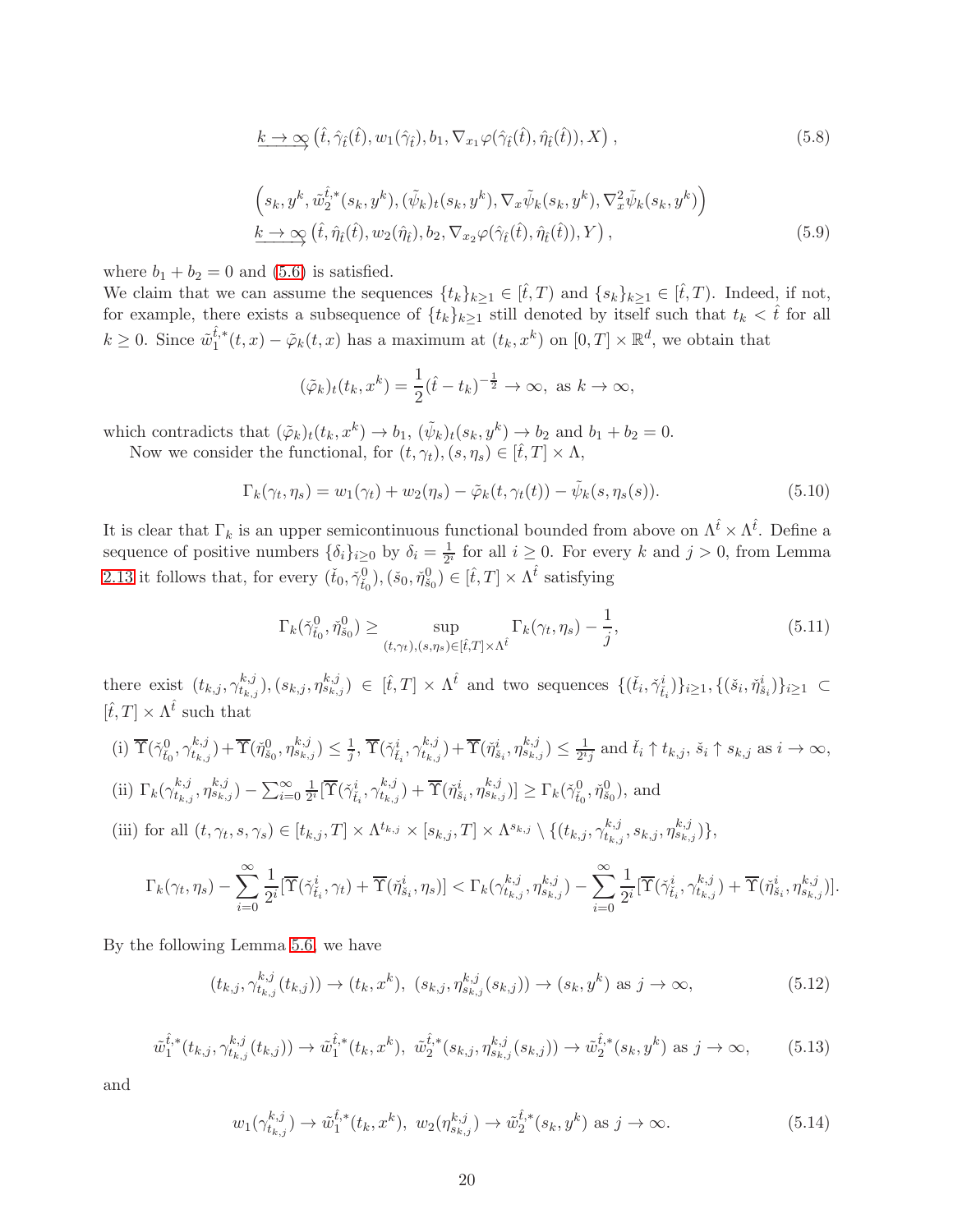Using these and  $(5.8)$  and  $(5.9)$  we can therefore select a subsequence  $j_k$  such that

$$
(t_{k,j_k}, \gamma_{t_{k,j_k}}^{k,j_k}(t_{k,j_k}), w_1(\gamma_{t_{k,j_k}}^{k,j_k}), ((\tilde{\varphi}_k)_t, \nabla_x \tilde{\varphi}_k, \nabla_x^2 \tilde{\varphi}_k)(t_{k,j_k}, \gamma_{t_{k,j_k}}^{k,j_k}(t_{k,j_k})) )
$$
  
\n
$$
\underline{k} \to \infty (\hat{t}, \hat{\gamma}_i(\hat{t}), w_1(\hat{\gamma}_i), (b_1, \nabla_{x_1} \varphi(\hat{\gamma}_i(\hat{t}), \hat{\eta}_i(\hat{t})), X)) ,
$$
  
\n
$$
(s_{k,j_k}, \eta_{s_{k,j_k}}^{k,j_k}(s_{k,j_k}), w_2(\eta_{s_{k,j_k}}^{k,j_k}), ((\tilde{\psi}_k)_t, \nabla_x \tilde{\psi}_k, \nabla_x^2 \tilde{\psi}_k)(s_{k,j_k}, \eta_{s_{k,j_k}}^{k,j_k}(s_{k,j_k})) )
$$
  
\n
$$
\underline{k} \to \infty (\hat{t}, \hat{\eta}_i(\hat{t}), w_2(\hat{\eta}_i), (b_2, \nabla_{x_2} \varphi(\hat{\gamma}_i(\hat{t}), \hat{\eta}_i(\hat{t})), Y)) .
$$

We notice that, by [\(3.8\)](#page-9-6), [\(3.14\)](#page-10-2), [\(3.17\)](#page-11-2), [\(3.18\)](#page-11-3), the definition of  $\Upsilon$  and the property (i) of  $(t_{k,j}, \gamma_{t_k}^{k,j})$  $_{t_{k,j}}^{\kappa, j},$  $(s_{k,j}, \eta_{s_{k,j}}^{k,j})$ , there exists a generic constant  $C > 0$  such that

$$
2\sum_{i=0}^{\infty} \frac{1}{2^i} [(s_{k,j_k} - \check{s}_i) + (t_{k,j_k} - \check{t}_i)] \leq C j_k^{-\frac{1}{2}};
$$

$$
\left|\partial_x \left[\sum_{i=0}^{\infty} \frac{1}{2^i} \Upsilon(\gamma^{k,j_k}_{t_{k,j_k}} - \check{\gamma}^i_{t_i,t_{k,j_k}})\right]\right| + \left|\partial_x \left[\sum_{i=0}^{\infty} \frac{1}{2^i} \Upsilon(\eta^{k,j_k}_{s_{k,j_k}} - \check{\eta}^i_{s_i,s_{k,j_k}})\right]\right| \leq C j_k^{-\frac{5}{6}};
$$

and

$$
\left|\partial_{xx}\left[\sum_{i=0}^\infty\frac{1}{2^i}\Upsilon(\gamma_{t_{k,j_k}}^{k,j_k}-\check{\gamma}_{\tilde{t}_i,t_{k,j_k}}^i)\right]\right|+\left|\partial_{xx}\left[\sum_{i=0}^\infty\frac{1}{2^i}\Upsilon(\eta_{s_{k,j_k}}^{k,j_k}-\check{\eta}_{\tilde{s}_i,s_{k,j_k}}^i)\right]\right|\leq C j_k^{-\frac{2}{3}}.
$$

Therefore the lemma holds with  $\varphi_k(\gamma_t) := \tilde{\varphi}_k(t, \gamma_t(t)) + \sum_{i=0}^{\infty} \frac{1}{2^i}$  $\frac{1}{2^i}\overline{\Upsilon}(\check{\gamma}_{\tilde{t}_i}^i, \gamma_t), \psi_k(\eta_s) := \tilde{\psi}_k(s, \eta_s(s)) +$  $\sum_{i=0}^{\infty} \frac{1}{2^n}$  $\frac{1}{2^i} \overline{\Upsilon}(\check{\eta}_{\check{s}_i}^i, \eta_s)$  and  $t_k := t_{k,j_k}, \gamma_{t_k}^k := \gamma_{t_{k,j_k}}^{k,j_k}$  $t_{k,j_k}^{k,j_k}, s_k := s_{k,j_k}, \eta_{s_k}^k := \eta_{s_{k,j_k}}^{k,j_k}. \ \ \Box$ 

<span id="page-20-1"></span>**Remark 5.4.** As mentioned in Remark 6.1 in Chapter V of  $\begin{bmatrix} 18 \end{bmatrix}$ , Condition [\(5.1\)](#page-17-0) is stated with reverse inequality in Theorem 8.3 of [\[8\]](#page-41-1). However, we immediately obtain results [\(5.4\)](#page-18-2)-[\(5.6\)](#page-18-0) from Theorem 8.3 of [\[8\]](#page-41-1) by considering the functions  $u_1(t, x) := \tilde{w}_1^{\hat{t},*}$  $\hat{t}_{1}^{i,*}(T-t,x)$  and  $u_2(t,x) := \tilde{w}_2^{\hat{t},*}$  $i_{2}^{t,*}(T-t,x).$ 

To complete the proof of Theorem [5.3,](#page-17-1) it remains to state and prove the following two lemmas.

<span id="page-20-0"></span> ${\bf L}$ emma 5.5.  $\tilde{w}_1^{\hat{t},*}$  $\hat{t}_{1}^{*}(t,x)+\tilde{w}_{2}^{\hat{t},*}$  $_{2}^{t,*}(t,y)-\varphi(x,y)$  has a maximum over  $[0,T]\times\mathbb{R}^{d}\times\mathbb{R}^{d}$  at  $(\hat{t},\hat{\gamma}_{\hat{t}}(\hat{t}),\hat{\eta}_{\hat{t}}(\hat{t})).$ Moreover, we have

<span id="page-20-2"></span>
$$
\tilde{w}_{1}^{\hat{t},*}(\hat{t},\hat{\gamma}_{\hat{t}}(\hat{t})) = w_{1}(\hat{\gamma}_{\hat{t}}), \quad \tilde{w}_{2}^{\hat{t},*}(\hat{t},\hat{\eta}_{\hat{t}}(\hat{t})) = w_{2}(\hat{\eta}_{\hat{t}}).
$$
\n(5.15)

**Proof.** For every  $\hat{t} \le t \le s \le T$  and  $x \in \mathbb{R}^d$ , from the definition of  $\tilde{w}_1^{\hat{t}}$  and  $(5.2)$  there exists a constant  $C_x > 0$  depending only on x such that

$$
\tilde{w}_1^{\hat{t}}(t,x) - \tilde{w}_1^{\hat{t}}(s,x) = \sup_{\gamma_t \in \Lambda^{\hat{t}}, \gamma_t(t)=x} [w_1(\gamma_t)] - \sup_{\eta_s \in \Lambda^{\hat{t}}, \eta_s(s)=x} [w_1(\eta_s)]
$$
  
\n
$$
= \sup_{\gamma_t \in \Lambda^{\hat{t}}, ||\gamma_t||_0 \leq C_x, \gamma_t(t)=x} [w_1(\gamma_t)] - \sup_{\eta_s \in \Lambda^{\hat{t}}, \eta_s(s)=x} [w_1(\eta_s)]
$$
  
\n
$$
\leq \sup_{\gamma_t \in \Lambda^{\hat{t}}, ||\gamma_t||_0 \leq C_x, \gamma_t(t)=x} [w_1(\gamma_t) - w_1(\gamma_{t,s})].
$$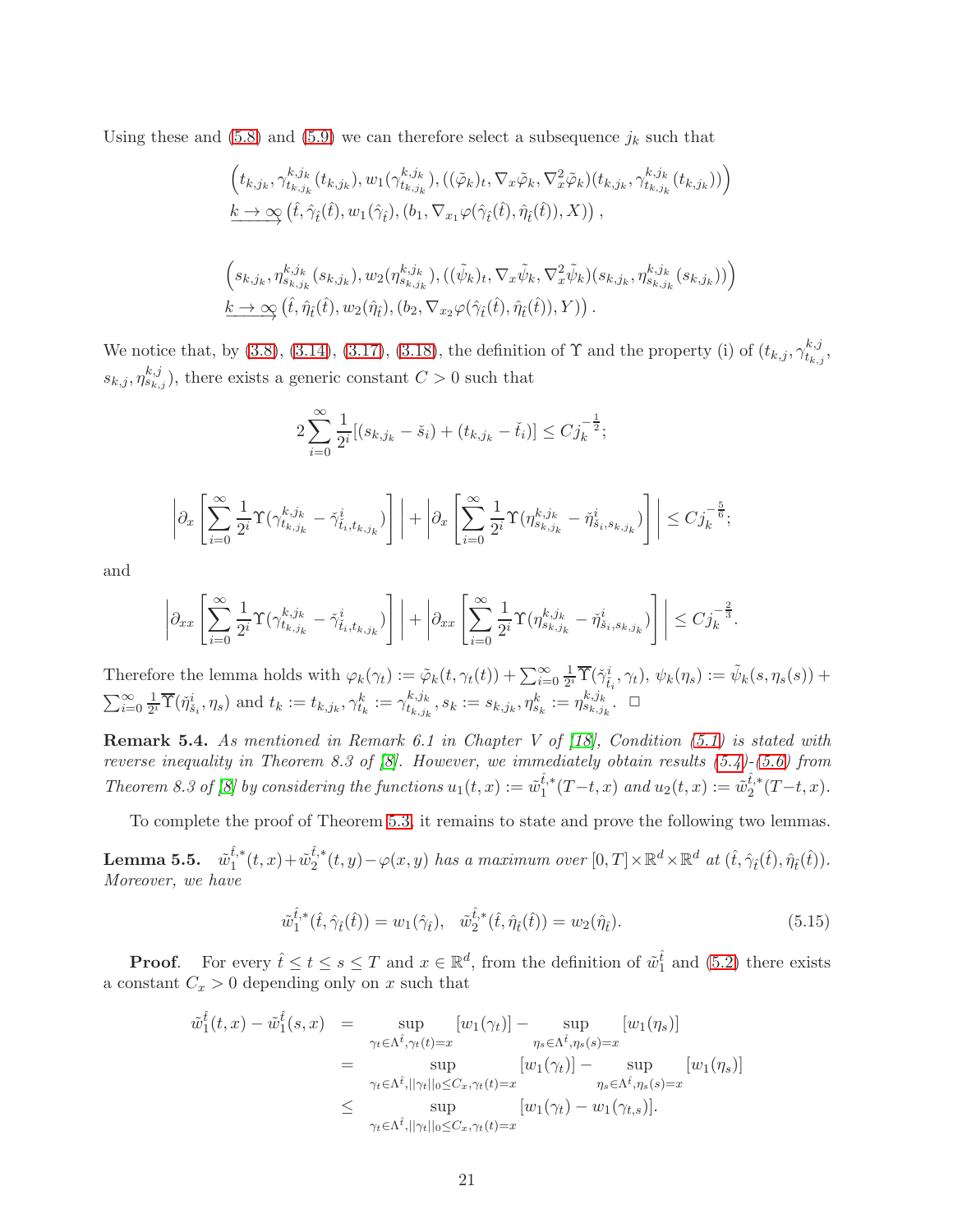By [\(5.3\)](#page-18-3) we have that,

<span id="page-21-0"></span>
$$
\tilde{w}_1^{\hat{t}}(t,x) - \tilde{w}_1^{\hat{t}}(s,x) \le \sup_{\gamma_t \in \Lambda^{\hat{t}}, ||\gamma_t||_0 \le C_x, \gamma_t(t)=x} \rho_1(|s-t|, ||\gamma_t||_0) \le \rho_1(|s-t|, C_x). \tag{5.16}
$$

Clearly, if  $0 \le t \le s \le \hat{t}$ , we have

$$
\tilde{w}_1^{\hat{t}}(t,x) - \tilde{w}_1^{\hat{t}}(s,x) = -(\hat{t} - t)^{\frac{1}{2}} + (\hat{t} - s)^{\frac{1}{2}} \le 0,
$$
\n(5.17)

and, if  $0\leq t\leq \hat t\leq s\leq T$  , we have

<span id="page-21-1"></span>
$$
\tilde{w}_1^{\hat{t}}(t,x) - \tilde{w}_1^{\hat{t}}(s,x) \le \tilde{w}_1^{\hat{t}}(\hat{t},x) - \tilde{w}_1^{\hat{t}}(s,x) \le \rho_1(|s-\hat{t}|,C_x). \tag{5.18}
$$

On the other hand, for every  $(t, x, y) \in [0, T] \times \mathbb{R}^d \times \mathbb{R}^d$ , by the definitions of  $\tilde{w}_1^{\hat{t},*}$  $\hat{t}_{1}^{*}(t,x)$  and  $\tilde{w}_{2}^{\hat{t},*}$  $t^{\prime,\ast}_{2}(t,y),$ there exist sequences  $(l_i, x_i), (\tau_i, y_i) \in [0, T] \times \mathbb{R}^d$  such that  $(l_i, x_i) \to (t, x)$  and  $(\tau_i, y_i) \to (t, y)$  as  $i \to \infty$  and

<span id="page-21-3"></span>
$$
\tilde{w}_1^{\hat{t},*}(t,x) = \lim_{i \to \infty} \tilde{w}_1^{\hat{t}}(l_i, x_i), \quad \tilde{w}_2^{\hat{t},*}(t,y) = \lim_{i \to \infty} \tilde{w}_2^{\hat{t}}(\tau_i, y_i). \tag{5.19}
$$

Without loss of generality, we may assume  $l_i \leq \tau_i$  for all  $i > 0$ . By [\(5.16\)](#page-21-0)-[\(5.18\)](#page-21-1), we have

<span id="page-21-2"></span>
$$
\tilde{w}_1^{\hat{t},*}(t,x) = \lim_{i \to \infty} \tilde{w}_1^{\hat{t}}(l_i, x_i) \le \liminf_{i \to \infty} [\tilde{w}_1^{\hat{t}}(\tau_i, x_i) + \rho_1(|\tau_i - l_i|, C_{x_i})]. \tag{5.20}
$$

We claim that we can assume that there exists a constant  $M_1 > 0$  such that  $C_{x_i} \leq M_1$  for all  $i \geq 1$ . Indeed, if not, for every  $n$ , there exists  $i_n$  such that

$$
\tilde{w}_1^{\hat{t}}(l_{i_n}, x_{i_n}) = \begin{cases}\n\sup_{\gamma_{l_{i_n}} \in \Lambda^{\hat{t}}, ||\gamma_{l_{i_n}}||_0 > n, \gamma_{l_{i_n}}(l_{i_n}) = x_{i_n}} [w_1(\gamma_{l_{i_n}})], & i_n \geq \hat{t}; \\
\sup_{\gamma_{\hat{t}} \in \Lambda^{\hat{t}}, ||\gamma_{\hat{t}}||_0 > n, \gamma_{\hat{t}}(\hat{t}) = x_{i_n}} [w_1(\gamma_{\hat{t}})] - (\hat{t} - l_{i_n})^{\frac{1}{2}}, & i_n < \hat{t}.\n\end{cases}
$$
\n(5.21)

Letting  $n \to \infty$ , by [\(5.2\)](#page-17-2), we get that

$$
\tilde{w}_1^{\hat{t}}(l_{i_n}, x_{i_n}) \to -\infty \text{ as } n \to \infty,
$$

which contradicts the convergence that  $\tilde{w}_{1}^{\hat{t},*}$  $t_i^{(t)}(t, x) = \lim_{i \to \infty} \tilde{w}_1^{\hat{t}}(l_i, x_i)$ . Then, by [\(5.20\)](#page-21-2),

<span id="page-21-4"></span>
$$
\tilde{w}_{1}^{\hat{t},*}(t,x) \le \liminf_{i \to \infty} [\tilde{w}_{1}^{\hat{t}}(\tau_{i},x_{i}) + \rho_{1}(|\tau_{i} - l_{i}|,M_{1})] = \liminf_{i \to \infty} \tilde{w}_{1}^{\hat{t}}(\tau_{i},x_{i}). \tag{5.22}
$$

Therefore, by [\(5.19\)](#page-21-3), [\(5.22\)](#page-21-4) and the definitions of  $\tilde{w}_1^{\hat{t}}$  and  $\tilde{w}_2^{\hat{t}}$ ,

<span id="page-21-5"></span>
$$
\tilde{w}_{1}^{\hat{t},*}(t,x) + \tilde{w}_{2}^{\hat{t},*}(t,y) - \varphi(x,y) \n\leq \liminf_{i \to \infty} [\tilde{w}_{1}^{\hat{t}}(\tau_{i},x_{i}) + \tilde{w}_{2}^{\hat{t}}(\tau_{i},y_{i}) - \varphi(x_{i},y_{i})] \n\leq \sup_{(l,x_{0},y_{0}) \in [0,T] \times \mathbb{R}^{d} \times \mathbb{R}^{d}} [\tilde{w}_{1}^{\hat{t}}(l,x_{0}) + \tilde{w}_{2}^{\hat{t}}(l,y_{0}) - \varphi(x_{0},y_{0})] \n= \sup_{(l,x_{0},y_{0}) \in [\hat{t},T] \times \mathbb{R}^{d} \times \mathbb{R}^{d}} [\tilde{w}_{1}^{\hat{t}}(l,x_{0}) + \tilde{w}_{2}^{\hat{t}}(l,y_{0}) - \varphi(x_{0},y_{0})].
$$
\n(5.23)

We also have, for  $(l, x_0, y_0) \in [\hat{t}, T] \times \mathbb{R}^d \times \mathbb{R}^d$ ,

<span id="page-21-6"></span>
$$
\tilde{w}_1^{\hat{t}}(l,x_0) + \tilde{w}_2^{\hat{t}}(l,y_0) - \varphi(x_0,y_0)
$$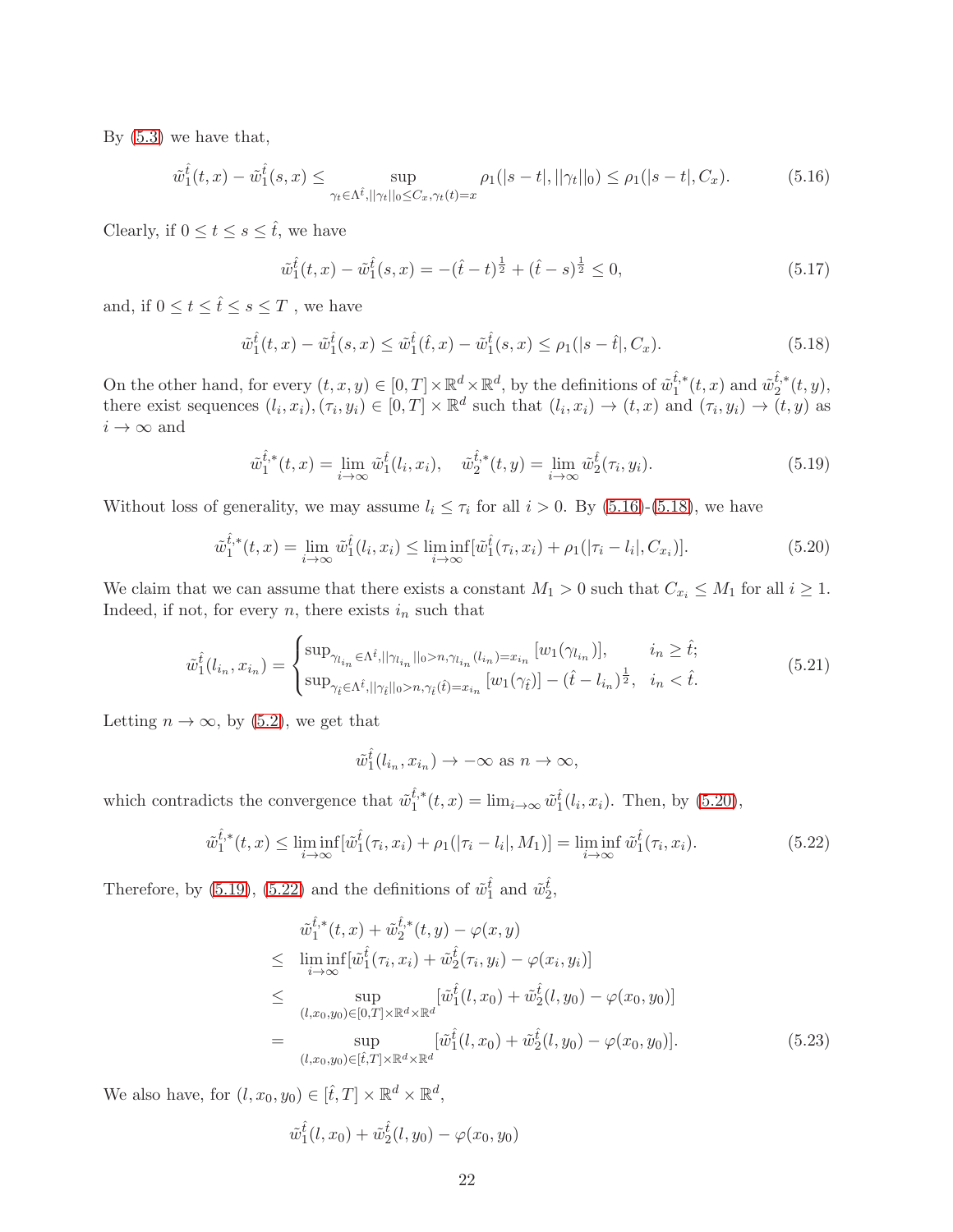$$
= \sup_{\gamma_l, \eta_l \in \Lambda^{\hat{t}}, \gamma_l(l) = x_0, \eta_l(l) = y_0} [w_1(\gamma_l) + w_2(\eta_l) - \varphi(\gamma_l(l), \eta_l(l))]
$$
  

$$
\leq w_1(\hat{\gamma}_t) + w_2(\hat{\eta}_t) - \varphi(\hat{\gamma}_t(\hat{t}), \hat{\eta}_t(\hat{t})), \tag{5.24}
$$

where the inequality becomes equality if  $l = \hat{t}$  and  $x_0 = \hat{\gamma}_t(\hat{t}), y_0 = \hat{\eta}_t(\hat{t})$ . Combining [\(5.23\)](#page-21-5) and [\(5.24\)](#page-21-6), we obtain that

<span id="page-22-1"></span>
$$
\tilde{w}_1^{\hat{t},*}(t,x) + \tilde{w}_2^{\hat{t},*}(t,y) - \varphi(x,y) \le w_1(\hat{\gamma}_t) + w_2(\hat{\eta}_t) - \varphi(\hat{\gamma}_t(\hat{t}), \hat{\eta}_t(\hat{t})).\tag{5.25}
$$

By the definitions of  $\tilde{w}_{1}^{\hat{t},*}$  $\hat{t}^*_{1}$  and  $\tilde{w}_2^{\hat{t},*}$  $\hat{t}^*_{2}$ , we have  $\tilde{w}_1^{\hat{t},*}$  $\hat{t}_{1}^{i,*}(t,x) \geq \tilde{w}_{1}^{\hat{t}}(t,x), \tilde{w}_{2}^{\hat{t},*}$  $\tilde{u}_2^{t,*}(t,y) \ge \tilde{w}_2(t,y)$ . Then by also  $(5.24)$  and  $(5.25)$ , for every  $(t, x, y) \in [0, T] \times \mathbb{R}^d \times \mathbb{R}^d$ ,

$$
\tilde{w}_{1}^{\hat{t},*}(t,x) + \tilde{w}_{2}^{\hat{t},*}(t,y) - \varphi(x,y) \leq w_{1}(\hat{\gamma}_{\hat{t}}) + w_{2}(\hat{\eta}_{\hat{t}}) - \varphi(\hat{\gamma}_{\hat{t}}(\hat{t}), \hat{\eta}_{\hat{t}}(\hat{t})) \n= \tilde{w}_{1}^{\hat{t}}(\hat{t}, \hat{\gamma}_{\hat{t}}(\hat{t})) + \tilde{w}_{2}^{\hat{t}}(\hat{t}, \hat{\eta}_{\hat{t}}(\hat{t})) - \varphi(\hat{\gamma}_{\hat{t}}(\hat{t}), \hat{\eta}_{\hat{t}}(\hat{t})) \n\leq \tilde{w}_{1}^{\hat{t},*}(\hat{t}, \hat{\gamma}_{\hat{t}}(\hat{t})) + \tilde{w}_{2}^{\hat{t},*}(\hat{t}, \hat{\eta}_{\hat{t}}(\hat{t})) - \varphi(\hat{\gamma}_{\hat{t}}(\hat{t}), \hat{\eta}_{\hat{t}}(\hat{t})).
$$
\n(5.26)

Thus we obtain that [\(5.15\)](#page-20-2) holds true, and  $\tilde{w}_{1}^{\hat{t},*}$  $\frac{\hat{t},\ast}{1}(t,x) + \tilde{w}_2^{\hat{t},\ast}$  $u_2^{t,*}(t,y) - \varphi(x,y)$  has a maximum at  $(\hat{t}, \hat{\gamma}_{\hat{t}}(\hat{t}), \hat{\eta}_{\hat{t}}(\hat{t}))$  on  $[0, T] \times \mathbb{R}^d \times \mathbb{R}^d$ . The proof is now complete.  $\Box$ 

<span id="page-22-0"></span>**Lemma 5.6.** The maximum points  $(\gamma_{t_k}^{k,j})$  $t_{k,j}^{k,j}, \eta_{s_{k,j}}^{k,j})$  of  $\Gamma_k(\gamma_t, \eta_s) - \sum_{i=0}^{\infty} \frac{1}{2^i}$  $\frac{1}{2^i}[\overline{\Upsilon}(\check{\gamma}^i_{\check{t}_i},\gamma_t)+\overline{\Upsilon}(\check{\eta}^i_{\check{s}_i},\eta_s)]$ satisfy conditions  $(5.12)$ ,  $(5.13)$  and  $(5.14)$ .

**Proof.** Recall that  $\tilde{w}_1^{\hat{t},*} \geq \tilde{w}_1^{\hat{t}}, \tilde{w}_2^{\hat{t},*} \geq \tilde{w}_2^{\hat{t}}$ , by the definitions of  $\tilde{w}_1^{\hat{t}}$  and  $\tilde{w}_2^{\hat{t}}$ , we get that

$$
\tilde{w}_{1}^{\hat{t},*}(t_{k,j},\gamma_{t_{k,j}}^{k,j}(t_{k,j})) + \tilde{w}_{2}^{\hat{t},*}(s_{k,j},\eta_{s_{k,j}}^{k,j}(s_{k,j})) - \tilde{\varphi}_{k}(t_{k,j},\gamma_{t_{k,j}}^{k,j}(t_{k,j})) - \tilde{\psi}_{k}(s_{k,j},\eta_{s_{k,j}}^{k,j}(s_{k,j}))
$$
\n
$$
\geq w_{1}(\gamma_{t_{k,j}}^{k,j}) + w_{2}(\eta_{s_{k,j}}^{k,j}) - \tilde{\varphi}_{k}(t_{k,j},\gamma_{t_{k,j}}^{k,j}(t_{k,j})) - \tilde{\psi}_{k}(s_{k,j},\eta_{s_{k,j}}^{k,j}(s_{k,j})) = \Gamma_{k}(\gamma_{t_{k,j}}^{k,j},\eta_{s_{k,j}}^{k,j}).
$$

We notice that, from [\(5.11\)](#page-19-4) and the property (ii) of  $(t_{k,j}, \gamma_{t_k}^{k,j})$  ${}_{t_{k,j}}^{k,j},s_{k,j},\eta_{s_{k,j}}^{k,j}),$ 

$$
\Gamma_k(\gamma_{t_{k,j}}^{k,j},\eta_{s_{k,j}}^{k,j}) \geq \Gamma_k(\check{\gamma}_{t_0}^0,\check{\eta}_{s_0}^0) \geq \sup_{(t,\gamma_t),(s,\eta_s)\in[\hat{t},T]\times\Lambda^{\hat{t}}} \Gamma_k(\gamma_t,\eta_s) - \frac{1}{j},
$$

and by the definitions of  $\tilde{w}_{1}^{\hat{t},*}$  $\hat{t}^*_{1}$  and  $\tilde{w}_2^{\hat{t},*}$  $\frac{\iota, *}{2}$ ,

$$
\sup_{(t,\gamma_t),(s,\eta_s)\in[\hat{t},T]\times\Lambda^{\hat{t}}} \Gamma_k(\gamma_t,\eta_s) \ge \tilde{w}_1^{\hat{t},*}(t_k,x^k) + \tilde{w}_2^{\hat{t},*}(s_k,y^k) - \tilde{\varphi}_k(t_k,x^k) - \tilde{\psi}_k(s_k,y^k).
$$

Therefore,

<span id="page-22-2"></span>
$$
\tilde{w}_{1}^{\hat{t},*}(t_{k,j}, \gamma_{t_{k,j}}^{k,j}(t_{k,j})) + \tilde{w}_{2}^{\hat{t},*}(s_{k,j}, \eta_{s_{k,j}}^{k,j}(s_{k,j})) - \tilde{\varphi}_{k}(t_{k,j}, \gamma_{t_{k,j}}^{k,j}(t_{k,j})) - \tilde{\psi}_{k}(s_{k,j}, \eta_{s_{k,j}}^{k,j}(s_{k,j}))
$$
\n
$$
\geq \Gamma_{k}(\gamma_{t_{k,j}}^{k,j}, \eta_{s_{k,j}}^{k,j}) \geq \tilde{w}_{1}^{\hat{t},*}(t_{k}, x^{k}) + \tilde{w}_{2}^{\hat{t},*}(s_{k}, y^{k}) - \tilde{\varphi}_{k}(t_{k}, x^{k}) - \tilde{\psi}_{k}(s_{k}, y^{k}) - \frac{1}{j}.
$$
\n
$$
(5.27)
$$

By [\(5.2\)](#page-17-2) and  $\tilde{\varphi}_k, \tilde{\psi}_k$  are bounded, there exists a constant  $M_2 > 0$  that is sufficiently large that  $\Gamma_k(\gamma_t, \eta_s) < \sup_{(l,\xi_l),(r,s_r)\in[\hat{t},T]\times\Lambda^{\hat{t}}} \Gamma_k(\xi_l,s_r) - 1$  for all  $t,s\in[\hat{t},T]$  and  $||\gamma_t||_0 \vee ||\eta_s||_0 \geq M_2$ . Thus, we have  $||\gamma_{t_k}^{k,j}$  $\sum_{t_{k,j}}^{k,j} ||_{0} \vee ||\eta_{s_{k,j}}^{k,j}||_{0} < M_{2}$ . In particular,  $|\gamma_{t_{k,j}}^{k,j}|$  $\sum_{k=1}^{k,j} (t_{k,j}) |\vee| \eta_{s_{k,j}}^{k,j}(s_{k,j})| < M_2$ . We note that  $M_2$  is independent of j. Then letting  $j \to \infty$  in [\(5.27\)](#page-22-2), we obtain [\(5.12\)](#page-19-1). Indeed, if not, we may assume that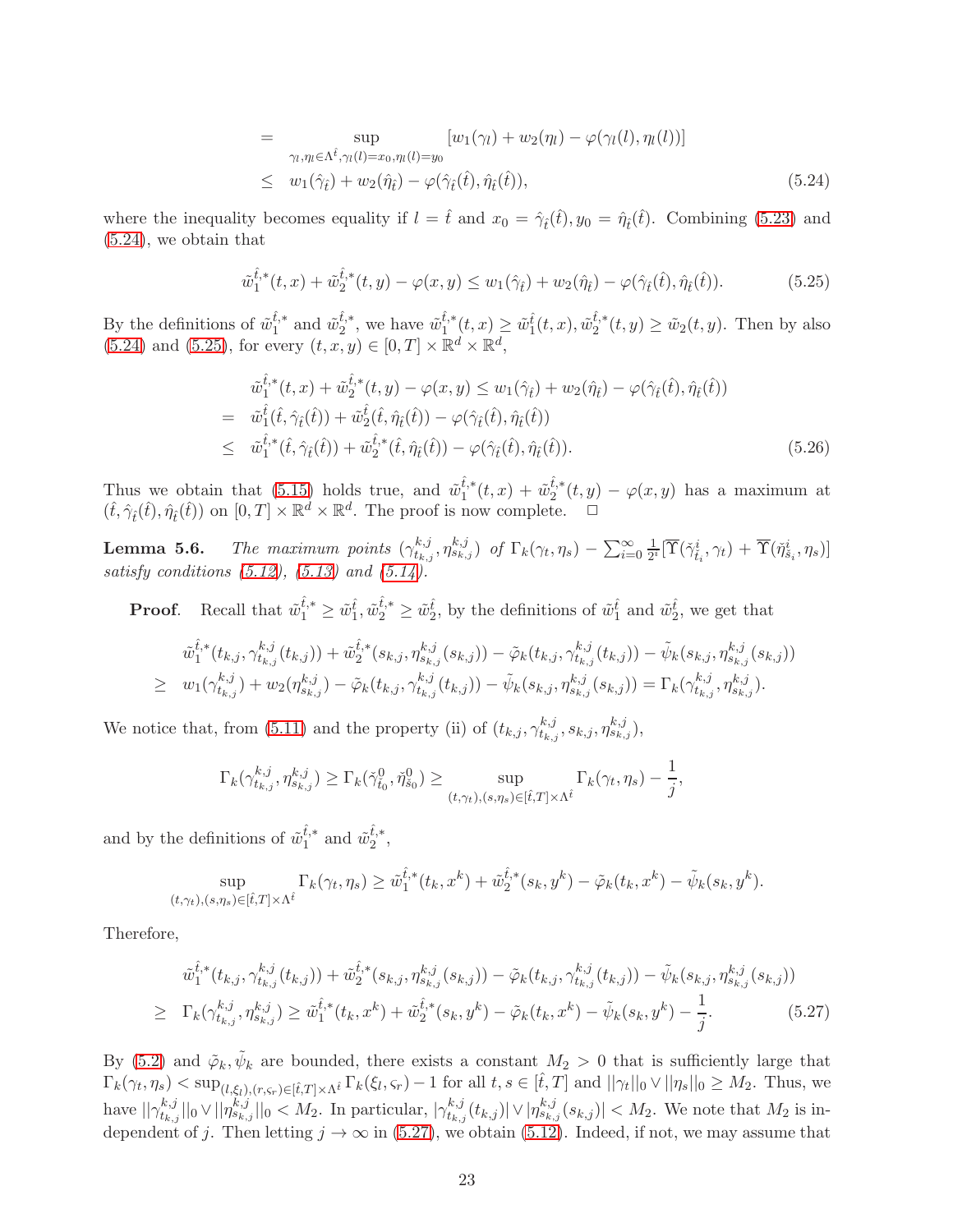there exist  $(\hat{t}, \hat{x}, \hat{s}, \hat{y}) \in [0, T] \times \mathbb{R}^d \times [0, T] \times \mathbb{R}^d$  and a subsequence of  $(t_{k,j}, \gamma^{k,j}_{t_k})$  $t_{k,j}^{k,j}(t_{k,j}), s_{k,j}, \eta_{s_{k,j}}^{k,j}(s_{k,j}))$ still denoted by itself such that

$$
(t_{k,j}, \gamma^{k,j}_{t_{k,j}}(t_{k,j}), s_{k,j}, \eta^{k,j}_{s_{k,j}}(s_{k,j})) \to (\dot{t}, \dot{x}, \dot{s}, \dot{y}) \neq (t_k, x^k, s_k, y^k).
$$

Letting  $j \to \infty$  in [\(5.27\)](#page-22-2), by the upper semicontinuity of  $\tilde{w}_1^{\hat{t},*} + \tilde{w}_2^{\hat{t},*} - \tilde{\varphi}_k - \tilde{\psi}_k$ , we have

$$
\tilde{w}_1^{\hat{t},*}(\dot{t},\dot{x}) + \tilde{w}_2^{\hat{t},*}(\dot{s},\dot{y}) - \tilde{\varphi}_k(\dot{t},\dot{x}) - \tilde{\psi}_k(\dot{s},\dot{y}) \ge \tilde{w}_1^{\hat{t},*}(t_k,x^k) + \tilde{w}_2^{\hat{t},*}(s_k,y^k) - \tilde{\varphi}_k(t_k,x^k) - \tilde{\psi}_k(s_k,y^k),
$$

which contradicts that  $(t_k, x^k, s_k, y^k)$  is the strict maximum point of  $\tilde{w}_1^{\hat{t},*}$  $\hat{t}_{1}^{*}(t,x)+\tilde{w}_{2}^{\hat{t},*}$  $2^{l,*}(s,y)-\tilde{\varphi}_k(t,x) \tilde{\psi}_k(s, y)$  on  $[0, T] \times \mathbb{R}^d \times [0, T] \times \mathbb{R}^d$ .

By [\(5.12\)](#page-19-1), the upper semicontinuity of  $\tilde{w}_{1}^{\hat{t},*}$  $\hat{t}^*_{1}$  and  $\tilde{w}_2^{\hat{t},*}$  $\tilde{t}_{2}^{k,*}$  and the continuity of  $\tilde{\varphi}_k$  and  $\tilde{\psi}_k$ , letting  $j \to \infty$  in [\(5.27\)](#page-22-2), we obtian [\(5.13\)](#page-19-2), and then also [\(5.14\)](#page-19-3). The proof is now complete.  $\Box$ 

5.2. Uniqueness. This subsection is devoted to a proof of uniqueness of viscosity solutions to [\(1.5\)](#page-36-1). This result, together with the results from the previous section, will be used to characterize the value functional defined by [\(1.4\)](#page-36-0).

By [\[42,](#page-43-1) Proposition 11.2.13], without loss of generality we assume that there exists a constant  $K > 0$  such that, for all  $(t, \gamma_t, p, l) \in [0, T] \times \Lambda \times \mathbb{R}^d \times \mathcal{S}(\mathbb{R}^d)$  and  $r_1, r_2 \in \mathbb{R}$  such that  $r_1 < r_2$ ,

<span id="page-23-4"></span>
$$
\mathbf{H}(\gamma_t, r_1, p, l) - \mathbf{H}(\gamma_t, r_2, p, l) \ge K(r_2 - r_1).
$$
\n(5.28)

We now state the main result of this subsection.

<span id="page-23-0"></span>**Theorem 5.7.** Suppose Hypothesis [2.6](#page-5-0) holds. Let  $W_1 \in C^0(\Lambda)$  (resp.,  $W_2 \in C^0(\Lambda)$ ) be a viscosity subsolution (resp., supersolution) to equation [\(1.5\)](#page-36-1) and let there exist constant  $L > 0$  such that, for any  $(t, \gamma_t), (s, \eta_s) \in [0, T] \times \Lambda$ ,

<span id="page-23-1"></span>
$$
|W_1(\gamma_t)| \vee |W_2(\gamma_t)| \le L(1 + ||\gamma_t||_0); \tag{5.29}
$$

<span id="page-23-2"></span>
$$
|W_1(\gamma_t) - W_1(\eta_s)| \vee |W_2(\gamma_t) - W_2(\eta_s)| \le L(1 + ||\gamma_t||_0 + ||\eta_s||_0)|s - t|^{\frac{1}{2}} + L||\gamma_t - \eta_s||_0.
$$
 (5.30)

Then  $W_1 \leq W_2$ .

Theorems [4.5](#page-14-0) and [5.7](#page-23-0) lead to the result (given below) that the viscosity solution to PHJB equation given in  $(1.5)$  corresponds to the value functional  $V$  of our optimal control problem given in  $(1.1)$ ,  $(1.3)$  and  $(1.4)$ .

<span id="page-23-5"></span>**Theorem 5.8.** Let Hypothesis [2.6](#page-5-0) hold. Then the value functional V defined by  $(1.4)$  is the unique viscosity solution to  $(1.5)$  in the class of functionals satisfying  $(5.29)$  and  $(5.30)$ .

**Proof.** Theorem [4.5](#page-14-0) shows that  $V$  is a viscosity solution to equation  $(1.5)$ . Thus, our conclusion follows from Theorems [2.11](#page-7-2) and [5.7.](#page-23-0)  $\Box$ 

Next, we prove Theorem [5.7.](#page-23-0) We note that for  $\varrho > 0$ , the functional defined by  $\tilde{W} := W_1 - \frac{\varrho}{t+1}$  $_{t+1}$ is a viscosity subsolution for

<span id="page-23-3"></span>
$$
\begin{cases} \partial_t \tilde{W}(\gamma_t) + \mathbf{H}(\gamma_t, \tilde{W}(\gamma_t), \partial_x \tilde{W}(\gamma_t), \partial_{xx} \tilde{W}(\gamma_t)) = \frac{\varrho}{(t+1)^2}, & (t, \gamma_t) \in [0, T) \times \Lambda, \\ \tilde{W}(\gamma_T) = \phi(\gamma_T), & \gamma_T \in \Lambda_T. \end{cases}
$$
(5.31)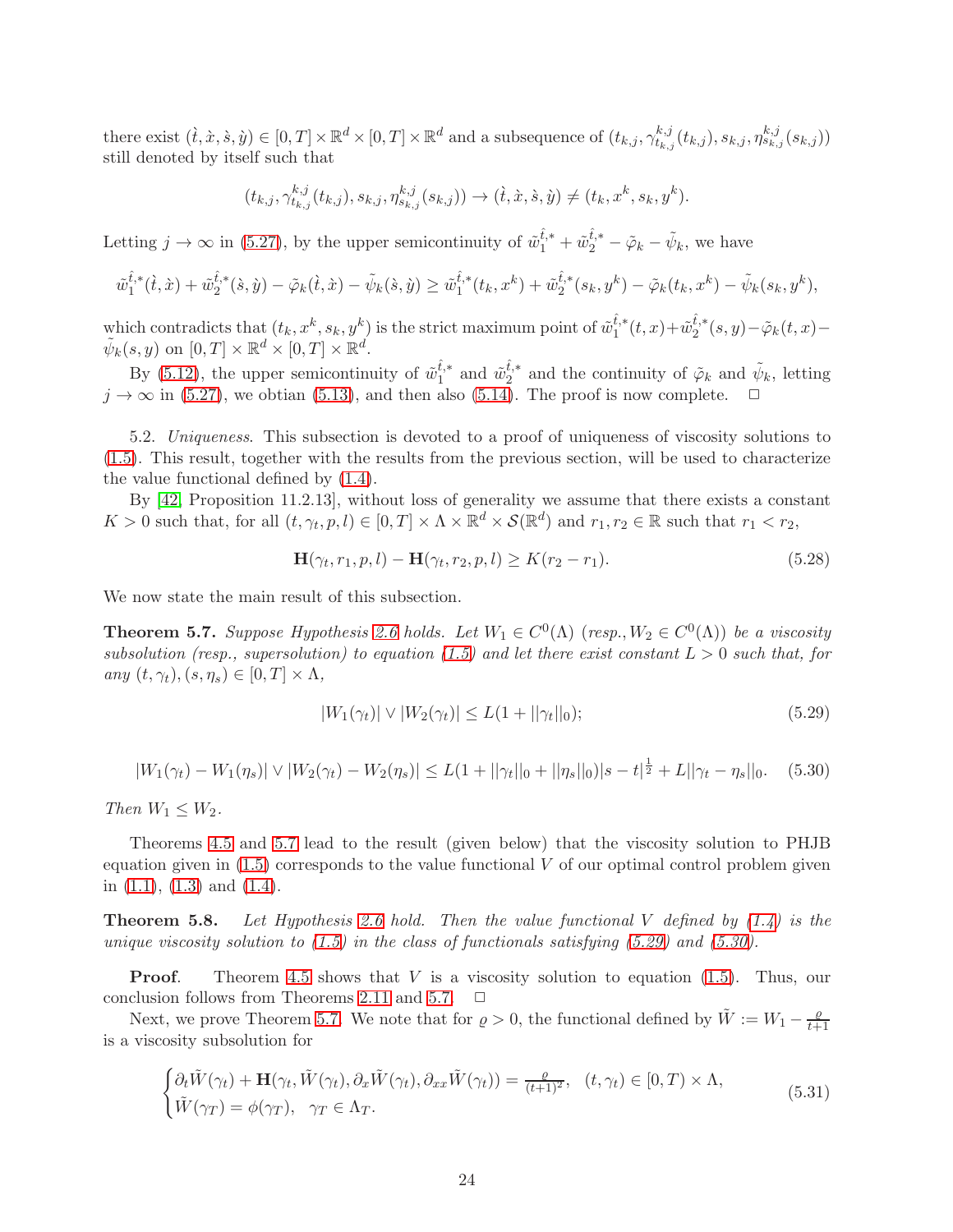We mention that  $\tilde{W}$  is also a viscosity subsolution of [\(5.31\)](#page-23-3) if the second argument of H is  $W(\gamma_t)$ instead of  $\tilde{W}(\gamma_t)$ . As  $W_1 \leq W_2$  follows from  $\tilde{W} \leq W_2$  in the limit  $\varrho \downarrow 0$ , it suffices to prove  $W_1 \leq W_2$ under the additional assumption given below:

$$
\partial_t W_1(\gamma_t) + \mathbf{H}(\gamma_t, W_1(\gamma_t), \partial_x W_1(\gamma_t), \partial_{xx} W_1(\gamma_t)) \ge c, \quad c := \frac{\varrho}{(T+1)^2}, \quad (t, \gamma_t) \in [0, T) \times \Lambda.
$$

**Proof of Theorem [5.7](#page-23-0).** The proof of this theorem is rather long. Thus, we split it into several steps.

Step 1. Definitions of auxiliary functionals.

We only need to prove that  $W_1(\gamma_t) \leq W_2(\gamma_t)$  for all  $(t, \gamma_t) \in [T - \bar{a}, T] \times \Lambda$ . Here,

$$
\bar{a} = \frac{1}{2(342L + 36)L} \wedge T.
$$

Then, we can repeat the same procedure for the case  $[T - i\bar{a}, T - (i - 1)\bar{a}]$ . Thus, we assume the converse result that  $(\tilde{t}, \tilde{\gamma}_{\tilde{t}}) \in (T - \bar{a}, T) \times \Lambda$  exists such that  $\tilde{m} := W_1(\tilde{\gamma}_{\tilde{t}}) - W_2(\tilde{\gamma}_{\tilde{t}}) > 0$ .

Consider that  $\varepsilon > 0$  is a small number such that

$$
W_1(\tilde{\gamma}_{\tilde{t}}) - W_2(\tilde{\gamma}_{\tilde{t}}) - 2\varepsilon \frac{\nu T - \tilde{t}}{\nu T} \Upsilon(\tilde{\gamma}_{\tilde{t}}) > \frac{\tilde{m}}{2},
$$

and

<span id="page-24-1"></span>
$$
\frac{\varepsilon}{\nu T} \le \frac{c}{4},\tag{5.32}
$$

where

$$
\nu = 1 + \frac{1}{2T(342L + 36)L}.
$$

Next, recall  $\Lambda^t \otimes \Lambda^t := \{(\gamma_s, \eta_s) | \gamma_s, \eta_s \in \Lambda^t\}$  for all  $t \in [0, T]$ , we define for any  $(\gamma_t, \eta_t) \in \Lambda^{T - \bar{a}} \otimes \Lambda^{T - \bar{a}}$ ,

$$
\Psi(\gamma_t, \eta_t) = W_1(\gamma_t) - W_2(\eta_t) - \beta \Upsilon(\gamma_t, \eta_t) - \beta^{\frac{1}{3}} |\gamma_t(t) - \eta_t(t)|^2 - \varepsilon \frac{\nu T - t}{\nu T} (\Upsilon(\gamma_t) + \Upsilon(\eta_t)).
$$

By [\(3.1\)](#page-8-4) and [\(5.29\)](#page-23-1), it is clear that  $\Psi$  is bounded from above on  $\Lambda^{T-\bar{a}} \otimes \Lambda^{T-\bar{a}}$ . Moreover, by Lemma [3.1,](#page-8-0)  $\Psi$  is an upper semicontinuous functional. Define a sequence of positive numbers  $\{\delta_i\}_{i>0}$  by  $\delta_i = \frac{1}{2^n}$  $\frac{1}{2^i}$  for all  $i \geq 0$ . Since  $\Upsilon(\cdot, \cdot)$  is a gauge-type function, from Lemma [2.13](#page-7-1) it follows that, for every  $(\gamma_{t_0}^0, \eta_{t_0}^0) \in \Lambda^{\tilde{t}} \otimes \Lambda^{\tilde{t}}$  satisfying

$$
\Psi(\gamma_{t_0}^0,\eta_{t_0}^0)\geq \sup_{(s,(\gamma_s,\eta_s))\in [\tilde t,T]\times(\Lambda^{\tilde t}\otimes \Lambda^{\tilde t})}\Psi(\gamma_s,\eta_s)-\frac{1}{\beta}, \ \ \text{and} \ \ \Psi(\gamma_{t_0}^0,\eta_{t_0}^0)\geq \Psi(\tilde \gamma_{\tilde t},\tilde \gamma_{\tilde t})>\frac{\tilde m}{2},
$$

there exist  $(\hat{t},(\hat{\gamma}_{\hat{t}},\hat{\eta}_{\hat{t}})) \in [\tilde{t},T] \times (\Lambda^{\tilde{t}} \otimes \Lambda^{\tilde{t}})$  and a sequence  $\{(t_i,(\gamma^i_{t_i},\eta^i_{t_i}))\}_{i \geq 1} \subset [\tilde{t},T] \times (\Lambda^{\tilde{t}} \otimes \Lambda^{\tilde{t}})$  such that

(i)  $\Upsilon(\gamma_{t_0}^0, \hat{\gamma}_{\hat{t}}) + \Upsilon(\eta_{t_0}^0, \hat{\eta}_{\hat{t}}) + |\hat{t} - t_0|^2 \leq \frac{1}{\beta}$  $\frac{1}{\beta}, \ \Upsilon(\gamma_{t_i}^i, \hat{\gamma}_{\hat{t}}) + \Upsilon(\eta_{t_i}^i, \hat{\eta}_{\hat{t}}) + |\hat{t} - t_i|^2 \leq \frac{1}{\beta 2}$  $\frac{1}{\beta 2^i}$  and  $t_i \uparrow \hat{t}$  as  $i \to \infty$ , (ii)  $\Psi_1(\hat{\gamma}_t, \hat{\eta}_t) \geq \Psi(\gamma_{t_0}^0, \eta_{t_0}^0)$ , and

<span id="page-24-0"></span>(iii) for all 
$$
(s, (\gamma_s, \eta_s)) \in [\hat{t}, T] \times (\Lambda^{\hat{t}} \otimes \Lambda^{\hat{t}}) \setminus \{(\hat{t}, (\hat{\gamma}_{\hat{t}}, \hat{\eta}_{\hat{t}}))\},
$$
  

$$
\Psi_1(\gamma_s, \eta_s) < \Psi_1(\hat{\gamma}_{\hat{t}}, \hat{\eta}_{\hat{t}}), \tag{5.33}
$$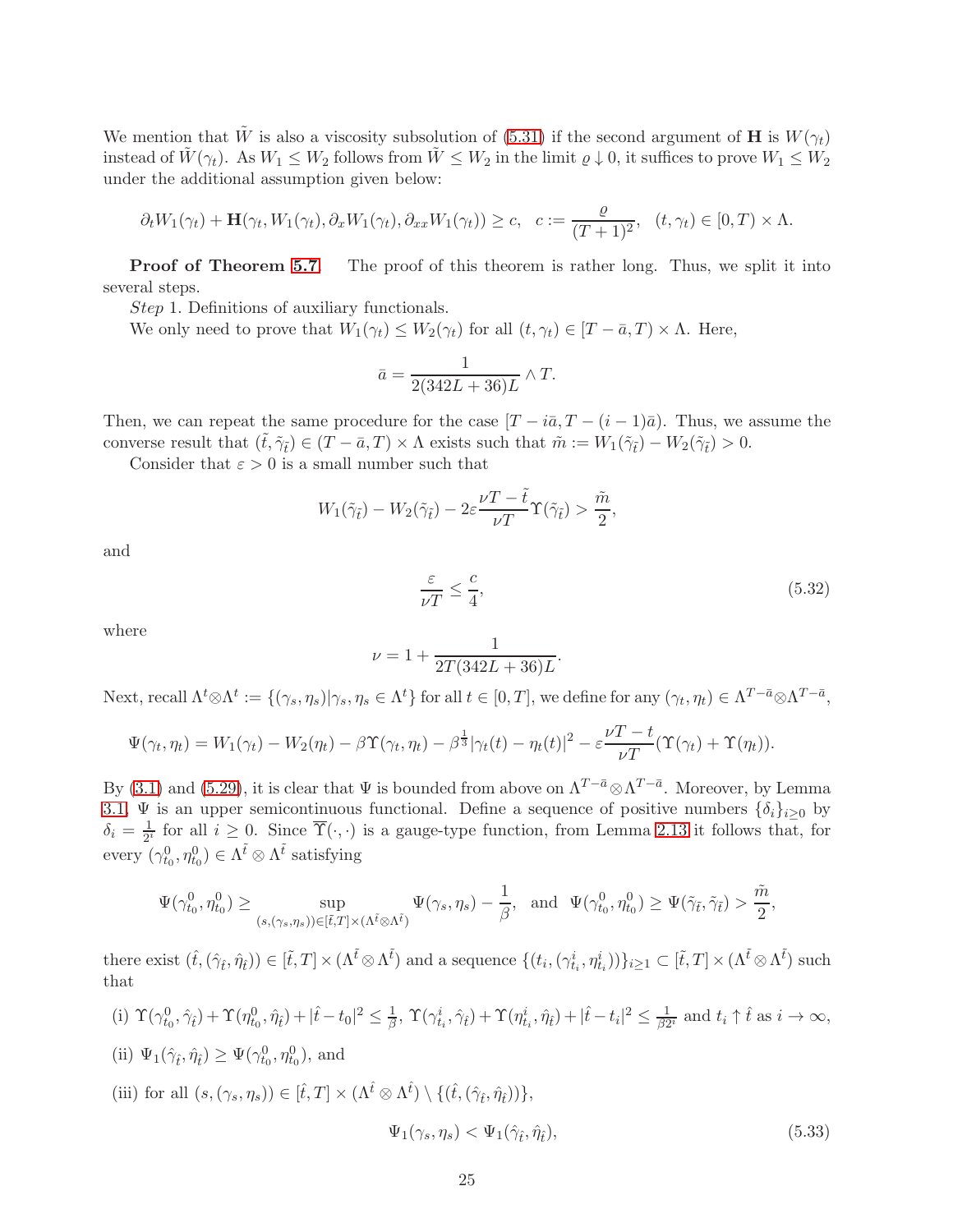where we define

$$
\Psi_1(\gamma_t, \eta_t) := \Psi(\gamma_t, \eta_t) - \sum_{i=0}^{\infty} \frac{1}{2^i} [\Upsilon(\gamma_{t_i}^i, \gamma_t) + \Upsilon(\eta_{t_i}^i, \eta_t) + |t - t_i|^2], \quad (\gamma_t, \eta_t) \in \Lambda^{\tilde{t}} \otimes \Lambda^{\tilde{t}}.
$$

We should note that the point  $(\hat{t}, \hat{\gamma}_{\hat{t}}, \hat{\eta}_{\hat{t}})$  depends on  $\beta$  and  $\varepsilon$ .

Step 2. There exists  $M_0 > 0$  independent of  $\beta$  such that

<span id="page-25-2"></span>
$$
||\hat{\gamma}_{\hat{t}}||_0 \vee ||\hat{\eta}_{\hat{t}}||_0 < M_0, \tag{5.34}
$$

and the following result holds true:

<span id="page-25-3"></span>
$$
\beta ||\hat{\gamma}_{\hat{t}} - \hat{\eta}_{\hat{t}}||_0^6 + \beta |\hat{\gamma}_{\hat{t}}(\hat{t}) - \hat{\eta}_{\hat{t}}(\hat{t})|^4 \to 0 \text{ as } \beta \to \infty.
$$
 (5.35)

Let us show the above. First, noting  $\nu$  is independent of  $\beta$ , by the definition of  $\Psi$ , there exists a constant  $M_0 > 0$  independent of  $\beta$  that is sufficiently large that  $\Psi(\gamma_t, \eta_t) < 0$  for all  $t \in [T - \bar{a}, T]$ and  $||\gamma_t||_0 \vee ||\eta_t||_0 \geq M_0$ . Thus, we have  $||\hat{\gamma}_t||_0 \vee ||\hat{\eta}_t||_0 \vee ||\gamma_{t_0}^0||_0 \vee ||\eta_{t_0}^0||_0 < M_0$ . We note that  $M_0$ depends on  $\varepsilon$ .

Second, by [\(5.33\)](#page-24-0), we have

$$
2\Psi_1(\hat{\gamma}_{\hat{t}}, \hat{\eta}_{\hat{t}}) \ge \Psi_1(\hat{\gamma}_{\hat{t}}, \hat{\gamma}_{\hat{t}}) + \Psi_1(\hat{\eta}_{\hat{t}}, \hat{\eta}_{\hat{t}}).
$$
\n(5.36)

This implies that

<span id="page-25-0"></span>
$$
2\beta \Upsilon(\hat{\gamma}_{\hat{t}}, \hat{\eta}_{\hat{t}}) + 2\beta^{\frac{1}{3}} |\hat{\gamma}_{\hat{t}}(\hat{t}) - \hat{\eta}_{\hat{t}}(\hat{t})|^2
$$
  
\n
$$
\leq |W_1(\hat{\gamma}_{\hat{t}}) - W_1(\hat{\eta}_{\hat{t}})| + |W_2(\hat{\gamma}_{\hat{t}}) - W_2(\hat{\eta}_{\hat{t}})| + \sum_{i=0}^{\infty} \frac{1}{2^i} [\Upsilon(\eta_{t_i}^i, \hat{\gamma}_{\hat{t}}) + \Upsilon(\gamma_{t_i}^i, \hat{\eta}_{\hat{t}})]. \tag{5.37}
$$

On the other hand, notice that

$$
\Upsilon(\gamma_t, \eta_s) = \Upsilon(\gamma_t - \eta_{s,t}), \ \ \gamma_t, \eta_s \in \Lambda, \ 0 \le s \le t \le T,
$$

by Lemma [3.3](#page-11-4) and the property (i) of  $(\widehat{t},(\widehat{\gamma}_{\widehat{t}},\widehat{\eta}_{\widehat{t}})),$ 

<span id="page-25-1"></span>
$$
\sum_{i=0}^{\infty} \frac{1}{2^i} [\Upsilon(\eta_{t_i}^i, \hat{\gamma}_{\hat{t}}) + \Upsilon(\gamma_{t_i}^i, \hat{\eta}_{\hat{t}})]
$$
\n
$$
\leq 2^5 \sum_{i=0}^{\infty} \frac{1}{2^i} [\Upsilon(\eta_{t_i}^i, \hat{\eta}_{\hat{t}}) + \Upsilon(\gamma_{t_i}^i, \hat{\gamma}_{\hat{t}}) + 2\Upsilon(\hat{\gamma}_{\hat{t}}, \hat{\eta}_{\hat{t}})] \leq \frac{2^6}{\beta} + 2^7 \Upsilon(\hat{\gamma}_{\hat{t}}, \hat{\eta}_{\hat{t}}).
$$
\n(5.38)

Combining  $(5.37)$  and  $(5.38)$ , from  $(5.29)$  and  $(5.34)$  we have

$$
(2\beta - 2^7)\Upsilon(\hat{\gamma}_{\hat{t}}, \hat{\eta}_{\hat{t}}) + 2\beta^{\frac{1}{3}}|\hat{\gamma}_{\hat{t}}(\hat{t}) - \hat{\eta}_{\hat{t}}(\hat{t})|^2
$$
  
\n
$$
\leq |W_1(\hat{\gamma}_{\hat{t}}) - W_1(\hat{\eta}_{\hat{t}})| + |W_2(\hat{\gamma}_{\hat{t}}) - W_2(\hat{\eta}_{\hat{t}})| + \frac{2^6}{\beta}
$$
  
\n
$$
\leq 2L(2 + ||\hat{\gamma}_{\hat{t}}||_0 + ||\hat{\eta}_{\hat{t}}||_0) + \frac{2^6}{\beta} \leq 4L(1 + M_0) + \frac{2^6}{\beta}.
$$
 (5.39)

Letting  $\beta \to \infty$ , we have

$$
\Upsilon(\hat{\gamma}_{\hat{t}}, \hat{\eta}_{\hat{t}}) \le \frac{1}{2\beta - 2^7} \left[ 4L(1 + M_0) + \frac{2^6}{\beta} \right] \to 0 \text{ as } \beta \to \infty.
$$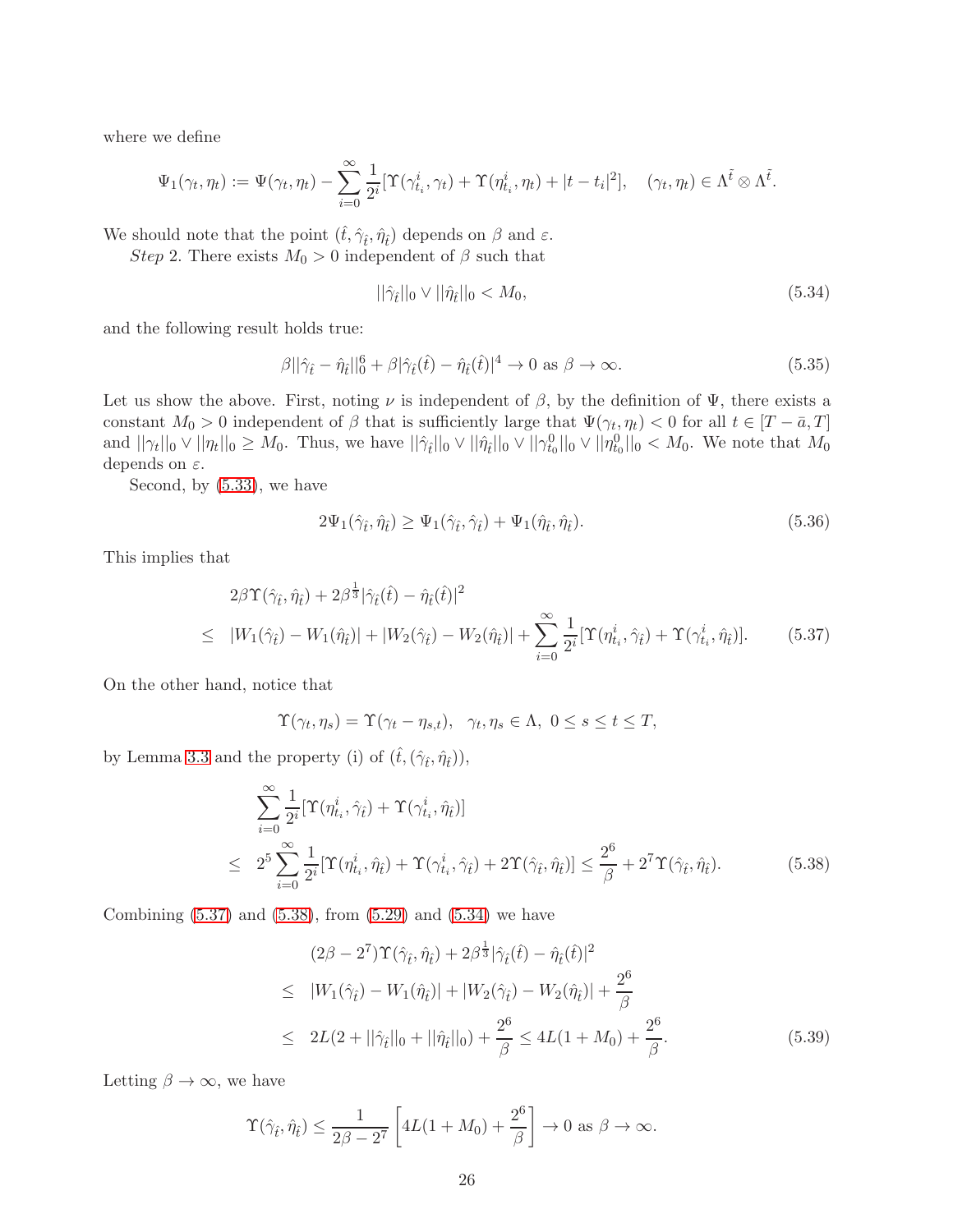In view of  $(3.1)$ , we have

<span id="page-26-0"></span>
$$
||\hat{\gamma}_{\hat{t}} - \hat{\eta}_{\hat{t}}||_0 \to 0 \text{ as } \beta \to \infty. \tag{5.40}
$$

From [\(3.1\)](#page-8-4), [\(5.30\)](#page-23-2), [\(5.37\)](#page-25-0), [\(5.38\)](#page-25-1) and [\(5.40\)](#page-26-0), we conclude that

<span id="page-26-1"></span>
$$
\beta ||\hat{\gamma}_{\hat{t}} - \hat{\eta}_{\hat{t}}||_0^6 + \beta^{\frac{1}{3}} |\hat{\gamma}_{\hat{t}}(\hat{t}) - \hat{\eta}_{\hat{t}}(\hat{t})|^2 \leq \beta \Upsilon(\hat{\gamma}_{\hat{t}}, \hat{\eta}_{\hat{t}}) + \beta^{\frac{1}{3}} |\hat{\gamma}_{\hat{t}}(\hat{t}) - \hat{\eta}_{\hat{t}}(\hat{t})|^2 \n\leq \frac{1}{2} [|W_1(\hat{\gamma}_{\hat{t}}) - W_1(\hat{\eta}_{\hat{t}})| + |W_2(\hat{\gamma}_{\hat{t}}) - W_2(\hat{\eta}_{\hat{t}})|] + \frac{2^5}{\beta} + 2^6 \Upsilon(\hat{\gamma}_{\hat{t}}, \hat{\eta}_{\hat{t}}) \n\leq L ||\hat{\gamma}_{\hat{t}} - \hat{\eta}_{\hat{t}}||_0 + \frac{2^5}{\beta} + 2^8 ||\hat{\gamma}_{\hat{t}} - \hat{\eta}_{\hat{t}}||_0^6 \to 0 \text{ as } \beta \to \infty.
$$
\n(5.41)

Multiply the leftmost and rightmost sides of inequality [\(5.41\)](#page-26-1) by  $\beta^{\frac{1}{6}}$ , we obtain that

$$
\beta^{\frac{1}{2}}|\hat{\gamma}_{\hat{t}}(\hat{t}) - \hat{\eta}_{\hat{t}}(\hat{t})|^2 \le L\beta^{\frac{1}{6}}||\hat{\gamma}_{\hat{t}} - \hat{\eta}_{\hat{t}}||_0 + \frac{2^5}{\beta^{\frac{5}{6}}} + 2^8\beta^{\frac{1}{6}}||\hat{\gamma}_{\hat{t}} - \hat{\eta}_{\hat{t}}||_0^6. \tag{5.42}
$$

By also [\(5.41\)](#page-26-1), the right side of above inequality converges to 0 as  $\beta \to \infty$ . Then we have that

$$
\beta^{\frac{1}{2}}|\hat{\gamma}_{\hat{t}}(\hat{t}) - \hat{\eta}_{\hat{t}}(\hat{t})|^2 \to 0 \text{ as } \beta \to \infty.
$$

Combining with  $(5.41)$ , we have  $(5.35)$ .

Step 3. There exists  $N > 0$  such that  $\hat{t} \in [\tilde{t}, T]$  for all  $\beta \geq N$ .

By [\(5.40\)](#page-26-0), we can let  $N > 0$  be a large number such that

$$
L||\hat{\gamma}_{\hat{t}} - \hat{\eta}_{\hat{t}}||_0 \le \frac{\tilde{m}}{4},
$$

for all  $\beta \geq N$ . Then we have  $\hat{t} \in [\tilde{t}, T)$  for all  $\beta \geq N$ . Indeed, if say  $\hat{t} = T$ , we will deduce the following contradiction:

$$
\frac{\tilde{m}}{2} \leq \Psi(\hat{\gamma}_{\hat{t}}, \hat{\eta}_{\hat{t}}) \leq \phi(\hat{\gamma}_{\hat{t}}) - \phi(\hat{\eta}_{\hat{t}}) \leq L||\hat{\gamma}_{\hat{t}} - \hat{\eta}_{\hat{t}}||_0 \leq \frac{\tilde{m}}{4}.
$$

Step 4. Maximum principle.

From above all, for the fixed  $N > 0$  in step 3, we find  $(\hat{t}, \hat{\gamma}_t), (\hat{t}, \hat{\eta}_t) \in [\tilde{t}, T] \times \Lambda^{\tilde{t}}$  satisfying  $\hat{t} \in [\tilde{t}, T]$  for all  $\beta \geq N$  such that

$$
\Psi_1(\hat{\gamma}_{\hat{t}}, \hat{\eta}_{\hat{t}}) \ge \Psi(\tilde{\gamma}_{\tilde{t}}, \tilde{\gamma}_{\tilde{t}}) \text{ and } \Psi_1(\hat{\gamma}_{\hat{t}}, \hat{\eta}_{\hat{t}}) \ge \Psi_1(\gamma_t, \eta_t), \ (\gamma_t, \eta_t) \in \Lambda^{\hat{t}} \otimes \Lambda^{\hat{t}}. \tag{5.43}
$$

We define, for  $(t, \gamma_t, \eta_t) \in [0, T] \times \Lambda \times \Lambda$ ,

<span id="page-26-2"></span>
$$
w_1(\gamma_t) = W_1(\gamma_t) - 2^5 \beta \Upsilon(\gamma_t, \hat{\xi}_t) - \varepsilon \frac{\nu T - t}{\nu T} \Upsilon(\gamma_t) - \varepsilon \overline{\Upsilon}(\gamma_t, \hat{\gamma}_t) - \sum_{i=0}^{\infty} \frac{1}{2^i} \overline{\Upsilon}(\gamma_{t_i}^i, \gamma_t), \tag{5.44}
$$

<span id="page-26-3"></span>
$$
w_2(\eta_t) = -W_2(\eta_t) - 2^5 \beta \Upsilon(\eta_t, \hat{\xi}_t) - \varepsilon \frac{\nu T - t}{\nu T} \Upsilon(\eta_t) - \varepsilon \overline{\Upsilon}(\eta_t, \hat{\eta}_t) - \sum_{i=0}^{\infty} \frac{1}{2^i} \Upsilon(\eta_{t_i}^i, \eta_t), \tag{5.45}
$$

where  $\hat{\xi}_{\hat{t}} = \frac{\hat{\gamma}_{\hat{t}} + \hat{\eta}_{\hat{t}}}{2}$ . We note that  $w_1, w_2$  depend on  $\hat{\xi}_{\hat{t}}$ , and thus on  $\beta$  and  $\varepsilon$ . By the following Lemma [5.9,](#page-31-0)  $w_1$  and  $w_2$  satisfy the conditions of Theorem [5.3.](#page-17-1) Then by Theorem [5.3,](#page-17-1) there exist sequences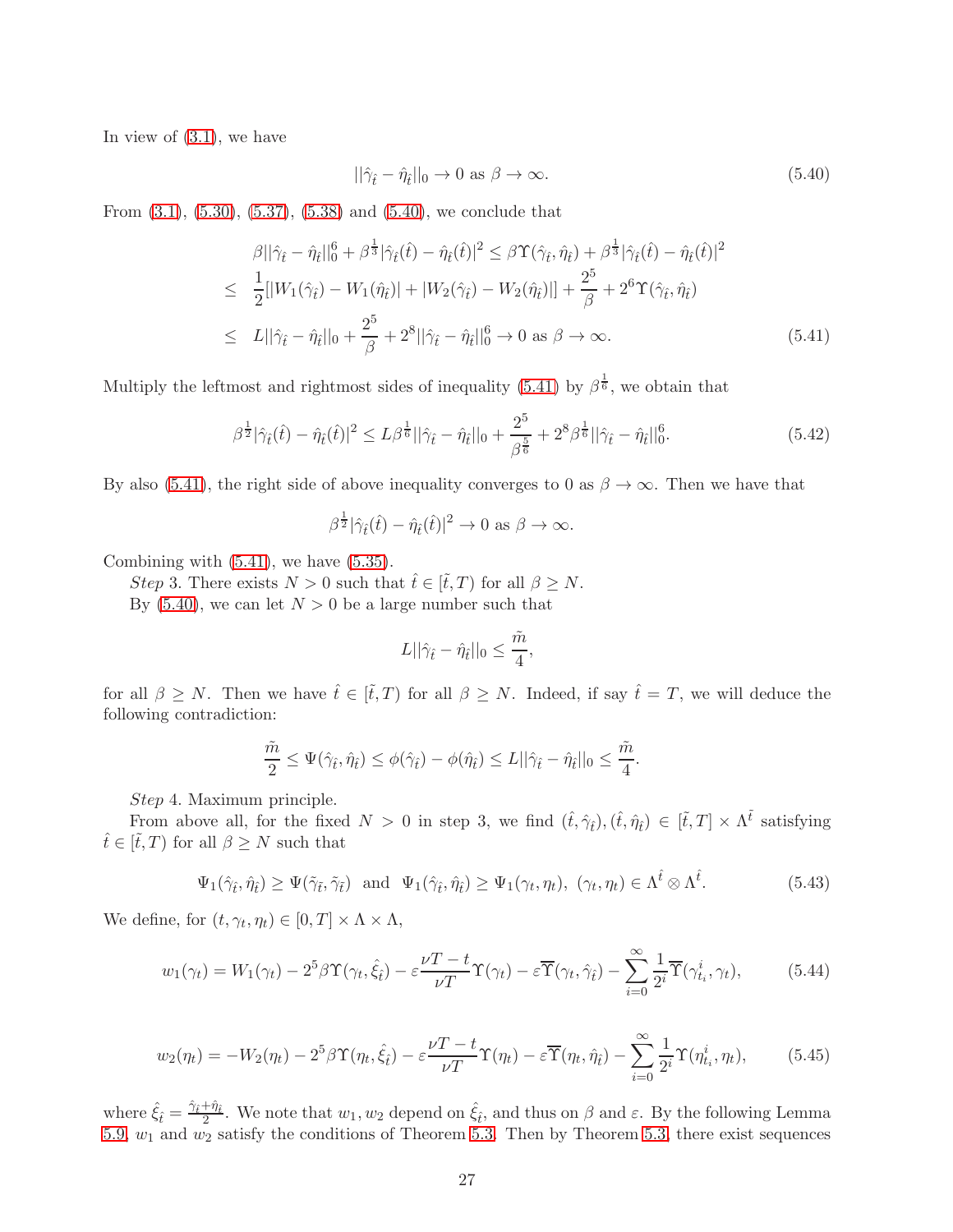$(l_k, \check{\gamma}_{l_k}^k), (s_k, \check{\eta}_{s_k}^k) \in [\hat{t}, T] \times \Lambda^{\hat{t}}$  and the sequences of functionals  $\varphi_k \in C_p^{1,2}(\Lambda^{l_k}), \psi_k \in C_p^{1,2}(\Lambda^{s_k})$  such that  $\varphi_k$ ,  $\partial_t\varphi_k$ ,  $\partial_x\varphi_k$ ,  $\partial_{xx}\varphi_k$ ,  $\partial_t\psi_k$ ,  $\partial_x\psi_k$ ,  $\partial_{xx}\psi_k$  are bounded and uniformly continuous, and such that

<span id="page-27-1"></span>
$$
w_1(\gamma_t) - \varphi_k(\gamma_t) \tag{5.46}
$$

has a strict global maximum 0 at  $\check{\gamma}_{l_k}^k$  over  $\Lambda^{l_k}$ ,

<span id="page-27-2"></span>
$$
w_2(\eta_t) - \psi_k(\eta_t) \tag{5.47}
$$

has a strict global maximum 0 at  $\tilde{\eta}_{s_k}^k$  over  $\Lambda^{s_k}$ , and

<span id="page-27-3"></span>
$$
\left(l_k, \check{\gamma}_{l_k}^k(l_k), w_1(\check{\gamma}_{l_k}^k), \partial_t \varphi_k(\check{\gamma}_{l_k}^k), \partial_x \varphi_k(\check{\gamma}_{l_k}^k), \partial_{xx} \varphi_k(\check{\gamma}_{l_k}^k)\right) \n\underline{k \to \infty} \left(\hat{t}, \hat{\gamma}_{\hat{t}}(\hat{t}), w_1(\hat{\gamma}_{\hat{t}}), b_1, 2\beta^{\frac{1}{3}}(\hat{\gamma}_{\hat{t}}(\hat{t}) - \hat{\eta}_{\hat{t}}(\hat{t})), X\right),
$$
\n(5.48)

<span id="page-27-4"></span>
$$
\left(s_k, \check{\eta}_{s_k}^k(s_k), w_2(\check{\eta}_{s_k}^k), \partial_t \psi_k(\check{\eta}_{s_k}^k), \partial_x \psi_k(\check{\eta}_{s_k}^k), \partial_{xx} \psi_k(\check{\eta}_{s_k}^k)\right) \nk \to \infty \left(\hat{t}, \hat{\eta}_{\hat{t}}(\hat{t}), w_2(\hat{\eta}_{\hat{t}}), b_2, 2\beta^{\frac{1}{3}}(\hat{\eta}_{\hat{t}}(\hat{t}) - \hat{\gamma}_{\hat{t}}(\hat{t})), Y\right),
$$
\n(5.49)

where  $b_1 + b_2 = 0$  and  $X, Y \in \mathcal{S}(\mathbb{R}^d)$  satisfy the following inequality:

<span id="page-27-0"></span>
$$
-6\beta^{\frac{1}{3}} \begin{pmatrix} I & 0 \\ 0 & I \end{pmatrix} \leq \begin{pmatrix} X & 0 \\ 0 & Y \end{pmatrix} \leq 6\beta^{\frac{1}{3}} \begin{pmatrix} I & -I \\ -I & I \end{pmatrix}.
$$
 (5.50)

We note that [\(5.50\)](#page-27-0) follows from [\(5.6\)](#page-18-0) choosing  $\kappa = \beta^{-\frac{1}{3}}$ , and sequence  $(\check{\gamma}_{l_k}^k, \check{\eta}_{s_k}^k, l_k, s_k, \varphi_k, \psi_k)$  and  $b_1, b_2, X, Y$  on  $\beta$  and  $\varepsilon$ . By the following Lemma [5.12,](#page-33-0) we have

<span id="page-27-5"></span>
$$
\lim_{k \to \infty} [d_{\infty}(\check{\gamma}_{l_k}^k, \hat{\gamma}_{\hat{t}}) + d_{\infty}(\check{\eta}_{s_k}^k, \hat{\eta}_{\hat{t}})] = 0.
$$
\n(5.51)

For every  $(t, \gamma_t), (s, \eta_s) \in [T - \bar{a}, T] \times \Lambda^{T - \bar{a}},$  let

$$
\chi^{k}(\gamma_{t}) := \varepsilon \frac{\nu T - t}{\nu T} \Upsilon(\gamma_{t}) + \varepsilon \overline{\Upsilon}(\gamma_{t}, \hat{\gamma}_{\hat{t}}) + \sum_{i=0}^{\infty} \frac{1}{2^{i}} \overline{\Upsilon}(\gamma_{t_i}^{i}, \gamma_{t}) + 2^{5} \beta \Upsilon(\gamma_{t}, \hat{\xi}_{\hat{t}}) + \varphi_{k}(\gamma_{t}),
$$

$$
\hbar^k(\eta_s) := \varepsilon \frac{\nu T - s}{\nu T} \Upsilon(\eta_s) + \varepsilon \overline{\Upsilon}(\eta_s, \hat{\eta}_t) + \sum_{i=0}^{\infty} \frac{1}{2^i} \Upsilon(\eta_{t_i}^i, \eta_s) + 2^5 \beta \Upsilon(\eta_s, \hat{\xi}_t) + \psi_k(\eta_s).
$$

It is clear that  $\chi^k(\cdot) \in C_p^{1,2}(\Lambda^{l_k}), \hbar^k(\cdot) \in C_p^{1,2}(\Lambda^{s_k})$ . Moreover, by [\(5.46\)](#page-27-1), [\(5.47\)](#page-27-2) and definitions of  $w_1$  and  $w_2$ ,

$$
(W_1 - \chi^k)(\check{\gamma}_{l_k}^k) = \sup_{(t,\gamma_t)\in[l_k,T]\times\Lambda^{l_k}} (W_1 - \chi^k)(\gamma_t),
$$
  

$$
(W_2 + \hbar^k)(\check{\eta}_{s_k}^k) = \inf_{(s,\eta_s)\in[s_k,T]\times\Lambda^{s_k}} (W_2 + \hbar^k)(\eta_s).
$$

From  $l_k \to \hat{t}$ ,  $s_k \to \hat{t}$  as  $k \to \infty$  and  $\hat{t} < T$  for  $\beta > N$ , it follows that, for every fixed  $\beta > N$ , constant  $K_{\beta} > 0$  exists such that

$$
l_k \vee s_k < T, \quad \text{for all} \quad k \ge K_\beta.
$$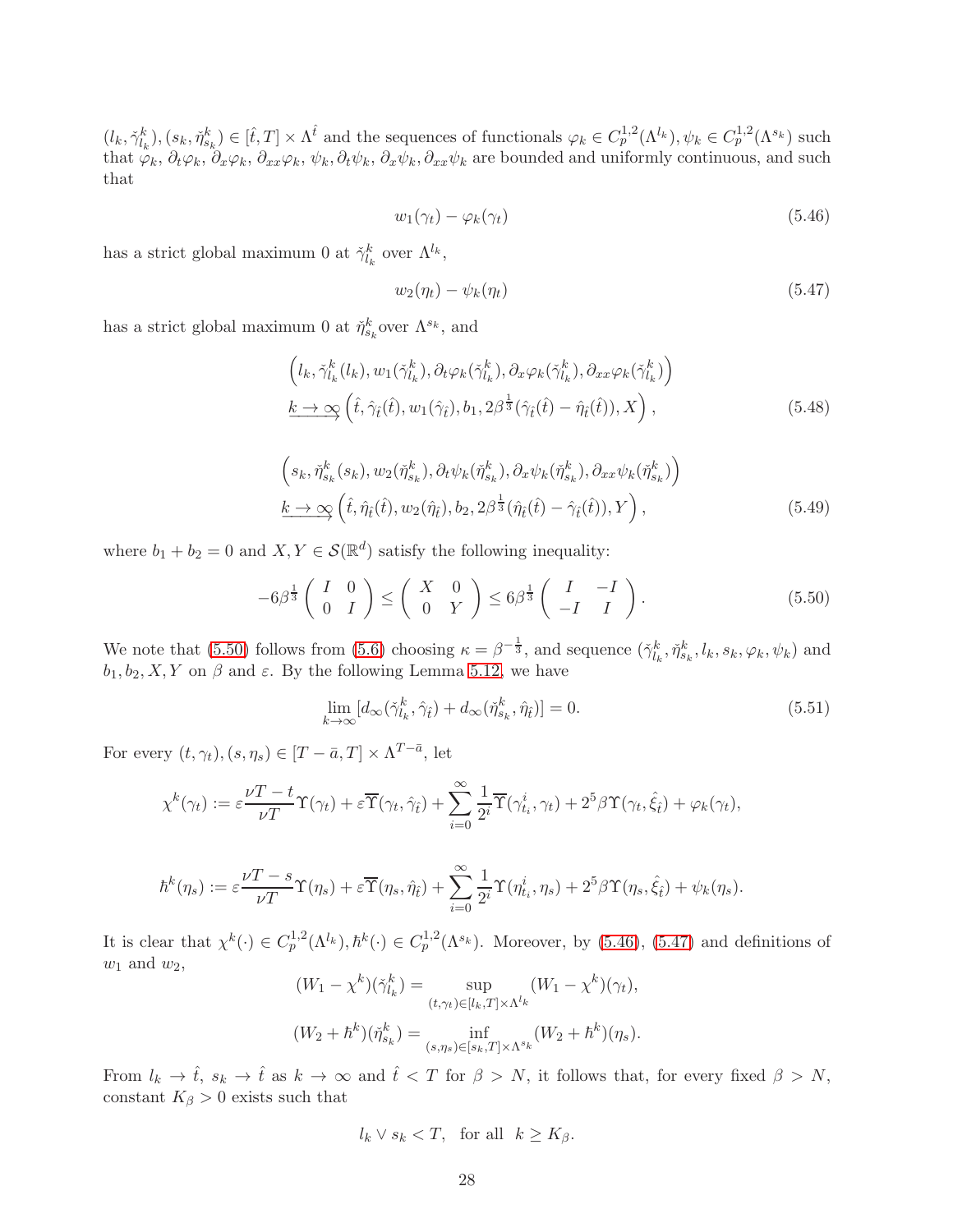Now, for every  $\beta > N$  and  $k > K_{\beta}$ , from the definition of viscosity solutions it follows that

<span id="page-28-0"></span>
$$
\partial_t \chi^k(\check{\gamma}_{l_k}^k) + \mathbf{H}(\check{\gamma}_{l_k}^k, W_1(\check{\gamma}_{l_k}^k), \partial_x \chi^k(\check{\gamma}_{l_k}^k), \partial_{xx} \chi^k(\check{\gamma}_{l_k}^k)) \ge c,\tag{5.52}
$$

and

<span id="page-28-1"></span>
$$
-\partial_t \hbar^k(\check{\eta}_{s_k}^k) + \mathbf{H}(\check{\eta}_{s_k}^k, W_2(\check{\eta}_{s_k}^k), -\partial_x \hbar^k(\check{\eta}_{s_k}^k), -\partial_{xx} \hbar^k(\check{\eta}_{s_k}^k)) \le 0,
$$
\n(5.53)

where, for every  $(t, \gamma_t) \in [l_k, T] \times \Lambda^{l_k}$  and  $(s, \eta_s) \in [s_k, T] \times \Lambda^{s_k}$ , from Remark 3.2 (ii),

$$
\partial_t \chi^k(\gamma_t) = \partial_t \varphi_k(\gamma_t) - \frac{\varepsilon}{\nu T} \Upsilon(\gamma_t) + 2\varepsilon(t - \hat{t}) + 2 \sum_{i=0}^{\infty} \frac{1}{2^i} (t - t_i),
$$

$$
\partial_x \chi^k(\gamma_t) = \partial_x \varphi_k(\gamma_t) + \varepsilon \frac{\nu T - t}{\nu T} \partial_x \Upsilon(\gamma_t) + \varepsilon \partial_x \Upsilon(\gamma_t - \hat{\gamma}_{\hat{t},t}) + 2^5 \beta \partial_x \Upsilon(\gamma_t - \hat{\xi}_{\hat{t},t}) \n+ \partial_x \left[ \sum_{i=0}^{\infty} \frac{1}{2^i} \Upsilon(\gamma_t - \gamma_{t_i,t}^i) \right],
$$

$$
\partial_{xx} \chi^k(\gamma_t) = \partial_{xx} (\varphi_k)(\gamma_t) + \varepsilon \frac{\nu T - t}{\nu T} \partial_{xx} \Upsilon(\gamma_t) + \varepsilon \partial_{xx} \Upsilon(\gamma_t - \hat{\gamma}_{\hat{t},t}) + 2^5 \beta \partial_{xx} \Upsilon(\gamma_t - \hat{\xi}_{\hat{t},t}) \n+ \partial_{xx} \left[ \sum_{i=0}^{\infty} \frac{1}{2^i} \Upsilon(\gamma_t - \gamma_{t,i}^i) \right],
$$

$$
\partial_t \hbar^k(\eta_s) = \partial_t \psi_k(\eta_s) - \frac{\varepsilon}{\nu T} \Upsilon(\eta_s) + 2\varepsilon (s - \hat{t}),
$$

$$
\partial_x \hbar^k(\eta_s) = \partial_x \psi_k(\eta_s) + \varepsilon \frac{\nu T - s}{\nu T} \partial_x \Upsilon(\eta_s) + \varepsilon \partial_x \Upsilon(\eta_s - \hat{\eta}_{\hat{t},s}) + 2^5 \beta \partial_x \Upsilon(\eta_s - \hat{\xi}_{\hat{t},s})
$$

$$
+ \partial_x \left[ \sum_{i=0}^{\infty} \frac{1}{2^i} \Upsilon(\eta_s - \eta_{\hat{t},s}^i) \right],
$$

$$
\partial_{xx}\hbar^{k}(\eta_{s}) = \partial_{xx}\psi_{k}(\eta_{s}) + \varepsilon \frac{\nu T - s}{\nu T} \partial_{xx} \Upsilon(\eta_{s}) + \varepsilon \partial_{xx} \Upsilon(\eta_{s} - \hat{\eta}_{\hat{t},s}) + 2^{5} \beta \partial_{xx} \Upsilon(\eta_{s} - \hat{\xi}_{\hat{t},s}) + \partial_{xx} \left[ \sum_{i=0}^{\infty} \frac{1}{2^{i}} \Upsilon(\eta_{s} - \eta_{t_{i},s}^{i}) \right].
$$

Step 5. Calculation and completion of the proof.

We notice that, by  $(3.8)$ ,  $(3.14)$ ,  $(3.17)$ ,  $(3.18)$  and the definition of  $\Upsilon$ , there exists a generic constant  $C > 0$  such that

$$
|\partial_x \Upsilon(\check{\gamma}_{l_k}^k - \hat{\gamma}_{\hat{t},l_k})| + |\partial_x \Upsilon(\check{\eta}_{s_k}^k - \hat{\eta}_{\hat{t},s_k})| \le C|\hat{\gamma}_{\hat{t}}(\hat{t}) - \check{\gamma}_{l_k}^k(l_k)|^5 + C|\hat{\eta}_{\hat{t}}(\hat{t}) - \check{\eta}_{s_k}^k(s_k)|^5;
$$
  

$$
|\partial_{xx} \Upsilon(\check{\gamma}_{l_k}^k - \hat{\gamma}_{\hat{t},l_k})| + |\partial_{xx} \Upsilon(\check{\eta}_{s_k}^k - \hat{\eta}_{\hat{t},s_k})| \le C|\hat{\gamma}_{\hat{t}}(\hat{t}) - \check{\gamma}_{l_k}^k(l_k)|^4 + C|\hat{\eta}_{\hat{t}}(\hat{t}) - \check{\eta}_{s_k}^k(s_k)|^4.
$$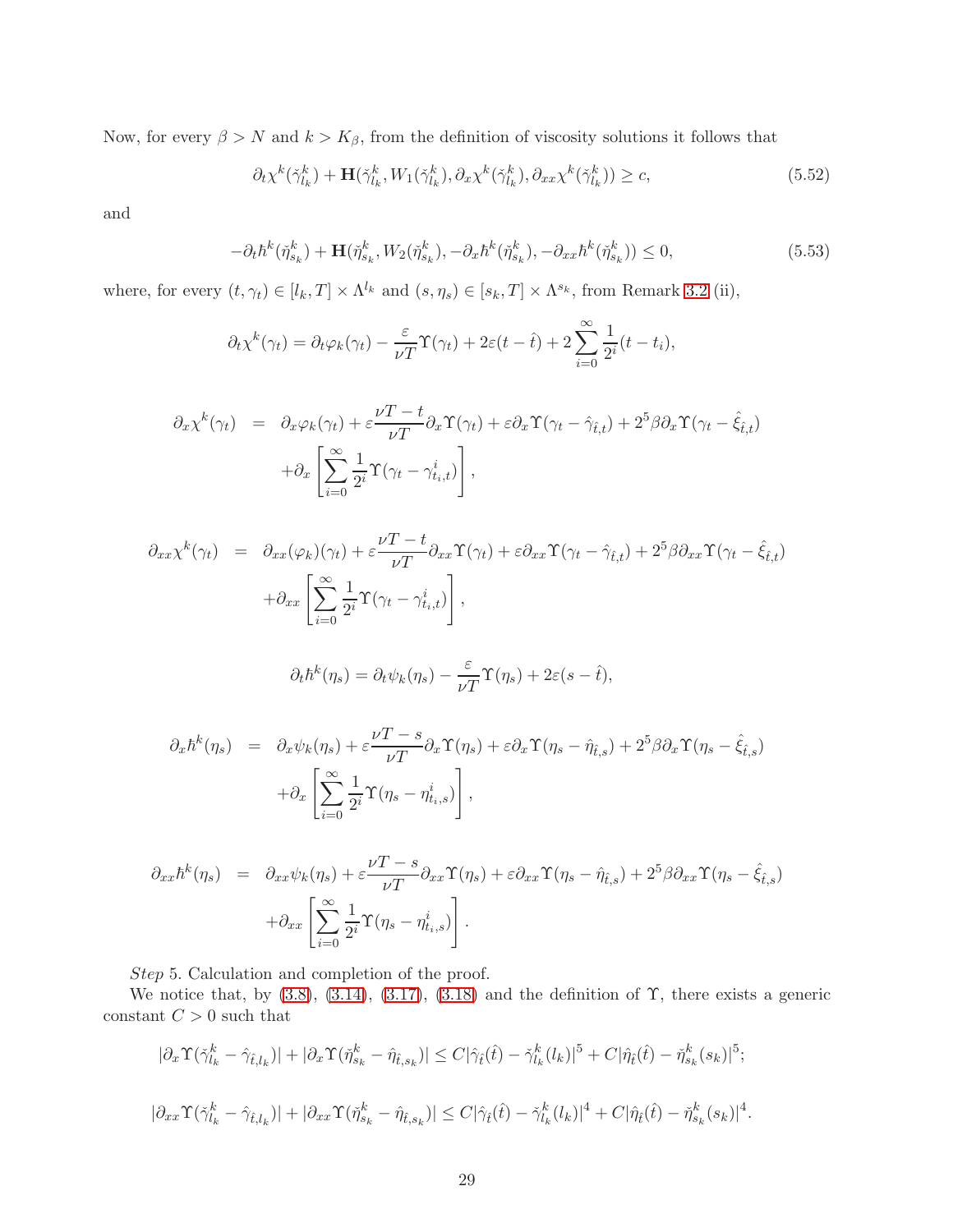Letting  $k \to \infty$  in [\(5.52\)](#page-28-0) and [\(5.53\)](#page-28-1), and using [\(5.48\)](#page-27-3), [\(5.49\)](#page-27-4) and [\(5.51\)](#page-27-5), we obtain

<span id="page-29-0"></span>
$$
b_1 - \frac{\varepsilon}{\nu T} \Upsilon(\hat{\gamma}_t) + 2 \sum_{i=0}^{\infty} \frac{1}{2^i} (\hat{t} - t_i) + \mathbf{H}(\hat{\gamma}_t, W_1(\hat{\gamma}_t), \partial_x \chi(\hat{\gamma}_t), \partial_{xx} \chi(\hat{\gamma}_t)) \ge c; \tag{5.54}
$$

and

<span id="page-29-1"></span>
$$
-b_2 + \frac{\varepsilon}{\nu T} \Upsilon(\hat{\eta}_t) + \mathbf{H}(\hat{\eta}_t, W_2(\hat{\eta}_t), -\partial_x \hbar(\hat{\eta}_t), -\partial_{xx} \hbar(\hat{\eta}_t)) \le 0, \tag{5.55}
$$

where

$$
\partial_x \chi(\hat{\gamma}_{\hat{t}}) := 2\beta^{\frac{1}{3}}(\hat{\gamma}_{\hat{t}}(\hat{t}) - \hat{\eta}_{\hat{t}}(\hat{t})) + 2^5 \beta \partial_x \Upsilon(\hat{\gamma}_{\hat{t}} - \hat{\xi}_{\hat{t}}) + \varepsilon \frac{\nu T - \hat{t}}{\nu T} \partial_x \Upsilon(\hat{\gamma}_{\hat{t}}) + \partial_x \left[ \sum_{i=0}^{\infty} \frac{1}{2^i} \Upsilon(\hat{\gamma}_{\hat{t}} - \gamma^i_{t_i, \hat{t}}) \right],
$$

$$
\partial_{xx}\chi(\hat{\gamma}_{\hat{t}}) := X + 2^5 \beta \partial_{xx} \Upsilon(\hat{\gamma}_{\hat{t}} - \hat{\xi}_{\hat{t}}) + \varepsilon \frac{\nu T - \hat{t}}{\nu T} \partial_{xx} \Upsilon(\hat{\gamma}_{\hat{t}}) + \partial_{xx} \left[ \sum_{i=0}^{\infty} \frac{1}{2^i} \Upsilon(\hat{\gamma}_{\hat{t}} - \gamma^i_{t_i, \hat{t}}) \right],
$$

$$
\partial_x \hbar(\hat{\eta}_{\hat{t}}) := -2\beta^{\frac{1}{3}}(\hat{\gamma}_{\hat{t}}(\hat{t}) - \hat{\eta}_{\hat{t}}(\hat{t})) + 2^5 \beta \partial_x \Upsilon(\hat{\eta}_{\hat{t}} - \hat{\xi}_{\hat{t}}) + \varepsilon \frac{\nu T - \hat{t}}{\nu T} \partial_x \Upsilon(\hat{\eta}_{\hat{t}}) + \partial_x \left[ \sum_{i=0}^{\infty} \frac{1}{2^i} \Upsilon(\hat{\eta}_{\hat{t}} - \eta_{t_i, \hat{t}}^i) \right],
$$

and

$$
\partial_{xx}\hbar(\hat{\eta}_{\hat{t}}) := Y + 2^5 \beta \partial_{xx} \Upsilon(\hat{\eta}_{\hat{t}} - \hat{\xi}_{\hat{t}}) + \varepsilon \frac{\nu T - \hat{t}}{\nu T} \partial_{xx} \Upsilon(\hat{\eta}_{\hat{t}}) + \partial_{xx} \left[ \sum_{i=0}^{\infty} \frac{1}{2^i} \Upsilon(\hat{\eta}_{\hat{t}} - \eta_{t_i,\hat{t}}^i) \right].
$$

Notice that  $b_1 + b_2 = 0$  and  $\hat{\xi}_t = \frac{\hat{\gamma}_t + \hat{\eta}_t}{2}$ , combining [\(5.54\)](#page-29-0) and [\(5.55\)](#page-29-1), we have

<span id="page-29-2"></span>
$$
c + \frac{\varepsilon}{\nu T} (\Upsilon(\hat{\gamma}_t) + \Upsilon(\hat{\eta}_t)) - 2 \sum_{i=0}^{\infty} \frac{1}{2^i} (\hat{t} - t_i)
$$
  
\n
$$
\leq \mathbf{H}(\hat{\gamma}_t, W_1(\hat{\gamma}_t), \partial_x \chi(\hat{\gamma}_t), \partial_{xx} \chi(\hat{\gamma}_t)) - \mathbf{H}(\hat{\eta}_t, W_2(\hat{\eta}_t), -\partial_x \hbar(\hat{\eta}_t), -\partial_{xx} \hbar(\hat{\eta}_t)).
$$
 (5.56)

On the other hand, by [\(5.28\)](#page-23-4) and via a simple calculation we obtain

$$
\mathbf{H}(\hat{\gamma}_{\hat{t}}, W_1(\hat{\gamma}_{\hat{t}}), \partial_x \chi(\hat{\gamma}_{\hat{t}}), \partial_{xx} \chi(\hat{\gamma}_{\hat{t}})) - \mathbf{H}(\hat{\eta}_{\hat{t}}, W_2(\hat{\eta}_{\hat{t}}), -\partial_x \hbar(\hat{\eta}_{\hat{t}}), -\partial_{xx} \hbar(\hat{\eta}_{\hat{t}})) \leq \mathbf{H}(\hat{\gamma}_{\hat{t}}, W_2(\hat{\eta}_{\hat{t}}), \partial_x \chi(\hat{\gamma}_{\hat{t}}), \partial_{xx} \chi(\hat{\gamma}_{\hat{t}})) - \mathbf{H}(\hat{\eta}_{\hat{t}}, W_2(\hat{\eta}_{\hat{t}}), -\partial_x \hbar(\hat{\eta}_{\hat{t}}), -\partial_{xx} \hbar(\hat{\eta}_{\hat{t}})) \leq \sup_{u \in U} (J_1 + J_2 + J_3),
$$
\n(5.57)

where from Hypothesis [2.6,](#page-5-0) [\(3.8\)](#page-9-6), [\(3.14\)](#page-10-2), [\(3.17\)](#page-11-2), [\(3.18\)](#page-11-3), the definition of  $\Upsilon$  and [\(5.50\)](#page-27-0), we have

$$
J_{1} = \langle b(\hat{\gamma}_{\hat{t}}, u), \partial_{x} \chi(\hat{\gamma}_{\hat{t}}) \rangle - \langle b(\hat{\eta}_{\hat{t}}, u), -\partial_{x} \hbar(\hat{\eta}_{\hat{t}}) \rangle
$$
  
\n
$$
\leq 2\beta^{\frac{1}{3}} L |\hat{\gamma}_{\hat{t}}(\hat{t}) - \hat{\eta}_{\hat{t}}(\hat{t})| \times ||\hat{\gamma}_{\hat{t}} - \hat{\eta}_{\hat{t}}||_{0} + 18\beta |\hat{\gamma}_{\hat{t}}(\hat{t}) - \hat{\eta}_{\hat{t}}(\hat{t})|^{5} L(2 + ||\hat{\gamma}_{\hat{t}}||_{0} + ||\hat{\eta}_{\hat{t}}||_{0})
$$
  
\n
$$
+ 18L \sum_{i=0}^{\infty} \frac{1}{2^{i}} \left[ |\gamma_{t_{i}}^{i}(t_{i}) - \hat{\gamma}_{\hat{t}}(\hat{t})|^{5} + |\eta_{t_{i}}^{i}(t_{i}) - \hat{\eta}_{\hat{t}}(\hat{t})|^{5} \right] (1 + ||\hat{\gamma}_{\hat{t}}||_{0} + ||\hat{\eta}_{\hat{t}}||_{0})
$$
  
\n
$$
+ 36\varepsilon \frac{\nu T - \hat{t}}{\nu T} L(1 + ||\hat{\gamma}_{\hat{t}}||_{0}^{6} + ||\hat{\eta}_{\hat{t}}||_{0}^{6}); \qquad (5.58)
$$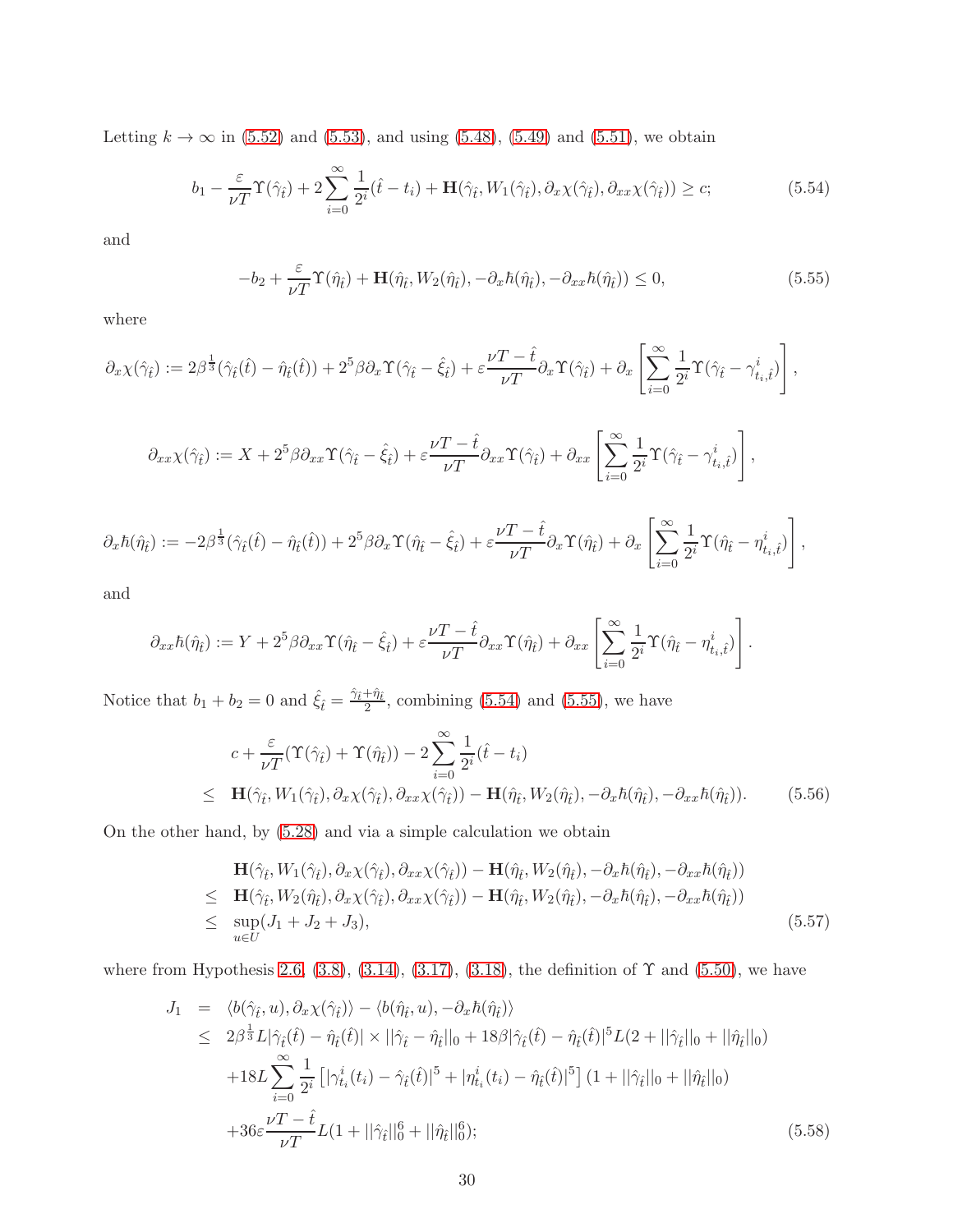$$
J_2 = \frac{1}{2} \text{tr}[\partial_{xx} \chi(\hat{\gamma}_{\hat{t}}) \sigma(\hat{\gamma}_{\hat{t}}, u) \sigma^{\top}(\hat{\gamma}_{\hat{t}}, u)] - \frac{1}{2} \text{tr}[-\partial_{xx} \hbar(\hat{\eta}_{\hat{t}}) \sigma(\hat{\eta}_{\hat{t}}, u) \sigma^{\top}(\hat{\eta}_{\hat{t}}, u)]
$$
  
\n
$$
\leq 3\beta^{\frac{1}{3}} |\sigma(\hat{\gamma}_{\hat{t}}, u) - \sigma(\hat{\eta}_{\hat{t}}, u)|_{2}^{2} + 306\beta |\hat{\gamma}_{\hat{t}}(\hat{t}) - \hat{\eta}_{\hat{t}}(\hat{t})|^{4} |(\sigma(\hat{\gamma}_{\hat{t}}, u)|_{2}^{2} + |\sigma(\hat{\eta}_{\hat{t}}, u)|_{2}^{2})
$$
  
\n
$$
+ 153\varepsilon \frac{\nu T - \hat{t}}{\nu T} (|\hat{\gamma}_{\hat{t}}(\hat{t})|^{4} |\sigma(\hat{\gamma}_{\hat{t}}, u)|_{2}^{2} + |\hat{\eta}_{\hat{t}}(\hat{t})|^{4} |\sigma(\hat{\eta}_{\hat{t}}, u)|_{2}^{2})
$$
  
\n
$$
+ 153 \sum_{i=0}^{\infty} \frac{1}{2^{i}} |\gamma_{t_{i}}^{i}(t_{i}) - \hat{\gamma}_{\hat{t}}(\hat{t})|^{4} |\sigma(\hat{\gamma}_{\hat{t}}, u)|_{2}^{2} + 153 \sum_{i=0}^{\infty} \frac{1}{2^{i}} |\eta_{t_{i}}^{i}(t_{i}) - \hat{\eta}_{\hat{t}}(\hat{t})|^{4} |\sigma(\hat{\eta}_{\hat{t}}, u)|_{2}^{2}
$$
  
\n
$$
\leq 3\beta^{\frac{1}{3}} L^{2} ||\hat{\gamma}_{\hat{t}} - \hat{\eta}_{\hat{t}}||_{0}^{2} + 306\beta L^{2} |\hat{\gamma}_{\hat{t}}(\hat{t}) - \hat{\eta}_{\hat{t}}(\hat{t})|^{4} (2 + ||\hat{\gamma}_{\hat{t}}||_{0}^{2} + ||\hat{\eta}_{\hat{t}}||_{0}^{2})
$$
  
\n
$$
+ 306\varepsilon \frac{\nu T - \hat{t}}{\nu T} L^{2} (1 + ||\hat{\gamma}_{\hat{t
$$

and

<span id="page-30-0"></span>
$$
J_{3} = q(\hat{\gamma}_{\hat{t}}, W_{2}(\hat{\eta}_{\hat{t}}), \sigma^{\top}(\hat{\gamma}_{\hat{t}}, u)\partial_{x}\chi(\hat{\gamma}_{\hat{t}}), u) - q(\hat{\eta}_{\hat{t}}, W_{2}(\hat{\eta}_{\hat{t}}), -\sigma(\hat{\eta}_{\hat{t}}, u)^{\top}\partial_{x}\hbar(\hat{\eta}_{\hat{t}}), u) \leq L||\hat{\gamma}_{\hat{t}} - \hat{\eta}_{\hat{t}}||_{0} + 2\beta^{\frac{1}{3}}L^{2}|\hat{\gamma}_{\hat{t}}(\hat{t}) - \hat{\eta}_{\hat{t}}(\hat{t})| \times ||\hat{\gamma}_{\hat{t}} - \hat{\eta}_{\hat{t}}||_{0} + 18\beta L^{2}|\hat{\gamma}_{\hat{t}}(\hat{t}) - \hat{\eta}_{\hat{t}}(\hat{t})|^{5}(2 + ||\hat{\gamma}_{\hat{t}}||_{0} + ||\hat{\eta}_{\hat{t}}||_{0}) + 18L^{2} \sum_{i=0}^{\infty} \frac{1}{2^{i}} \left[ |\gamma_{t_{i}}^{i}(t_{i}) - \hat{\gamma}_{\hat{t}}(\hat{t})|^{5} + |\eta_{t_{i}}^{i}(t_{i}) - \hat{\eta}_{\hat{t}}(\hat{t})|^{5} \right] (1 + ||\hat{\gamma}_{\hat{t}}||_{0} + ||\hat{\eta}_{\hat{t}}||_{0}) + 36\varepsilon \frac{\nu T - \hat{t}}{\nu T} L^{2}(1 + ||\hat{\gamma}_{\hat{t}}||_{0}^{6} + ||\hat{\eta}_{\hat{t}}||_{0}^{6}). \tag{5.60}
$$

We notice that, by the property (i) of  $(\hat{t},(\hat{\gamma}_{\hat{t}},\hat{\eta}_{\hat{t}})),$ 

$$
2\sum_{i=0}^{\infty} \frac{1}{2^i} (\hat{t} - t_i) \le 2\sum_{i=0}^{\infty} \frac{1}{2^i} \left(\frac{1}{2^i \beta}\right)^{\frac{1}{2}} \le 4\left(\frac{1}{\beta}\right)^{\frac{1}{2}},
$$
  

$$
\sum_{i=0}^{\infty} \frac{1}{2^i} \left[ \left|\gamma_{t_i}^i(t_i) - \hat{\gamma}_t(\hat{t})\right|^5 + \left|\eta_{t_i}^i(t_i) - \hat{\eta}_t(\hat{t})\right|^5 \right] \le 2\sum_{i=0}^{\infty} \frac{1}{2^i} \left(\frac{1}{2^i \beta}\right)^{\frac{5}{6}} \le 4\left(\frac{1}{\beta}\right)^{\frac{5}{6}},
$$

and

$$
\sum_{i=0}^{\infty} \frac{1}{2^i} \left[ \left| \gamma_{t_i}^i(t_i) - \hat{\gamma}_{\hat{t}}(\hat{t}) \right|^4 + \left| \eta_{t_i}^i(t_i) - \hat{\eta}_{\hat{t}}(\hat{t}) \right|^4 \right] \leq 2 \sum_{i=0}^{\infty} \frac{1}{2^i} \left( \frac{1}{2^i \beta} \right)^{\frac{2}{3}} \leq 4 \left( \frac{1}{\beta} \right)^{\frac{2}{3}}.
$$

Combining [\(5.56\)](#page-29-2)-[\(5.60\)](#page-30-0), then by [\(5.34\)](#page-25-2) and [\(5.35\)](#page-25-3) we can let  $\beta > 0$  be large enough such that

$$
c \le -\frac{\varepsilon}{\nu T} (\Upsilon(\hat{\gamma}_{\hat{t}}) + \Upsilon(\hat{\eta}_{\hat{t}})) + \varepsilon \frac{\nu T - \hat{t}}{\nu T} (342L + 36)L(1 + ||\hat{\gamma}_{\hat{t}}||_0^6 + ||\hat{\eta}_{\hat{t}}||_0^6) + \frac{c}{4}.
$$
 (5.61)

Recalling  $\nu = 1 + \frac{1}{2T(342L+36)L}$  and  $\bar{a} = \frac{1}{2(342L+64)}$  $\frac{1}{2(342L+36)L} \wedge T$ , by [\(3.1\)](#page-8-4) and [\(5.32\)](#page-24-1), the following contradiction is induced:

$$
c \le \frac{\varepsilon}{\nu T} + \frac{c}{4} \le \frac{c}{2}.
$$

The proof is now complete.  $\Box$ 

To complete the previous proof, it remains to state and prove the following lemmas. In the following Lemmas of this subsection, let  $\tilde{w}_1^{\hat{t}}, \tilde{w}_1^{\hat{t},*}$  $\hat{u}_1^{\hat{t},*}$  and  $\tilde{w}_2^{\hat{t}}, \tilde{w}_2^{\hat{t},*}$  $\frac{b}{2}$  be the definitions in Definition [5.2](#page-17-3) with respect to  $w_1$  defined by [\(5.44\)](#page-26-2) and  $w_2$  defined by [\(5.45\)](#page-26-3), respectively.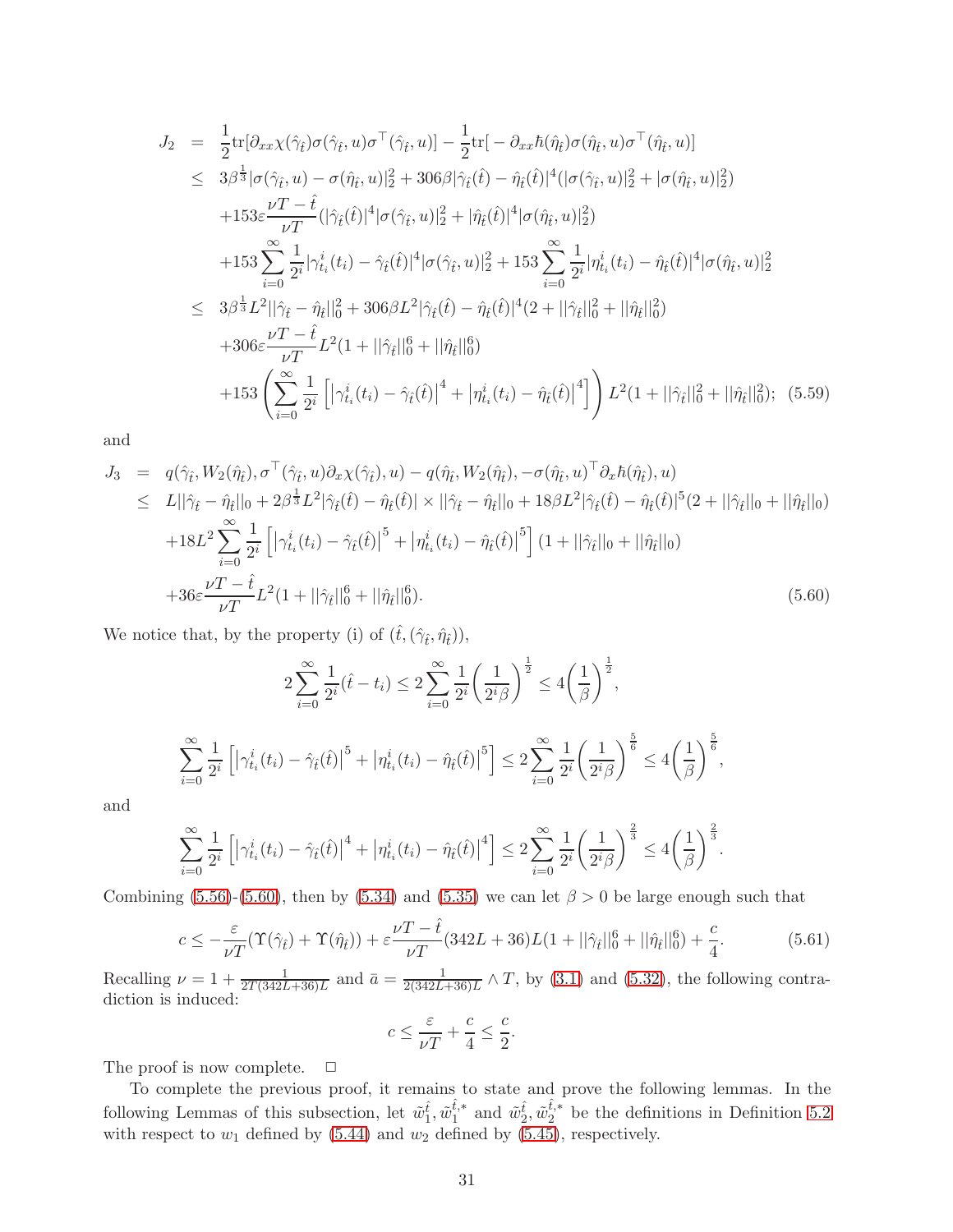<span id="page-31-0"></span>**Lemma 5.9.** The functionals  $w_1$  and  $w_2$  defined by [\(5.44\)](#page-26-2) and [\(5.45\)](#page-26-3) satisfy the conditions of Theorem [5.3.](#page-17-1)

**Proof.** From [\(3.1\)](#page-8-4) and [\(5.29\)](#page-23-1),  $w_1$  and  $w_2$  are upper semicontinuous functionals bounded from above and satisfy [\(5.2\)](#page-17-2). By the following Lemmas [5.10](#page-31-1) and [5.11,](#page-31-2)  $w_1$  and  $w_2$  satisfy condition [\(5.3\)](#page-18-3), and  $\tilde{w}_1^{\hat{t},*} \in \Phi(\hat{t}, \hat{\gamma}_{\hat{t}}(\hat{t}))$  and  $\tilde{w}_2^{\hat{t},*} \in \Phi(\hat{t}, \hat{\eta}_{\hat{t}}(\hat{t}))$ . Moreover, by Lemma [3.3](#page-11-4) and [\(5.33\)](#page-24-0) we obtain that, for all  $(t, (\gamma_t, \eta_t)) \in [\hat{t}, T] \times (\Lambda^{\hat{t}} \otimes \Lambda^{\hat{t}}),$ 

$$
w_1(\gamma_t) + w_2(\eta_t) - \beta^{\frac{1}{3}} |\gamma_t(t) - \eta_t(t)|^2
$$
  
\n
$$
\leq \Psi_1(\gamma_t, \eta_t) \leq \Psi_1(\hat{\gamma}_{\hat{t}}, \hat{\eta}_{\hat{t}}) = w_1(\hat{\gamma}_{\hat{t}}) + w_2(\hat{\eta}_{\hat{t}}) - \beta^{\frac{1}{3}} |\hat{\gamma}_{\hat{t}}(\hat{t}) - \hat{\eta}_{\hat{t}}(\hat{t})|^2,
$$
\n(5.62)

where the last inequality becomes equality if and only if  $t = \hat{t}$ ,  $\gamma_t = \hat{\gamma}_t$ ,  $\eta_t = \hat{\eta}_t$ . Then we obtain that  $w_1(\gamma_t) + w_2(\eta_t) - \beta^{\frac{1}{3}} |\gamma_t(t) - \eta_t(t)|^2$  has a maximum over  $\Lambda^{\hat{t}} \otimes \Lambda^{\hat{t}}$  at a point  $(\hat{\gamma}_{\hat{t}}, \hat{\eta}_{\hat{t}})$  with  $\hat{t} \in (0, T)$ . Thus  $w_1$  and  $w_2$  satisfy the conditions of Theorem [5.3.](#page-17-1)  $\Box$ 

<span id="page-31-1"></span>**Lemma 5.10.** There exists a local modulus of continuity  $\rho_1$  such that the functionals  $w_1$  and  $w_2$ defined by  $(5.44)$  and  $(5.45)$  satisfy condition  $(5.3)$ .

**Proof.** From [\(5.30\)](#page-23-2) and the definition of  $w_1$ , we have that, for every  $\hat{t} \leq t \leq s \leq T$  and  $\gamma_t \in \Lambda^{\hat{t}},$ 

$$
w_1(\gamma_t) - w_1(\gamma_{t,s})
$$
  
\n
$$
= W_1(\gamma_t) - 2^5 \beta \Upsilon(\gamma_t, \hat{\xi}_t) - \varepsilon \frac{\nu T - t}{\nu T} \Upsilon(\gamma_t) - \varepsilon \overline{\Upsilon}(\gamma_t, \hat{\gamma}_t) - \sum_{i=0}^{\infty} \frac{1}{2^i} \overline{\Upsilon}(\gamma_{t_i}^i, \gamma_t)
$$
  
\n
$$
-W_1(\gamma_{t,s}) + 2^5 \beta \Upsilon(\gamma_{t,s}, \hat{\xi}_t) + \varepsilon \frac{\nu T - s}{\nu T} \Upsilon(\gamma_{t,s}) + \varepsilon \overline{\Upsilon}(\gamma_{t,s}, \hat{\gamma}_t) + \sum_{i=0}^{\infty} \frac{1}{2^i} \overline{\Upsilon}(\gamma_{t_i}^i, \gamma_{t,s})
$$
  
\n
$$
= W_1(\gamma_t) - W_1(\gamma_{t,s}) + \varepsilon \frac{t - s}{\nu T} \Upsilon(\gamma_t) + \varepsilon ((s - \hat{t})^2 - (t - \hat{t})^2) + \sum_{i=0}^{\infty} \frac{1}{2^i} ((s - t_i)^2 - (t - t_i)^2)
$$
  
\n
$$
\leq (2L(1 + ||\gamma_t||_0) + (2\varepsilon + 4)T^{\frac{3}{2}})|s - t|^{\frac{1}{2}}.
$$

Taking  $\rho_1(l,x) = (2L(1+x) + (2\varepsilon+4)T^{\frac{3}{2}})l^{\frac{1}{2}}$ ,  $(l,x) \in [0,\infty) \times [0,\infty)$ , it is clear that  $\rho_1$  is a local modulus of continuity and  $w_1$  satisfies condition [\(5.3\)](#page-18-3) with it. In a similar way, we show that  $w_2$ satisfies condition [\(5.3\)](#page-18-3) with this  $\rho_1$ . The proof is now complete.  $\Box$ 

<span id="page-31-2"></span>**Lemma 5.11.**  $\tilde{w}_1^{\hat{t},*} \in \Phi(\hat{t}, \hat{\gamma}_{\hat{t}}(\hat{t}))$  and  $\tilde{w}_2^{\hat{t},*} \in \Phi(\hat{t}, \hat{\eta}_{\hat{t}}(\hat{t})).$ 

**Proof.** We only prove  $\tilde{w}_1^{\hat{t},*} \in \Phi(\hat{t}, \hat{\gamma}_i(\hat{t}))$ .  $\tilde{w}_2^{\hat{t},*} \in \Phi(\hat{t}, \hat{\eta}_i(\hat{t}))$  can be obtained by a symmetric way. Set  $r = \frac{1}{2}$  $\frac{1}{2}(|T - \hat{t}| \wedge \hat{t}),$  for given  $L > 0$ , let  $\varphi \in C^{1,2}([0,T] \times \mathbb{R}^d)$  be a function such that  $\tilde{w}_1^{\hat{t},*}$  $_{1}^{t,*}(t,x)-\varphi(t,x)$  has a maximum at  $(\bar{t},\bar{x})\in(0,T)\times\mathbb{R}^{d}$ , moreover, the following inequalities hold true:

$$
\begin{aligned} |\bar{t} - \hat{t}| + |\bar{x} - \hat{\gamma}_{\hat{t}}(\hat{t})| &< r, \\ |\tilde{w}_1^{\hat{t},*}(\bar{t}, \bar{x})| + |\nabla_x \varphi(\bar{t}, \bar{x})| + |\nabla_x^2 \varphi(\bar{t}, \bar{x})| &< L. \end{aligned}
$$

We can modify  $\varphi$  such that  $\varphi \in C^{1,2}([0,\infty) \times \mathbb{R}^d)$ ,  $\varphi$ ,  $\nabla_x \varphi$  and  $\nabla_x^2 \varphi$  grow in a polynomial way,  $\tilde{w}_1^{\hat{t},*}$  $t_1^{t,*}(t,x) - \varphi(t,x)$  has a strict maximum at  $(\bar{t},\bar{x}) \in (0,T) \times \mathbb{R}^d$  on  $[0,T] \times \mathbb{R}^d$  and the above two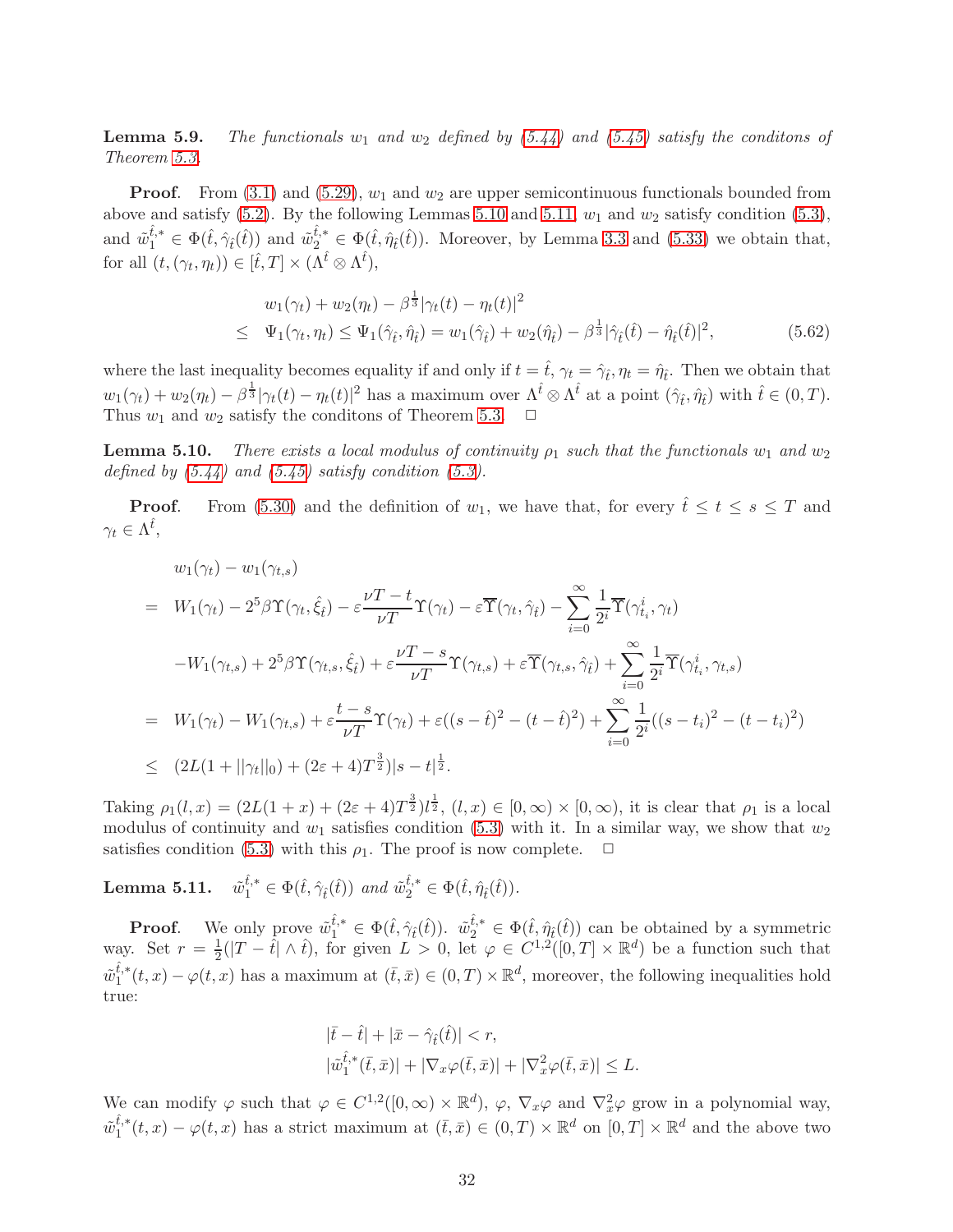inequalities hold true. If  $\bar{t} < \hat{t}$ , we have  $b = \varphi_t(\bar{t}, \bar{x}) = \frac{1}{2}(\hat{t} - \bar{t})^{-\frac{1}{2}} \geq 0$ . If  $\bar{t} \geq \hat{t}$ , we consider the functional

$$
\Gamma(\gamma_t) = w_1(\gamma_t) - \varphi(t, \gamma_t(t)), \ (t, \gamma_t) \in [\hat{t}, T] \times \Lambda.
$$

We may assume that  $\varphi$  grows quadratically at  $\infty$ . By [\(3.1\)](#page-8-4) and [\(5.29\)](#page-23-1), it is clear that Γ is bounded from above on  $\Lambda^{\hat{t}}$ . Moreover, by Lemma [3.1,](#page-8-0)  $\Gamma$  is an upper semicontinuous functional. Define a sequence of positive numbers  $\{\delta_i\}_{i\geq 0}$  by  $\delta_i = \frac{1}{2^i}$  for all  $i \geq 0$ . For every  $0 < \delta < 1$ , by Lemma [2.13](#page-7-1) we have that, for every  $(\check{t}_0, \check{\gamma}^0_{\check{t}_0}) \in [\bar{t}, T] \times \Lambda^{\bar{t}}$  satisfying

<span id="page-32-0"></span>
$$
\Gamma(\check{\gamma}_{\check{t}_0}^0) \ge \sup_{(s,\gamma_s)\in[\bar{t},T]\times\Lambda^{\bar{t}}} \Gamma(\gamma_s) - \delta,\tag{5.63}
$$

there exist  $(\check{t}, \check{\gamma}_{\check{t}}) \in [\bar{t}, T] \times \Lambda^{\bar{t}}$  and a sequence  $\{(\check{t}_i, \check{\gamma}_{\check{t}_i}^i)\}_{i \geq 1} \subset [\bar{t}, T] \times \Lambda^{\bar{t}}$  such that

(i)  $\overline{\Upsilon}(\breve{\gamma}_{\breve{t}_0}^0, \breve{\gamma}_{\breve{t}}) \leq \delta, \overline{\Upsilon}(\breve{\gamma}_{\breve{t}_i}^i, \breve{\gamma}_{\breve{t}}) \leq \frac{\delta}{2^3}$  $\frac{\delta}{2^i}$  and  $t_i \uparrow \check{t}$  as  $i \to \infty$ , (ii)  $\Gamma(\check{\gamma}_{\check{t}}) - \sum_{i=0}^{\infty} \frac{1}{2^i}$  $\frac{1}{2^i} \overline{\Upsilon}(\breve{\gamma}_{\breve{t}_i}^i, \breve{\gamma}_{\breve{t}}) \ge \Gamma(\breve{\gamma}_{\breve{t}_0}^0)$ , and (iii) for all  $(s, \gamma_s) \in [\check{t}, T] \times \Lambda^{\check{t}} \setminus \{(\check{t}, \check{\gamma}_{\check{t}})\},\$  $\Gamma(\gamma_s) - \sum^\infty$  $i=0$ 1  $\frac{1}{2^i}\overline{\Upsilon}(\breve{\gamma}_{\breve{t}_i}^i,\gamma_s)<\Gamma(\breve{\gamma}_{\breve{t}})-\sum_{i=0}^{\infty}$  $i=0$ 1  $\frac{1}{2^i}\overline{\Upsilon}(\breve{\gamma}_{\breve{t}_i}^i,\breve{\gamma}_{\breve{t}}).$ 

We should note that the point  $(\check{t}, \check{\gamma}_{\check{t}})$  depends on  $\delta$ . By Lemma [5.10,](#page-31-1)  $w_1$  satisfies condition [\(5.3\)](#page-18-3). Then, by the definitions of  $\tilde{w}_1^{\hat{t}}$  and  $\tilde{w}_1^{\hat{t},*}$  $i^{t,*}_1$ , we have

$$
\tilde{w}_{1}^{\hat{t},*}(\bar{t},\bar{x}) - \varphi(\bar{t},\bar{x})
$$
\n
$$
= \limsup_{s \geq \hat{t},(s,y) \to (\bar{t},\bar{x})} (\tilde{w}_{1}^{\hat{t}}(s,y) - \varphi(s,y)) = \limsup_{s \geq \hat{t},(s,y) \to (\bar{t},\bar{x})} \left( \sup_{\xi_{s} \in \Lambda^{\hat{t}},\xi_{s}(s)=y} [w_{1}(\xi_{s})] - \varphi(s,y) \right)
$$
\n
$$
= \limsup_{s \geq \bar{t},(s,y) \to (\bar{t},\bar{x})} \sup_{\xi_{s} \in \Lambda^{\hat{t}},\xi_{s}(s)=y} [w_{1}(\xi_{s}) - \varphi(s,\xi_{s}(s))] \leq \sup_{(s,\gamma_{s}) \in [\bar{t},T] \times \Lambda^{\bar{t}}} \Gamma(\gamma_{s}).
$$

Combining with [\(5.63\)](#page-32-0),

$$
\Gamma(\check{\gamma}_{\check{t}_0}^0) \geq \sup_{(s,\gamma_s)\in[\bar{t},T]\times\Lambda^{\bar{t}}} \Gamma(\gamma_s) - \delta \geq \tilde{w}_1^{\hat{t},*}(\bar{t},\bar{x}) - \varphi(\bar{t},\bar{x}) - \delta.
$$

Recall that  $\tilde{w}_1^{\hat{t},*} \geq \tilde{w}_1^{\hat{t}}$ . Then, by the definition of  $\tilde{w}_1^{\hat{t}}$  and the property (ii) of  $(\check{t}, \check{\gamma}_{\check{t}})$ ,

$$
\tilde{w}_{1}^{\hat{t},*}(\check{t},\check{\gamma}_{\check{t}}(\check{t})) - \varphi(\check{t},\check{\gamma}_{\check{t}}(\check{t})) \geq \tilde{w}_{1}^{\hat{t}}(\check{t},\check{\gamma}_{\check{t}}(\check{t})) - \varphi(\check{t},\check{\gamma}_{\check{t}}(\check{t})) \geq w_{1}(\check{\gamma}_{\check{t}}) - \varphi(\check{t},\check{\gamma}_{\check{t}}(\check{t})) \geq \Gamma(\check{\gamma}_{\check{t}_{0}}^{0}) \geq \tilde{w}_{1}^{\hat{t},*}(\check{t},\bar{x}) - \varphi(\check{t},\bar{x}) - \delta.
$$
\n(5.64)

Noting  $\nu$  is independent of  $\delta$  and  $\varphi$  grows quadratically at  $\infty$ , by the definition of Γ, there exists a constant  $M_3 > 0$  independent of δ that is sufficiently large that  $\Gamma(\gamma_t) < \sup_{(s,\gamma_s) \in [\bar{t},T] \times \Lambda^{\bar{t}}} \Gamma(\gamma_s) - 1$ for all  $t \in [\bar{t}, T]$  and  $||\gamma_t||_0 \geq M_3$ . Thus, we have  $||\breve{\gamma}_t||_0 \vee ||\breve{\gamma}_{t_0}^0||_0 < M_3$ . In particular,  $|\breve{\gamma}_t(\breve{t})| < M_3$ . Letting  $\delta \to 0$ , by the similar proof procedure of [\(5.12\)](#page-19-1), we obtain

<span id="page-32-1"></span> $\check{t} \to \bar{t}, \ \check{\gamma}_{\check{t}}(\check{t}) \to \bar{x} \text{ as } \delta \to 0.$  (5.65)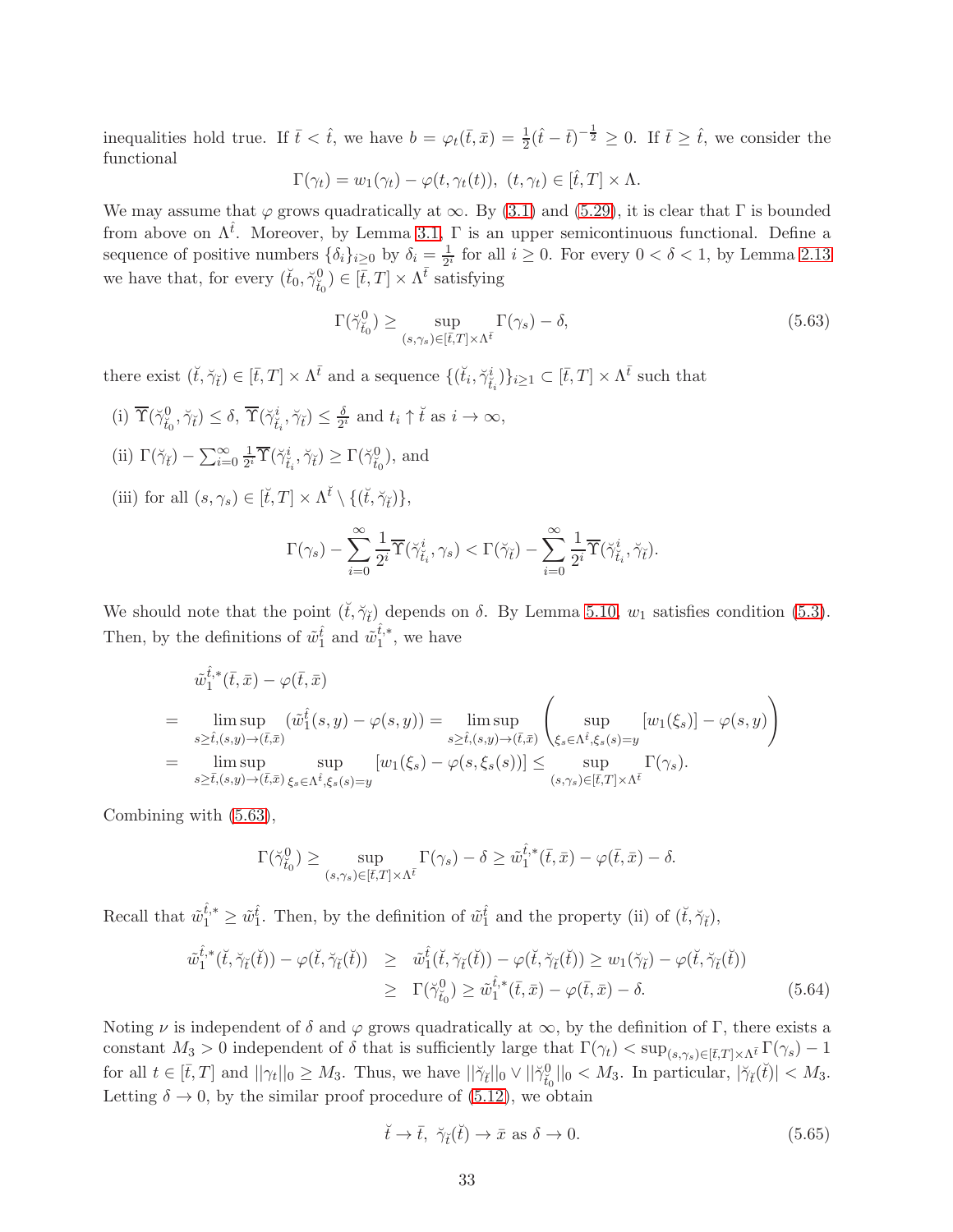Since  $\bar{t} \leq \hat{t} + \frac{|T - \hat{t}|}{2}$  $\frac{2-t}{2}$ , we get  $\bar{t} < T$ . Then, by [\(5.65\)](#page-32-1), we have  $\check{t} < T$  provided that  $\delta > 0$  is small enough. Thus, the definition of the viscosity subsolution can be used to obtain the following result:

<span id="page-33-1"></span>
$$
\partial_t \Im(\breve{\gamma}_{\breve{t}}) + \mathbf{H}(\breve{\gamma}_{\breve{t}}, W_1(\breve{\gamma}_{\breve{t}}), \partial_x \Im(\breve{\gamma}_{\breve{t}}), \partial_{xx} \Im(\breve{\gamma}_{\breve{t}})) \ge c. \tag{5.66}
$$

where, for every  $(t, \gamma_t) \in [\check{t}, T] \times \Lambda$ ,

$$
\Im(\gamma_t) := \varepsilon \frac{\nu T - t}{\nu T} \Upsilon(\gamma_t) + \varepsilon \overline{\Upsilon}(\gamma_t, \hat{\gamma}_t) + \sum_{i=0}^{\infty} \frac{1}{2^i} \overline{\Upsilon}(\gamma_{t_i}^i, \gamma_t) + 2^5 \beta \Upsilon(\gamma_t, \hat{\xi}_t) + \sum_{i=0}^{\infty} \frac{1}{2^i} \overline{\Upsilon}(\check{\gamma}_{t_i}^i, \gamma_t) + \varphi(t, \gamma_t(t)),
$$

$$
\partial_t \Im(\gamma_t) := -\frac{\varepsilon}{\nu T} \Upsilon(\gamma_t) + 2\varepsilon(t - \hat{t}) + 2\sum_{i=0}^{\infty} \frac{1}{2^i} [(t - t_i) + (t - \check{t}_i)] + \varphi_t(t, \gamma_t(t)),
$$

$$
\partial_x \Im(\gamma_t) := \varepsilon \frac{\nu T - t}{\nu T} \partial_x \Upsilon(\gamma_t) + \varepsilon \partial_x \Upsilon(\gamma_t - \hat{\gamma}_{\hat{t},t}) + 2^5 \beta \partial_x \Upsilon(\gamma_t - \hat{\xi}_{\hat{t},t}) \n+ \partial_x \left[ \sum_{i=0}^{\infty} \frac{1}{2^i} \Upsilon(\gamma_t - \gamma_{t_i,t}^i) + \sum_{i=0}^{\infty} \frac{1}{2^i} \Upsilon(\gamma_t - \check{\gamma}_{\hat{t}_i,t}^i) \right] + \nabla_x \varphi(t, \gamma_t(t)),
$$

$$
\partial_{xx}\Im(\gamma_t) \quad := \quad \varepsilon \frac{\nu T - t}{\nu T} \partial_{xx} \Upsilon(\gamma_t) + \varepsilon \partial_{xx} \Upsilon(\gamma_t - \hat{\gamma}_{\hat{t},t}) + 2^5 \beta \partial_{xx} \Upsilon(\gamma_t - \hat{\xi}_{\hat{t},t}) \n+ \partial_{xx} \left[ \sum_{i=0}^{\infty} \frac{1}{2^i} \Upsilon(\gamma_t - \gamma_{t_i,t}^i) + \sum_{i=0}^{\infty} \frac{1}{2^i} \Upsilon(\gamma_t - \check{\gamma}_{\hat{t},t}^i) \right] + \nabla_x^2 \varphi(t, \gamma_t(t)).
$$

We notice that  $||\tilde{\gamma}_{\tilde{t}}||_0 \leq M_3$ . Then letting  $\delta \to 0$  in [\(5.66\)](#page-33-1), by the definition of **H**, it follows that there exists a constant C such that  $b = \varphi_t(\bar{t}, \bar{x}) \geq C$ . The proof is now complete.  $\Box$ 

<span id="page-33-0"></span>**Lemma 5.12.** The maximum points  $(\check{\gamma}_{l_k}^k, \check{\eta}_{s_k}^k)$  satisfy condition [\(5.51\)](#page-27-5).

**Proof.** Without loss of generality, we may assume  $s_k \leq l_k$ , by  $(3.20)$ ,  $(5.30)$ ,  $(5.33)$  and the definitions of  $w_1$  and  $w_2$ , we have that

<span id="page-33-2"></span>
$$
w_{1}(\check{\gamma}_{l_{k}}^{k}) + w_{2}(\check{\eta}_{s_{k}}^{k}) - \beta^{\frac{1}{3}}|\check{\gamma}_{l_{k}}^{k}(l_{k}) - \check{\eta}_{s_{k}}^{k}(s_{k})|^{2}
$$
  
\n
$$
\leq \Psi_{1}(\check{\gamma}_{l_{k}}^{k}, \check{\eta}_{s_{k},l_{k}}^{k}) - W_{2}(\check{\eta}_{s_{k}}^{k}) + W_{2}(\check{\eta}_{s_{k},l_{k}}^{k}) - \varepsilon[\overline{\Upsilon}(\check{\gamma}_{l_{k}}^{k}, \hat{\gamma}_{\hat{t}}) + \overline{\Upsilon}(\check{\eta}_{s_{k}}^{k}, \hat{\eta}_{\hat{t}})]
$$
  
\n
$$
\leq \Psi_{1}(\hat{\gamma}_{\hat{t}}, \hat{\eta}_{\hat{t}}) + 2L(1 + ||\check{\eta}_{s_{k}}^{k}||_{0})(l_{k} - s_{k})^{\frac{1}{2}} - \varepsilon[\overline{\Upsilon}(\check{\gamma}_{l_{k}}^{k}, \hat{\gamma}_{\hat{t}}) + \overline{\Upsilon}(\check{\eta}_{s_{k}}^{k}, \hat{\eta}_{\hat{t}})]. \tag{5.67}
$$

By [\(5.49\)](#page-27-4),  $w_2(\tilde{\eta}_{s_k}^k) \to w_2(\hat{\eta}_t)$  as  $k \to \infty$ . Then by that  $w_2$  satisfies condition [\(5.2\)](#page-17-2), there exists a constant  $M_4 > 0$  that is sufficiently large that

$$
||\check{\eta}_{s_k}^k||_0 \le M_4, \text{ for all } k > 0.
$$

Letting  $k \to \infty$  in [\(5.67\)](#page-33-2), by [\(5.48\)](#page-27-3) and [\(5.49\)](#page-27-4) we have that

$$
\Psi_1(\hat{\gamma}_{\hat{t}},\hat{\eta}_{\hat{t}}) = w_1(\hat{\gamma}_{\hat{t}}) + w_2(\hat{\eta}_{\hat{t}}) - \beta^{\frac{1}{3}}|\hat{\gamma}_{\hat{t}}(\hat{t}) - \hat{\eta}_{\hat{t}}(\hat{t})|^2 \leq \Psi_1(\hat{\gamma}_{\hat{t}},\hat{\eta}_{\hat{t}}) - \varepsilon \limsup_{k \to \infty} [\overline{\Upsilon}(\check{\gamma}_{l_k}^k, \hat{\gamma}_{\hat{t}}) + \overline{\Upsilon}(\check{\eta}_{s_k}^k, \hat{\eta}_{\hat{t}})].
$$

Thus,

$$
\lim_{k \to \infty} [\overline{\Upsilon}(\check{\gamma}_{l_k}^k, \hat{\gamma}_{\hat{t}}) + \overline{\Upsilon}(\check{\eta}_{s_k}^k, \hat{\eta}_{\hat{t}})] = 0.
$$

Then by  $(3.1)$  we get  $(5.51)$  holds true. The proof is now complete.  $\Box$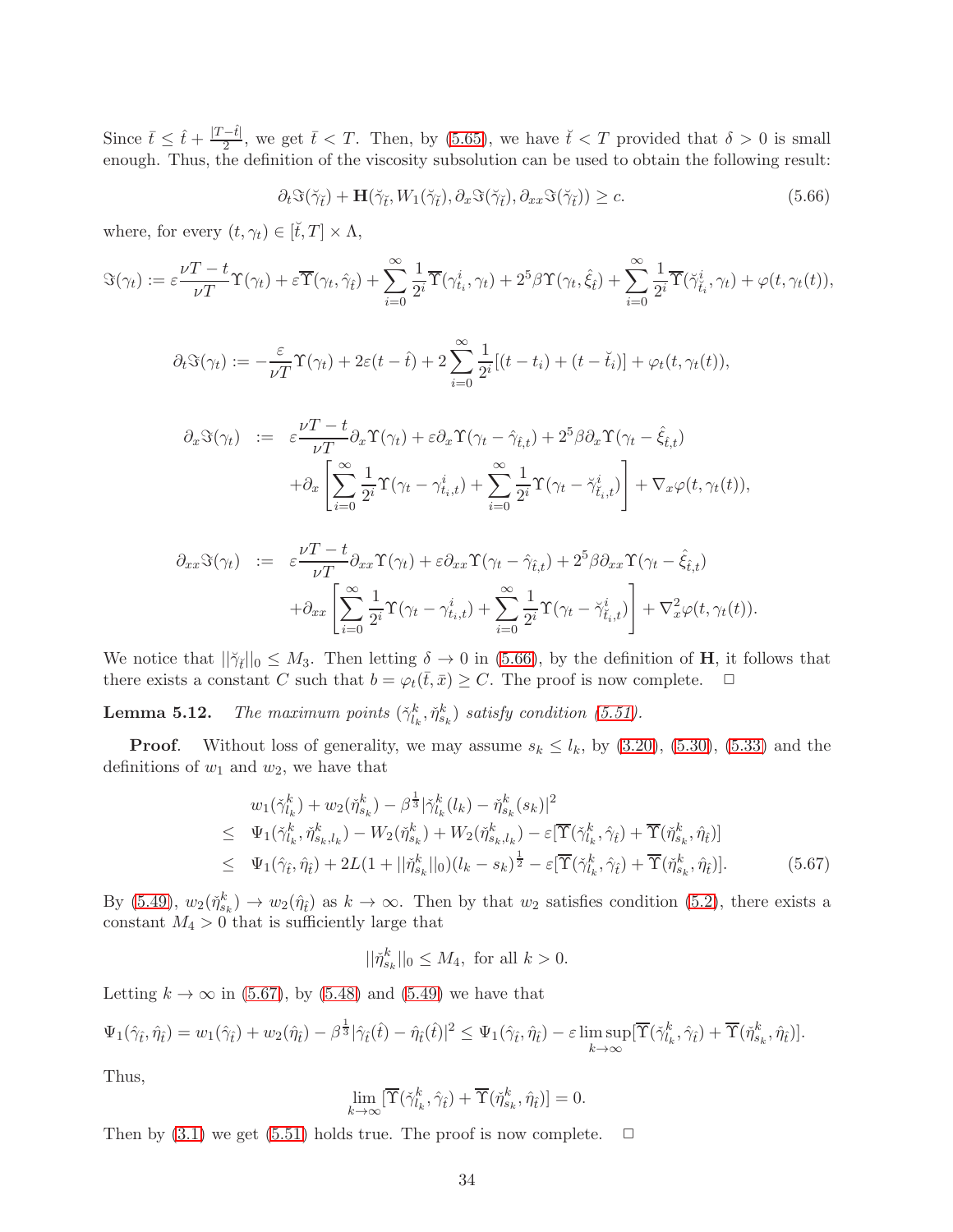#### 6 Application to BSHJB equations.

In this section, we show that our PHJB equations includes backward stochastic HJB (BSHJB) equations as a special case (see also [\[38,](#page-42-4) Example 4.5]). In the following, we let  $n = d$ .

We consider the controlled state equation:

$$
\bar{X}^{t,x,u}(s) = x + \int_t^s \bar{b}(W_l, \bar{X}^{t,x,u}(l), u(l))dl + \int_t^s \bar{\sigma}(W_l, \bar{X}^{t,x,u}(l), u(l))dW(l), \ s \in [t, T], \qquad (6.1)
$$

and the associated BSDE:

$$
\bar{Y}^{t,x,u}(s) = \bar{\phi}(W_T, \bar{X}^{t,x,u}(T)) + \int_s^T \bar{q}(W_l, \bar{X}^{t,x,u}(l), \bar{Y}^{t,x,u}(l), \bar{Z}^{t,x,u}(l), u(l))dl \n- \int_s^T \bar{Z}^{t,x,u}(l)dW(l), \quad s \in [t,T],
$$
\n(6.2)

with  $\overline{b} : \Lambda \times \mathbb{R}^m \times U \to \mathbb{R}^m$ ,  $\overline{\sigma} : \Lambda \times \mathbb{R}^m \times U \to \mathbb{R}^{m \times d}$ ,  $\overline{q} : \Lambda \times \mathbb{R}^m \times \mathbb{R} \times \mathbb{R}^d \times U \to \mathbb{R}$  and  $\bar{\phi}: \Lambda_T \times \mathbb{R}^m \to \mathbb{R}$ . The value functional of the optimal control is defined by

$$
\bar{V}(t,x) := \underset{u(\cdot) \in \mathcal{U}[t,T]}{\operatorname{esssup}} \bar{Y}^{t,x,u}(t), \quad (t,x) \in [0,T] \times \mathbb{R}^m. \tag{6.3}
$$

This problem is path dependent on  $\omega_t$  and state dependent on  $\bar{X}(t)$ . Now we transform this problem into the path-dependent case.

In this section, for each  $t \in [0, T]$ , define  $\Lambda_t^{d+m}$  as the set of continuous  $\mathbb{R}^{d+m}$ -valued functions on  $[0, t]$ . We denote  $\Lambda^{d+m} = \bigcup_{t \in [0, T]} \Lambda_t^{d+m}$ . For any  $(\omega_t, \xi_t), (\omega_T, \xi_T) \in \Lambda^{d+m}$ ,  $(y, z) \in \mathbb{R} \times \mathbb{R}^d$  and  $u \in U$ , we define  $b: \Lambda^{d+m} \times U \to \mathbb{R}^{d+m}$ ,  $\sigma: \Lambda^{d+m} \times U \to \mathbb{R}^{(d+m)\times d}$ ,  $q: \Lambda^{d+m} \times \mathbb{R} \times \mathbb{R}^d \times U \to \mathbb{R}$ and  $\phi: \Lambda_T^{d+m} \to \mathbb{R}$  as

$$
\begin{array}{rcl} b((\omega_t,\xi_t),u) &:=& \left(\begin{array}{c} \mathbf{0} \\ \bar{b}(\omega_t,\xi_t(t),u) \end{array}\right), \quad \ \sigma((\omega_t,\xi_t),u) := \left(\begin{array}{c} I \\ \bar{\sigma}(\omega_t,\xi_t(t),u) \end{array}\right), \\ q((\omega_t,\xi_t),y,z,u) &:=& \bar{q}(\omega_t,\xi_t(t),y,z,u), \qquad \qquad \phi(\omega_T,\xi_T) := \bar{\phi}(\omega_T,\xi_T(T)). \end{array}
$$

We assume  $b, \sigma, q, \phi$  satisfy Hypothesis [2.6,](#page-5-0) then following [\(1.1\)](#page-36-2), [\(1.3\)](#page-36-3) and [\(1.4\)](#page-36-0), for any  $(\omega_t, \xi_t) \in$  $\Lambda^{d+m}$  and  $u(\cdot) \in \mathcal{U}[t,T]$  we can define  $X^{(\omega_t,\xi_t),u}, Y^{(\omega_t,\xi_t),u}$  and  $V(\omega_t,\xi_t) := \text{esssup } Y^{(\omega_t,\xi_t),u}(t)$ .  $u(\cdot) \in \mathcal{U}[t,T]$ 

Noting  $V(\omega_t, \xi_t)$  only depends on the state  $x = \xi_t(t)$  of the path  $\xi_t$  at time t, we can rewrite  $X^{(\omega_t,\xi_t),u}, Y^{(\omega_t,\xi_t),u}$  and  $V(\omega_t,\xi_t)$  into  $X^{\omega_t,x,u}, Y^{\omega_t,x,u}$  and  $V(\omega_t,x)$ , respectively. Then, in view of Theorem [5.8,](#page-23-5)  $V(\omega_t, x)$  is a unique viscosity solution to the PHJB equation:

<span id="page-34-0"></span>
$$
\begin{cases}\n\partial_t V(\omega_t, x) + \sup_{u \in U} [\langle \nabla_x V(\omega_t, x), \bar{b}(\omega_t, x, u) \rangle + \frac{1}{2} \text{tr}(\nabla_x^2 V(\omega_t, x) \bar{\sigma}(\omega_t, x, u) \bar{\sigma}^\top(\omega_t, x, u)) \\
+ \frac{1}{2} \text{tr} \partial_{\gamma \gamma} V(\omega_t, x) + \text{tr}(\bar{\sigma}^\top(\omega_t, x, u) \partial_{x \gamma} V(\omega_t, x)) + \bar{q}(\omega_t, x, V(\omega_t, x), \partial_{\gamma} V(\omega_t, x) \\
+ \bar{\sigma}^\top(\omega_t, x, u) \nabla_x V(\omega_t, x), u)] = 0, \quad (t, x, \omega) \in [0, T) \times \mathbb{R}^m \times \Omega, \\
V(\omega_T, x) = \bar{\phi}(\omega_T, x), \quad (x, \omega) \in \mathbb{R}^m \times \Omega.\n\end{cases} \tag{6.4}
$$

Here,  $\partial_{\gamma}$  and  $\partial_{\gamma\gamma}$  are the spatial derivatives in  $\gamma_t \in \Lambda$ , and  $\nabla_x$  and  $\nabla_x^2$  are the classical partial derivatives in the state variable x.

If  $V(\omega_t, x)$  is smooth enough, applying functional Itô formula to  $V(W_t, x)$ , we obtain

$$
dV(W_t, x) = [\partial_t V(W_t, x) + \frac{1}{2} \text{tr} \partial_{\gamma \gamma} V(W_t, x)] dt + \partial_{\gamma} V(W_t, x) dW(t), \quad P\text{-}a.s., \quad (t, x) \in [0, T] \times \mathbb{R}^m.
$$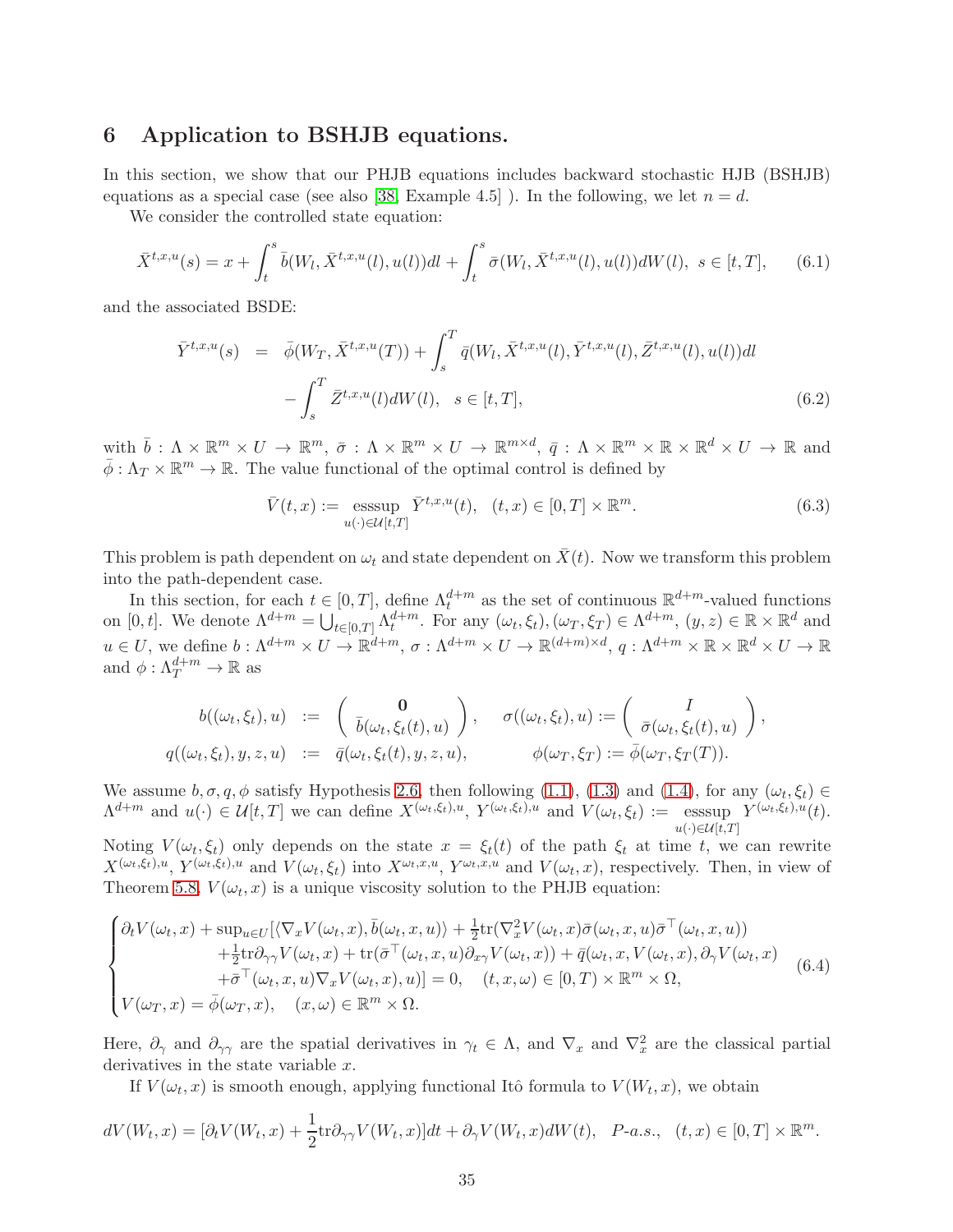Define the pair of  $\mathcal{F}_t$ -adapted processes

<span id="page-35-0"></span>
$$
(\overline{V}(t,x),p(t,x)) := (V(W_t,x),\partial_\gamma V(W_t,x)), \quad (t,x) \in [0,T] \times \mathbb{R}^m,
$$
\n(6.5)

and combine with [\(6.4\)](#page-34-0), we have

<span id="page-35-1"></span>
$$
\begin{cases}\n d\bar{V}(t,x) = -\sup_{u\in U} [\langle \nabla_x \bar{V}(t,x), \bar{b}(W_t,x,u) \rangle + \frac{1}{2} \text{tr}(\nabla_x^2 \bar{V}(t,x) \bar{\sigma}(W_t,x,u) \bar{\sigma}^\top(W_t,x,u)) \\
 \quad + \text{tr}(\bar{\sigma}^\top(W_t,x,u) \nabla_x p(t,x)) + \bar{q}(W_t,x,\bar{V}(t,x),p(t,x)) \\
 \quad + \bar{\sigma}^\top(W_t,x,u) \nabla_x \bar{V}(t,x),u)] + p(t,x) dW(t), \ (t,x) \in [0,T] \times \mathbb{R}^m, \ \ P\text{-}a.s.,\n\end{cases}\n\tag{6.6}
$$

Thus we obtain that

**Theorem 6.1.** If the value functional  $V \text{ }\in C_p^{1,2}(\Lambda^{d+m})$ , then the pair of  $\mathcal{F}_t$ -adapted processes  $(\bar{V}(t, x), p(t, x))$  defined by [\(6.5\)](#page-35-0) is a classical solution to [\(6.6\)](#page-35-1).

Notice that  $(\bar{V}(t, x), p(t, x))$  is only dependent on V which is a unique viscosity solution to PHJB equation [\(6.4\)](#page-34-0), then we can give the definition of viscosity solutions to BSHJB equation [\(6.6\)](#page-35-1).

**Definition 6.2.** If  $V \in C^{0}(\Lambda^{d+m})$  is a viscosity solution to PHJB [\(6.4\)](#page-34-0), then we call  $\mathcal{F}_{t}$ -adapted process  $\bar{V}(t, x) := V(W_t, x)$  defined by [\(6.5\)](#page-35-0) is a viscosity solution to BSHJB equation [\(6.6\)](#page-35-1).

By Theorem [5.8,](#page-23-5) we obtain that

**Theorem 6.3.** Let  $b, \sigma, q, \phi$  satisfy Hypothesis [2.6.](#page-5-0) Then the  $\mathcal{F}_t$ -adapted process  $\bar{V}(t, x) :=$  $V(W_t, x)$  defined by [\(6.5\)](#page-35-0) is a unique viscosity solution to BSHJB equation [\(6.6\)](#page-35-1).

**Remark 6.4.** If the coefficients in  $(6.6)$  are independent of x and u, the BSHJB equation  $(6.6)$ reduces to a BSDE:

<span id="page-35-2"></span>
$$
\begin{cases}\n d\bar{V}(t) = -\bar{q}(W_t, \bar{V}(t), p(t))dt + p(t)dW(t), & t \in [0, T), \\
 \bar{V}(T) = \bar{\phi}(W_T), & P-a.s.\n\end{cases}
$$
\n(6.7)

We refer to the seminal paper by Pardoux and Peng [\[27\]](#page-42-17) for the wellposedness of such BSDEs. Moreover, for any  $(t, \gamma_t) \in [0, T] \times \Lambda$ , by [\[27\]](#page-42-17) the following BSDE on [t, T] has a unique solution:

$$
\begin{cases} d\bar{V}^{\gamma_t}(s) = -\bar{q}(W_s^{\gamma_t}, \bar{V}^{\gamma_t}(s), p^{\gamma_t}(s))ds + p^{\gamma_t}(s)dW(s), \ s \in [0, T), \\ \bar{V}^{\gamma_t}(T) = \bar{\phi}(W_T^{\gamma_t}), \end{cases}
$$
 (6.8)

where

$$
W^{\gamma_t}_s(l)=\begin{cases} \gamma_t(l), & l\in [0,t],\\ \gamma_t(t)+W(l)-W(t), & l\in (t,T].\end{cases}
$$

Define  $V(\gamma_t) := \overline{V}^{\gamma_t}(t)$ , in the similar (even easier) process of the proof of Theorem [4.5,](#page-14-0) we show that  $V(W_t)$  is a viscosity solution to BSDE [\(6.7\)](#page-35-2) in our definition. On the other hand, it is easy to show that, for any  $t \in [0, T]$ 

$$
V(W_t)=\bar{V}(t),\ \ P\text{-}a.a.
$$

Thus, the viscosity solution to BSDE  $(6.7)$  coincidences with its classical solution. Therefore, our definition of viscosity solution to BSHJB equation [\(6.6\)](#page-35-1) is a natural extension of classical solution to BSDE [\(6.7\)](#page-35-2).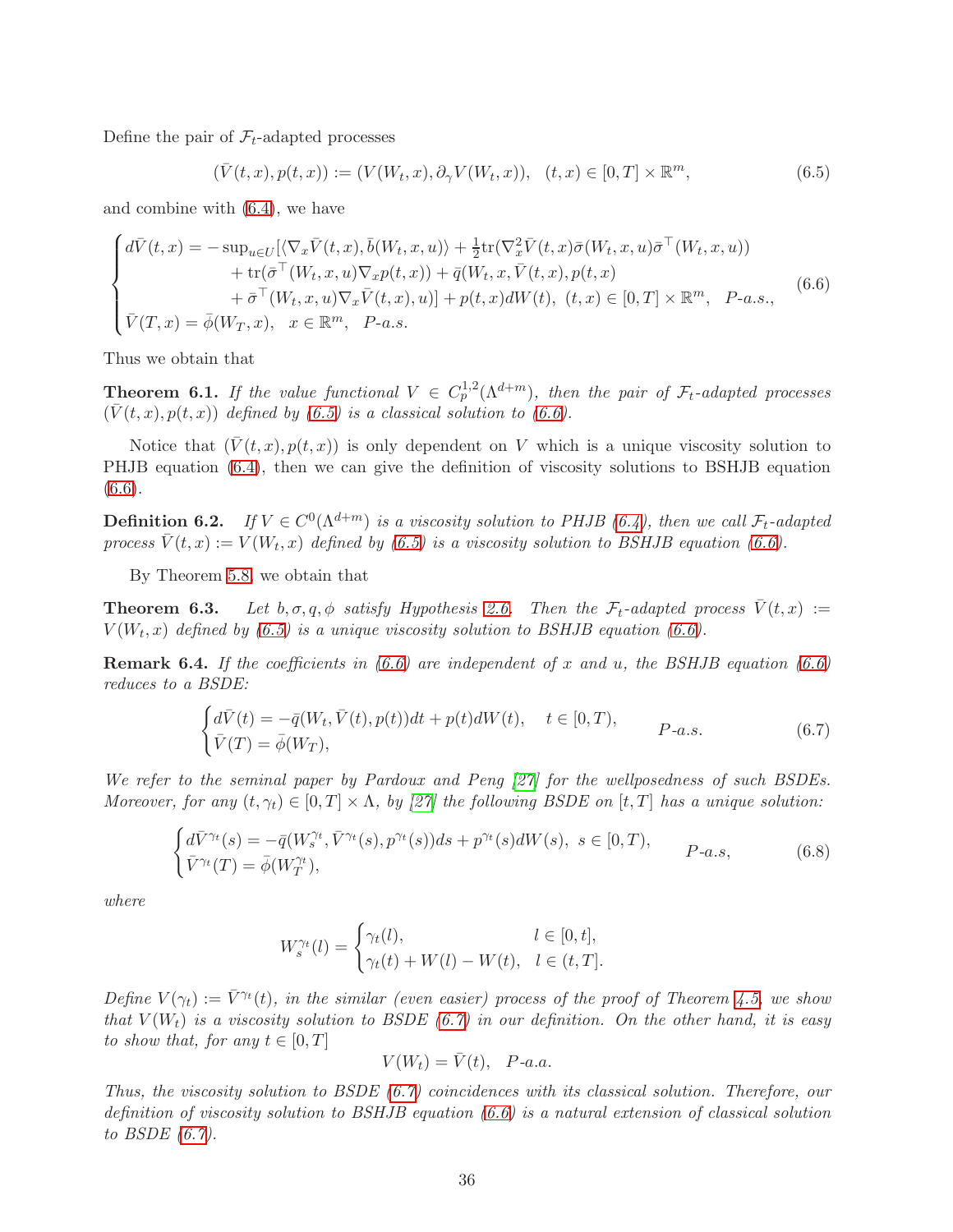# Appendix A Borwein-Preiss variational principle

**Proof (of Lemma [2.13\)](#page-7-1)**. Define sequences  $\{(t_i, \gamma_{t_i}^i)\}_{i \geq 1}$  and  $\{B_i\}_{i \geq 1}$  inductively starting with

<span id="page-36-2"></span>
$$
B_0 := \{ (s, \gamma_s) \in [t_0, T] \times \Lambda^{t_0} | f(\gamma_s) - \delta_0 \rho(\gamma_s, \gamma_{t_0}^0) \ge f(\gamma_{t_0}^0) \}. \tag{A.1}
$$

Since  $(t_0, \gamma_{t_0}^0) \in B_0$ ,  $B_0$  is nonempty. Moreover it is closed because both f and  $-\rho(\cdot, \gamma_{t_0}^0)$  are upper semicontinuous functionals. We also have that, for all  $(s, \gamma_s) \in B_0$ ,

<span id="page-36-6"></span>
$$
\delta_0 \rho(\gamma_s, \gamma_{t_0}^0) \le f(\gamma_s) - f(\gamma_{t_0}^0) \le \sup_{(s,\gamma_s) \in [t,T] \times \Lambda^t} f(\gamma_s) - f(\gamma_{t_0}^0) \le \varepsilon. \tag{A.2}
$$

Take  $(t_1, \gamma_{t_1}^1) \in B_0$  such that

<span id="page-36-3"></span>
$$
f(\gamma_{t_1}^1) - \delta_0 \rho(\gamma_{t_1}^1, \gamma_{t_0}^0) \ge \sup_{(s,\gamma_s)\in B_0} [f(\gamma_s) - \delta_0 \rho(\gamma_s, \gamma_{t_0}^0)] - \frac{\delta_1 \varepsilon}{2\delta_0},\tag{A.3}
$$

and define similarly

<span id="page-36-0"></span>
$$
B_1 := \left\{ (s, \gamma_s) \in B_0 \cap [t_1, T] \times \Lambda^{t_1} \middle| f(\gamma_s) - \sum_{k=0}^1 \delta_k \rho(\gamma_s, \gamma_{t_k}^k) \ge f(\gamma_{t_1}^1) - \delta_0 \rho(\gamma_{t_1}^1, \gamma_{t_0}^0) \right\}.
$$
 (A.4)

In general, suppose that we have defined  $(t_j, \gamma_t^j)$  $(t_j, t_j)$ ,  $B_j$  for  $j = 1, 2, \ldots, i - 1$  satisfying

<span id="page-36-1"></span>
$$
f(\gamma_{t_j}^j) - \sum_{k=0}^{j-1} \delta_k \rho(\gamma_{t_j}^j, \gamma_{t_k}^k) \ge \sup_{(s,\gamma_s)\in B_{j-1}} \left[ f(\gamma_s) - \sum_{k=0}^{j-1} \delta_k \rho(\gamma_s, \gamma_{t_k}^k) \right] - \frac{\delta_j \varepsilon}{2^j \delta_0},\tag{A.5}
$$

and

$$
B_j := \left\{ (s, \gamma_s) \in B_{j-1} \cap [t_j, T] \times \Lambda^{t_j} \middle| f(\gamma_s) - \sum_{k=0}^j \delta_k \rho(\gamma_s, \gamma_{t_k}^k) \ge f(\gamma_{t_j}^j) - \sum_{k=0}^{j-1} \delta_k \rho(\gamma_{t_j}^j, \gamma_{t_k}^k) \right\}.
$$
 (A.6)

We choose  $(t_i, \gamma_{t_i}^i) \in B_{i-1}$  such that

<span id="page-36-4"></span>
$$
f(\gamma_{t_i}^i) - \sum_{k=0}^{i-1} \delta_k \rho(\gamma_{t_i}^i, \gamma_{t_k}^k) \ge \sup_{(s,\gamma_s)\in B_{i-1}} \left[ f(\gamma_s) - \sum_{k=0}^{i-1} \delta_k \rho(\gamma_s, \gamma_{t_k}^k) \right] - \frac{\delta_i \varepsilon}{2^i \delta_0},\tag{A.7}
$$

and we define

<span id="page-36-5"></span>
$$
B_i := \left\{ (s, \gamma_s) \in B_{i-1} \cap [t_i, T] \times \Lambda^{t_i} \middle| f(\gamma_s) - \sum_{k=0}^i \delta_k \rho(\gamma_s, \gamma_{t_k}^k) \ge f(\gamma_{t_i}^i) - \sum_{k=0}^{i-1} \delta_k \rho(\gamma_{t_i}^i, \gamma_{t_k}^k) \right\}.
$$
 (A.8)

We can see that for every  $i = 1, 2, ..., B_i$  is a closed and nonempty set. It follows from  $(A.7)$  and  $(A.8)$  that, for all  $(s, \gamma_s) \in B_i$ ,

$$
\delta_i \rho(\gamma_s, \gamma_{t_i}^i) \leq \left[ f(\gamma_s) - \sum_{k=0}^{i-1} \delta_k \rho(\gamma_s, \gamma_{t_k}^k) \right] - \left[ f(\gamma_{t_i}^i) - \sum_{k=0}^{i-1} \delta_k \rho(\gamma_{t_i}^i, \gamma_{t_k}^k) \right]
$$
\n
$$
\leq \sup_{(s,\gamma_s)\in B_{i-1}} \left[ f(\gamma_s) - \sum_{k=0}^{i-1} \delta_k \rho(\gamma_s, \gamma_{t_k}^k) \right] - \left[ f(\gamma_{t_i}^i) - \sum_{k=0}^{i-1} \delta_k \rho(\gamma_{t_i}^i, \gamma_{t_k}^k) \right] \leq \frac{\delta_i \varepsilon}{2^i \delta_0},
$$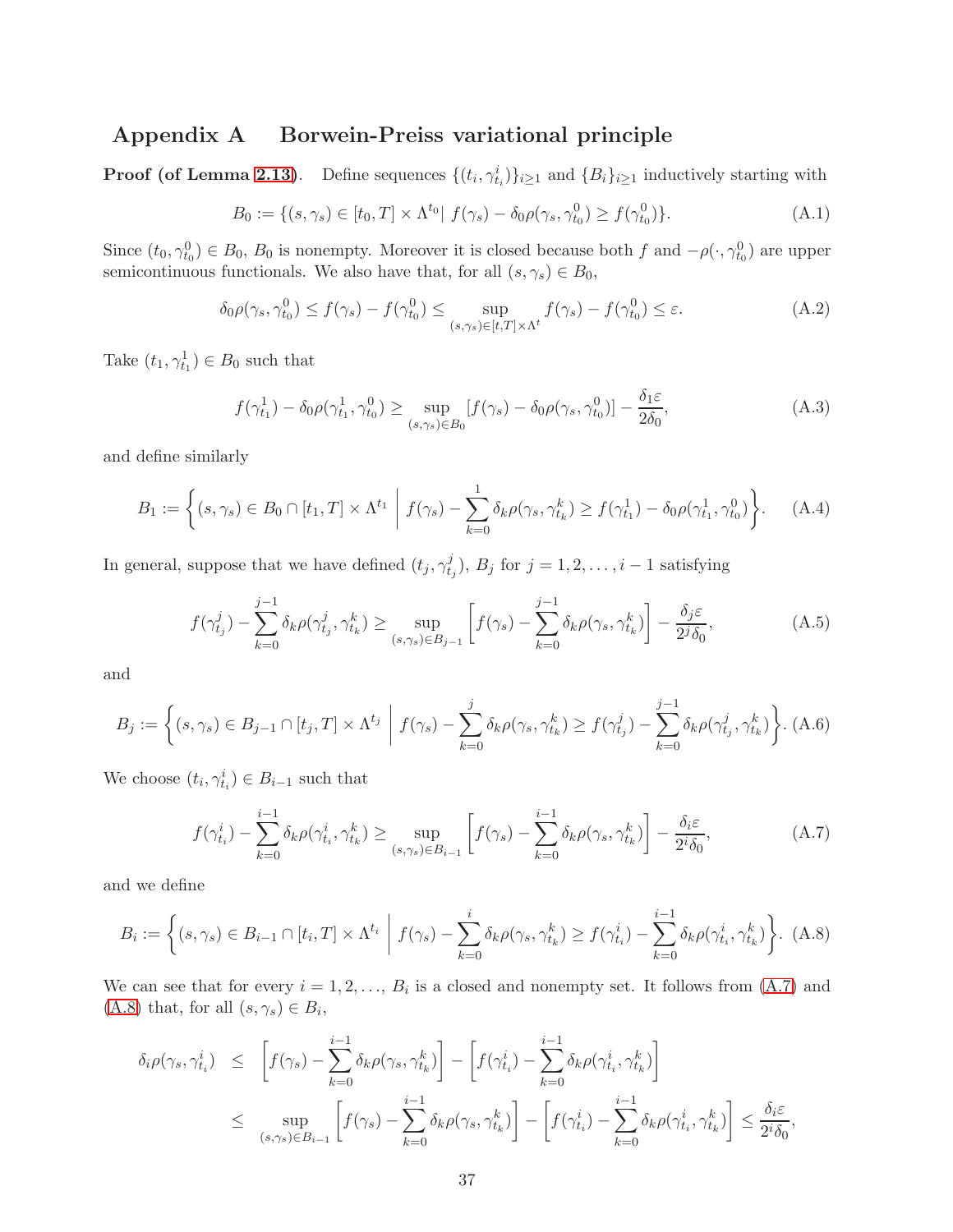which implies that

<span id="page-37-0"></span>
$$
\rho(\gamma_s, \gamma_{t_i}^i) \le \frac{\varepsilon}{2^i \delta_0}, \text{ for all } (s, \gamma_s) \in B_i.
$$
\n(A.9)

Since  $\rho$  is a gauge-type function, inequality [\(A.9\)](#page-37-0) implies that  $\sup_{(s,\gamma_s)\in B_i} d_{\infty}(\gamma_s, \gamma_{t_i}^i) \to 0$  as  $i \to \infty$ , and therefore,  $\sup_{(s,\gamma_s),(l,\eta_l)\in B_i} d_{\infty}(\gamma_s,\eta_l) \to 0$  as  $i\to\infty$ . Since  $[t,T] \times \Lambda^t$  is complete, by Cantor's intersection theorem there exists a unique  $(\hat{t}, \hat{\gamma}_i) \in \bigcap_{i=0}^{\infty} B_i$ . Obviously, we have  $d_{\infty}(\gamma_{t_i}^i, \hat{\gamma}_t) \to 0$ and  $t_i \uparrow \hat{t}$  as  $i \to \infty$ . Then  $(\hat{t}, \hat{\gamma}_{\hat{t}})$  satisfies (i) by [\(A.2\)](#page-36-6) and [\(A.9\)](#page-37-0). For any  $(s, \gamma_s) \in [\hat{t}, T] \times \Lambda^{\hat{t}}$  and  $(s, \gamma_s) \neq (\hat{t}, \hat{\gamma}_{\hat{t}})$ , we have  $(s, \gamma_s) \notin \bigcap_{i=0}^{\infty} B_i$ , and therefore, for some j,

<span id="page-37-2"></span>
$$
f(\gamma_s) - \sum_{k=0}^{\infty} \delta_k \rho(\gamma_s, \gamma_{t_k}^k) \le f(\gamma_s) - \sum_{k=0}^j \delta_k \rho(\gamma_s, \gamma_{t_k}^k) < f(\gamma_{t_j}^j) - \sum_{k=0}^{j-1} \delta_k \rho(\gamma_{t_j}^j, \gamma_{t_k}^k). \tag{A.10}
$$

On the other hand, it follows from [\(A.1\)](#page-36-2), [\(A.8\)](#page-36-5) and  $(\hat{t}, \hat{\gamma}_i) \in \bigcap_{i=0}^{\infty} B_i$  that, for any  $q \geq j$ ,

<span id="page-37-1"></span>
$$
f(\gamma_{t_0}^0) \leq f(\gamma_{t_j}^j) - \sum_{k=0}^{j-1} \delta_k \rho(\gamma_{t_j}^j, \gamma_{t_k}^k) \leq f(\gamma_{t_q}^q) - \sum_{k=0}^{q-1} \delta_k \rho(\gamma_{t_q}^q, \gamma_{t_k}^k)
$$
  

$$
\leq f(\hat{\gamma}_t) - \sum_{k=0}^{q} \delta_k \rho(\hat{\gamma}_t, \gamma_{t_k}^k).
$$
 (A.11)

Letting  $q \to \infty$  in [\(A.11\)](#page-37-1), we obtain

<span id="page-37-3"></span>
$$
f(\gamma_{t_0}^0) \le f(\gamma_{t_j}^j) - \sum_{k=0}^{j-1} \delta_k \rho(\gamma_{t_j}^j, \gamma_{t_k}^k) \le f(\hat{\gamma}_t) - \sum_{k=0}^{\infty} \delta_k \rho(\hat{\gamma}_t, \gamma_{t_k}^k),
$$
 (A.12)

which verifies (ii). Combining  $(A.10)$  and  $(A.12)$  yields (iii).  $\Box$ 

# Appendix B Existence and consistency for viscosity solutions.

**Proof (of Theorem [4.5\)](#page-14-0).** We let  $\varphi \in \mathcal{A}^+(\hat{\gamma}_t, V)$  with  $(\hat{t}, \hat{\gamma}_t) \in [0, T) \times \Lambda$ . For  $0 < \delta \leq T - \hat{t}$ , we have  $\hat{t} < \hat{t} + \delta \leq T$ , then by the DPP (Theorem [2.10\)](#page-7-0), we obtain the following result:

$$
0 = V(\hat{\gamma}_{\hat{t}}) - \varphi(\hat{\gamma}_{\hat{t}}) = \operatorname*{ess\,sup}_{u(\cdot) \in \mathcal{U}[\hat{t}, \hat{t} + \delta]} G^{\hat{\gamma}_{\hat{t}}, u}_{\hat{t}, t + \delta}[V(X^{\hat{\gamma}_{\hat{t}}, u}_{\hat{t} + \delta})] - \varphi(\hat{\gamma}_{\hat{t}}).
$$
\n(B.1)

Then, for any  $\varepsilon > 0$  and  $0 < \delta \leq T - \hat{t}$ , we can find a control  $u^{\varepsilon}(\cdot) \equiv u^{\varepsilon,\delta}(\cdot) \in \mathcal{U}[\hat{t}, \hat{t} + \delta]$  such that the following result holds:

<span id="page-37-5"></span>
$$
-\varepsilon \delta \le G_{\hat{t},\hat{t}+\delta}^{\hat{\gamma}_{\hat{t}},u^{\varepsilon}}[V(X_{\hat{t}+\delta}^{\hat{\gamma}_{\hat{t}},u^{\varepsilon}})] - \varphi(\hat{\gamma}_{\hat{t}}).
$$
\n(B.2)

We note that  $G_{\hat{i}}^{\hat{\gamma}_{\hat{t}},u^{\varepsilon}}$  $\frac{\hat{\gamma}_{\hat{t}}, u^{\varepsilon}}{s, \hat{t}+\delta} [V(X_{\hat{t}+\delta}^{\hat{\gamma}_{\hat{t}}, u^{\varepsilon}})]$  $\left(\begin{array}{c} \n\dot{\tau}+\delta\n\end{array}\right)$  is defined in terms of the solution of the BSDE:

<span id="page-37-4"></span>
$$
\begin{cases} dY^{\hat{\gamma}_{\hat{t}},u^{\varepsilon}}(s) = -q(X^{\hat{\gamma}_{\hat{t}},u^{\varepsilon}},Y^{\hat{\gamma}_{\hat{t}},u^{\varepsilon}}(s),Z^{\hat{\gamma}_{\hat{t}},u^{\varepsilon}}(s),u^{\varepsilon}(s))ds + Z^{\hat{\gamma}_{\hat{t}},u^{\varepsilon}}(s)dW(s), & s \in [\hat{t},\hat{t}+\delta],\\ Y^{\hat{\gamma}_{\hat{t}},u^{\varepsilon}}(\hat{t}+\delta) = V(X^{\hat{\gamma}_{\hat{t}},u^{\varepsilon}}_{\hat{t}+\delta}), \end{cases}
$$
(B.3)

by the following formula:

$$
G_{s,\hat{t}+\delta}^{\hat{\gamma}_{\hat{t}},u^{\varepsilon}}[V(X_{\hat{t}+\delta}^{\hat{\gamma}_{\hat{t}},u^{\varepsilon}})]=Y^{\hat{\gamma}_{\hat{t}},u^{\varepsilon}}(s),\quad s\in[\hat{t},\hat{t}+\delta].
$$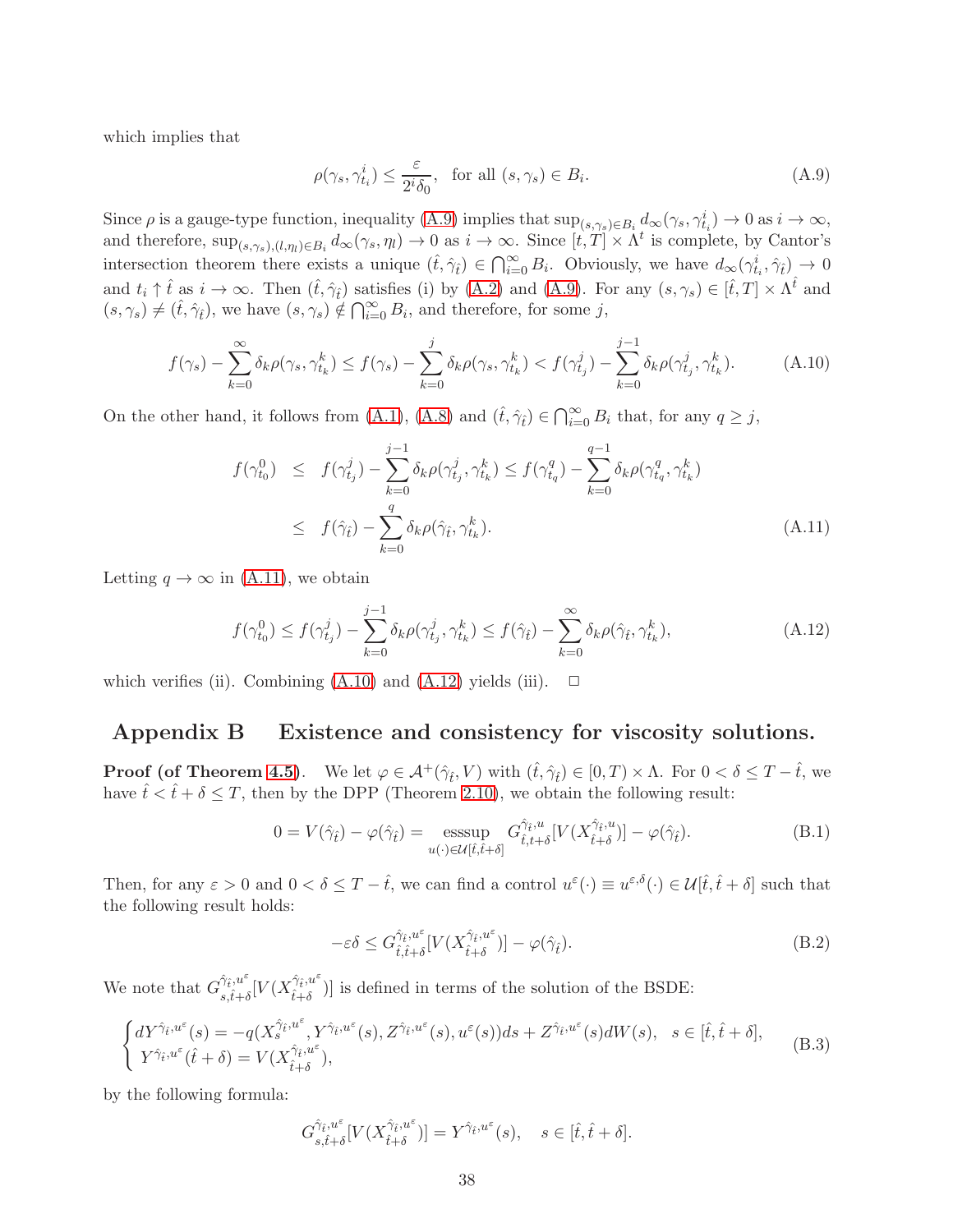Applying functional Itô formula [\(2.4\)](#page-38-0) to  $\varphi(X_s^{\hat{\gamma}_{\hat{t}},u^{\varepsilon}})$ , we get that

<span id="page-38-0"></span>
$$
\varphi(X_s^{\hat{\gamma}_t, u^{\varepsilon}}) = \varphi(\hat{\gamma}_t) + \int_t^s (\mathcal{L}\varphi)(X_l^{\hat{\gamma}_t, u^{\varepsilon}}, u^{\varepsilon}(l))dl - \int_t^s q(X_l^{\hat{\gamma}_t, u^{\varepsilon}}, \varphi(X_l^{\hat{\gamma}_t, u^{\varepsilon}}), \sigma^{\top}(X_l^{\hat{\gamma}_t, u^{\varepsilon}}, u^{\varepsilon}(l))
$$

$$
\times \partial_x \varphi(X_l^{\hat{\gamma}_t, u^{\varepsilon}}), u^{\varepsilon}(l))dl + \int_t^s [\sigma^{\top}(X_l^{\hat{\gamma}_t, u^{\varepsilon}}, u^{\varepsilon}(l))\partial_x \varphi(X_l^{\hat{\gamma}_t, u^{\varepsilon}})]dW(l), \tag{B.4}
$$

where

$$
(\mathcal{L}\varphi)(\gamma_t, u) = \partial_t \varphi(\gamma_t) + \langle \partial_x \varphi(\gamma_t), b(\gamma_t, u) \rangle + \frac{1}{2} \text{tr}[\partial_{xx} \varphi(\gamma_t) \sigma(\gamma_t, u) \sigma^\top(\gamma_t, u)] + q(\gamma_t, \varphi(\gamma_t), \sigma^\top(\gamma_t, u) \partial_x \varphi(\gamma_t), u), \qquad (t, \gamma_t, u) \in [0, T] \times \Lambda \times U.
$$

Set

$$
\begin{split} Y^{2,\hat{\gamma}_{\hat{t}},u^{\varepsilon}}(s) &:= \varphi(X^{\hat{\gamma}_{\hat{t}},u^{\varepsilon}}) - Y^{\hat{\gamma}_{\hat{t}},u^{\varepsilon}}(s), \quad s \in [\hat{t},\hat{t}+\delta],\\ Z^{2,\hat{\gamma}_{\hat{t}},u^{\varepsilon}}(s) &:= \sigma^{\top}(X^{\hat{\gamma}_{\hat{t}},u^{\varepsilon}}_{s},u^{\varepsilon}(s)) \partial_x \varphi(X^{\hat{\gamma}_{\hat{t}},u^{\varepsilon}}_{s}) - Z^{\hat{\gamma}_{\hat{t}},u^{\varepsilon}}(s), \quad s \in [\hat{t},\hat{t}+\delta]. \end{split}
$$

Comparing  $(B.3)$  and  $(B.4)$ , we have,  $P$ -a.s.,

$$
dY^{2,\hat{\gamma}_{\hat{t}},u^{\varepsilon}}(s)
$$
\n
$$
= [(\mathcal{L}\varphi)(X^{\hat{\gamma}_{\hat{t}},u^{\varepsilon}}_s, u^{\varepsilon}(s)) - q(X^{\hat{\gamma}_{\hat{t}},u^{\varepsilon}}_s, \varphi(X^{\hat{\gamma}_{\hat{t}},u^{\varepsilon}}_s), \sigma^{\top}(X^{\hat{\gamma}_{\hat{t}},u^{\varepsilon}}_s, u^{\varepsilon}(s))\partial_x\varphi(X^{\hat{\gamma}_{\hat{t}},u^{\varepsilon}}_s), u^{\varepsilon}(s))
$$
\n
$$
+ q(X^{\hat{\gamma}_{\hat{t}},u^{\varepsilon}}_s, Y^{\hat{\gamma}_{\hat{t}},u^{\varepsilon}}(s), Z^{\hat{\gamma}_{\hat{t}},u^{\varepsilon}}(s), u^{\varepsilon}(s))]ds + Z^{2,\hat{\gamma}_{\hat{t}},u^{\varepsilon}}(s)dW(s)
$$
\n
$$
= [(\mathcal{L}\varphi)(X^{\hat{\gamma}_{\hat{t}},u^{\varepsilon}}_s, u^{\varepsilon}(s)) - A(s)Y^{2,\hat{\gamma}_{\hat{t}},u^{\varepsilon}}(s) - (\bar{A}(s), Z^{2,\hat{\gamma}_{\hat{t}},u^{\varepsilon}}(s))_{\mathbb{R}^n}]ds + Z^{2,\hat{\gamma}_{\hat{t}},u^{\varepsilon}}(s)dW(s),
$$

where  $|A| \vee |\bar{A}| \leq L$ . Therefore, we obtain (see Proposition 2.2 in [\[16\]](#page-41-16))

<span id="page-38-1"></span>
$$
Y^{2,\hat{\gamma}_{\hat{t}},u^{\varepsilon}}(\hat{t}) = \mathbb{E}\bigg[Y^{2,\hat{\gamma}_{\hat{t}},u^{\varepsilon}}(\hat{t}+\delta)\Gamma^{\hat{t}}(\hat{t}+\delta) - \int_{\hat{t}}^{\hat{t}+\delta}\Gamma^{\hat{t}}(l)(\mathcal{L}\varphi)(X_l^{\hat{\gamma}_{\hat{t}},u^{\varepsilon}},u^{\varepsilon}(l))dl\bigg|\mathcal{F}_{\hat{t}}\bigg],\tag{B.5}
$$

where  $\Gamma^{\hat{t}}(\cdot)$  solves the linear SDE

$$
d\Gamma^{\hat{t}}(s) = \Gamma^{\hat{t}}(s)(A(s)ds + \bar{A}(s)dW(s)), \ s \in [\hat{t}, \hat{t} + \delta]; \quad \Gamma^{\hat{t}}(\hat{t}) = 1.
$$

Obviously,  $\Gamma^{\hat{t}} \geq 0$ . Combining [\(B.2\)](#page-37-5) and [\(B.5\)](#page-38-1), we have

<span id="page-38-3"></span>
$$
-\varepsilon \leq \frac{1}{\delta} \mathbb{E} \Bigg[ -Y^{2,\hat{\gamma}_{\hat{t}},u^{\varepsilon}}(\hat{t}+\delta) \Gamma^{\hat{t}}(\hat{t}+\delta) + \int_{\hat{t}}^{\hat{t}+\delta} \Gamma^{\hat{t}}(l) (\mathcal{L}\varphi) (X^{\hat{\gamma}_{\hat{t}},u^{\varepsilon}}_{l},u^{\varepsilon}(l))dl \Bigg]
$$
  
\n
$$
= -\frac{1}{\delta} \mathbb{E} \Bigg[ Y^{2,\hat{\gamma}_{\hat{t}},u^{\varepsilon}}(\hat{t}+\delta) \Gamma^{\hat{t}}(\hat{t}+\delta) \Bigg] + \frac{1}{\delta} \mathbb{E} \Bigg[ \int_{\hat{t}}^{\hat{t}+\delta} (\mathcal{L}\varphi)(\hat{\gamma}_{\hat{t}},u^{\varepsilon}(l))dl \Bigg]
$$
  
\n
$$
+ \frac{1}{\delta} \mathbb{E} \Bigg[ \int_{\hat{t}}^{\hat{t}+\delta} [(\mathcal{L}\varphi)(X^{\hat{\gamma}_{\hat{t}},u^{\varepsilon}}_{l},u^{\varepsilon}(l)) - (\mathcal{L}\varphi)(\hat{\gamma}_{\hat{t}},u^{\varepsilon}(l))]dl \Bigg]
$$
  
\n
$$
+ \frac{1}{\delta} \mathbb{E} \Bigg[ \int_{\hat{t}}^{\hat{t}+\delta} (\Gamma^{\hat{t}}(l)-1) (\mathcal{L}\varphi)(X^{\hat{\gamma}_{\hat{t}},u^{\varepsilon}}_{l},u^{\varepsilon}(l))dl \Bigg]
$$
  
\n
$$
:= I + II + III + IV. \tag{B.6}
$$

Since the coefficients in L satisfy linear growth condition, combining the regularity of  $\varphi \in C_p^{1,2}(\Lambda^{\hat{t}})$ , there exist a integer  $\bar{p} \geq 1$  and a constant  $C > 0$  independent of  $u \in U$  such that, for all  $(t, \gamma_t, u) \in$  $[0, T] \times \Lambda \times U$ ,

<span id="page-38-2"></span>
$$
|\varphi(\gamma_t)| \vee |(\mathcal{L}\varphi)(\gamma_t, u)| \le C(1 + ||\gamma_t||_0)^{\bar{p}}.
$$
 (B.7)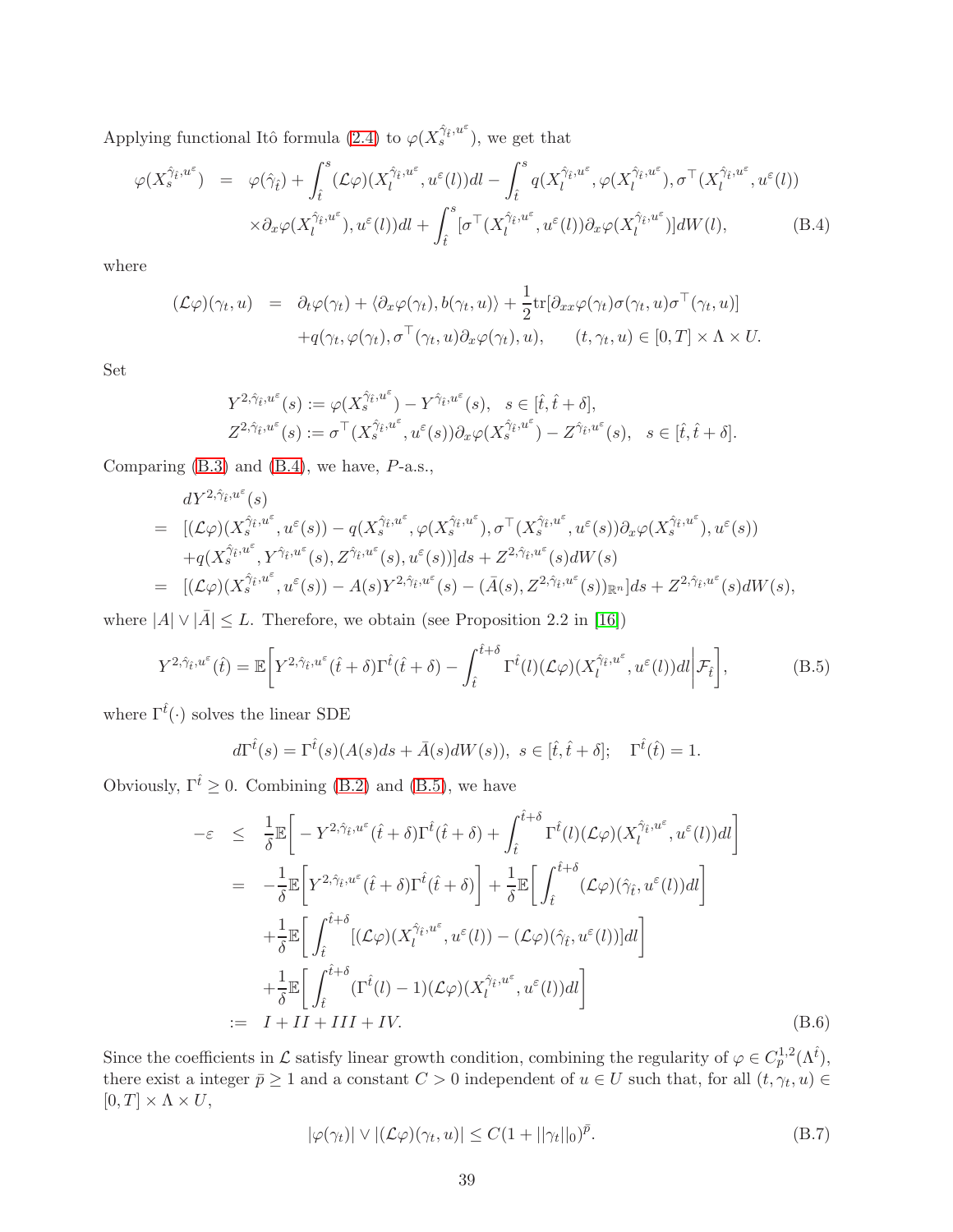In view of Lemma [2.7,](#page-6-0) we also have

$$
\sup_{u(\cdot)\in\mathcal{U}[\hat{t},\hat{t}+\delta]} \mathbb{E}[\sup_{\hat{t}\leq s\leq \hat{t}+\delta}|\Gamma^{\hat{t}}(s)-1|^2] \leq C\delta.
$$

Thus, by  $\varphi \in \mathcal{A}^+(\hat{\gamma}_i, V)$ ,

<span id="page-39-0"></span>
$$
I = -\frac{1}{\delta} \mathbb{E} \left[ \left( \varphi(X_{\hat{t}+\delta}^{\hat{\gamma}_{\hat{t}},u^{\varepsilon}}) - Y^{\hat{\gamma}_{\hat{t}},u^{\varepsilon}}(\hat{t}+\delta) \right) \Gamma^{\hat{t}}(\hat{t}+\delta) \right]
$$
  

$$
= \frac{1}{\delta} \mathbb{E} \left[ \left( V(X_{\hat{t}+\delta}^{\hat{\gamma}_{\hat{t}},u^{\varepsilon}}) - \varphi(X_{\hat{t}+\delta}^{\hat{\gamma}_{\hat{t}},u^{\varepsilon}}) \right) \Gamma^{\hat{t}}(\hat{t}+\delta) \right] \leq 0; \tag{B.8}
$$

<span id="page-39-1"></span>
$$
II \leq \frac{1}{\delta} \left[ \int_{\hat{t}}^{\hat{t}+\delta} \sup_{u \in U} (\mathcal{L}\varphi)(\hat{\gamma}_{\hat{t}}, u)dl \right] = \partial_t \varphi(\hat{\gamma}_{\hat{t}}) + \mathbf{H}(\hat{\gamma}_{\hat{t}}, \varphi(\hat{\gamma}_{\hat{t}}), \partial_x \varphi(\hat{\gamma}_{\hat{t}}), \partial_{xx} \varphi(\hat{\gamma}_{\hat{t}})).
$$
 (B.9)

Now we estimate higher order terms III and IV. By [\(B.7\)](#page-38-2) and the dominated convergence theorem,

$$
\lim_{\delta \to 0} \mathbb{E} \sup_{\hat{t} \le l \le \hat{t} + \delta} |(\mathcal{L}\varphi)(X_l^{\hat{\gamma}_{\hat{t}}, u^{\varepsilon}}, u^{\varepsilon}(l)) - (\mathcal{L}\varphi)(\hat{\gamma}_{\hat{t}}, u^{\varepsilon}(l))| = 0,
$$

then

<span id="page-39-3"></span>
$$
\lim_{\delta \to 0} |III| \leq \lim_{\delta \to 0} \sup_{\hat{t} \leq l \leq \hat{t} + \delta} \mathbb{E} |(\mathcal{L}\varphi)(X_l^{\hat{\gamma}_{\hat{t}}, u^{\varepsilon}}, u^{\varepsilon}(l)) - (\mathcal{L}\varphi)(\hat{\gamma}_{\hat{t}}, u^{\varepsilon}(l))| = 0; \tag{B.10}
$$

and, for some finite constant  $C > 0$ ,

<span id="page-39-2"></span>
$$
|IV| \leq \frac{1}{\delta} \int_{\hat{t}}^{\hat{t}+\delta} \mathbb{E}|\Gamma^{\hat{t}}(l) - 1||(\mathcal{L}\varphi)(X_l^{\hat{\gamma}_{\hat{t}},u^{\varepsilon}},u^{\varepsilon}(l)|dl
$$
  
\n
$$
\leq \frac{1}{\delta} \int_{\hat{t}}^{\hat{t}+\delta} (\mathbb{E}(\Gamma^{\hat{t}}(l) - 1)^2)^{\frac{1}{2}} (\mathbb{E}((\mathcal{L}\varphi)(X_l^{\hat{\gamma}_{\hat{t}},u^{\varepsilon}},u^{\varepsilon}(l))^2)^{\frac{1}{2}}dl
$$
  
\n
$$
\leq C(1 + ||\hat{\gamma}_{\hat{t}}||_0)^{\bar{p}} \delta^{\frac{1}{2}}.
$$
\n(B.11)

Substituting  $(B.8)$ ,  $(B.9)$  and  $(B.11)$  into  $(B.6)$ , we have

$$
-\varepsilon \leq \partial_t \varphi(\hat{\gamma}_t) + \mathbf{H}(\hat{\gamma}_t, \varphi(\hat{\gamma}_t), \partial_x \varphi(\hat{\gamma}_t), \partial_{xx} \varphi(\hat{\gamma}_t)) + III + C(1 + ||\hat{\gamma}_t||_0)^{\bar{p}} \delta^{\frac{1}{2}}.
$$
 (B.12)

Sending  $\delta$  to 0, by [\(B.10\)](#page-39-3), we have

$$
-\varepsilon \leq \partial_t \varphi(\hat{\gamma}_t) + \mathbf{H}(\hat{\gamma}_t, \varphi(\hat{\gamma}_t), \partial_x \varphi(\hat{\gamma}_t), \partial_{xx} \varphi(\hat{\gamma}_t)).
$$

By the arbitrariness of  $\varepsilon$ , we show V is a viscosity subsolution to [\(1.5\)](#page-36-1).

In a symmetric (even easier) way, we show that  $V$  is also a viscosity supersolution to equation [\(1.5\)](#page-36-1). This step completes the proof.  $\Box$ 

**Proof (of Theorem [4.6\)](#page-14-1)**. Assume v is a viscosity solution. It is clear that  $v(\gamma_T) = \phi(\gamma_T)$ for all  $\gamma_T \in \Lambda_T$ . For any  $(t, \gamma_t) \in [0, T) \times \Lambda$ , since  $v \in C_p^{1,2}(\Lambda)$ , by definition of viscosity solutions we see that

$$
\partial_t v(\gamma_t) + \mathbf{H}(\gamma_t, v(\gamma_t), \partial_x v(\gamma_t), \partial_{xx} v(\gamma_t)) = 0.
$$

On the other hand, assume v is a classical solution. Let  $\varphi \in \mathcal{A}^+(\gamma_t, v)$  with  $t \in [0, T)$ . For every  $\alpha \in \mathbb{R}^d$  and  $\beta \in \mathbb{R}^{d \times n}$ , let

$$
X(s) = \gamma_t(t) + \int_t^s \alpha dl + \int_t^s \beta dW(l), \quad s \in [t, T],
$$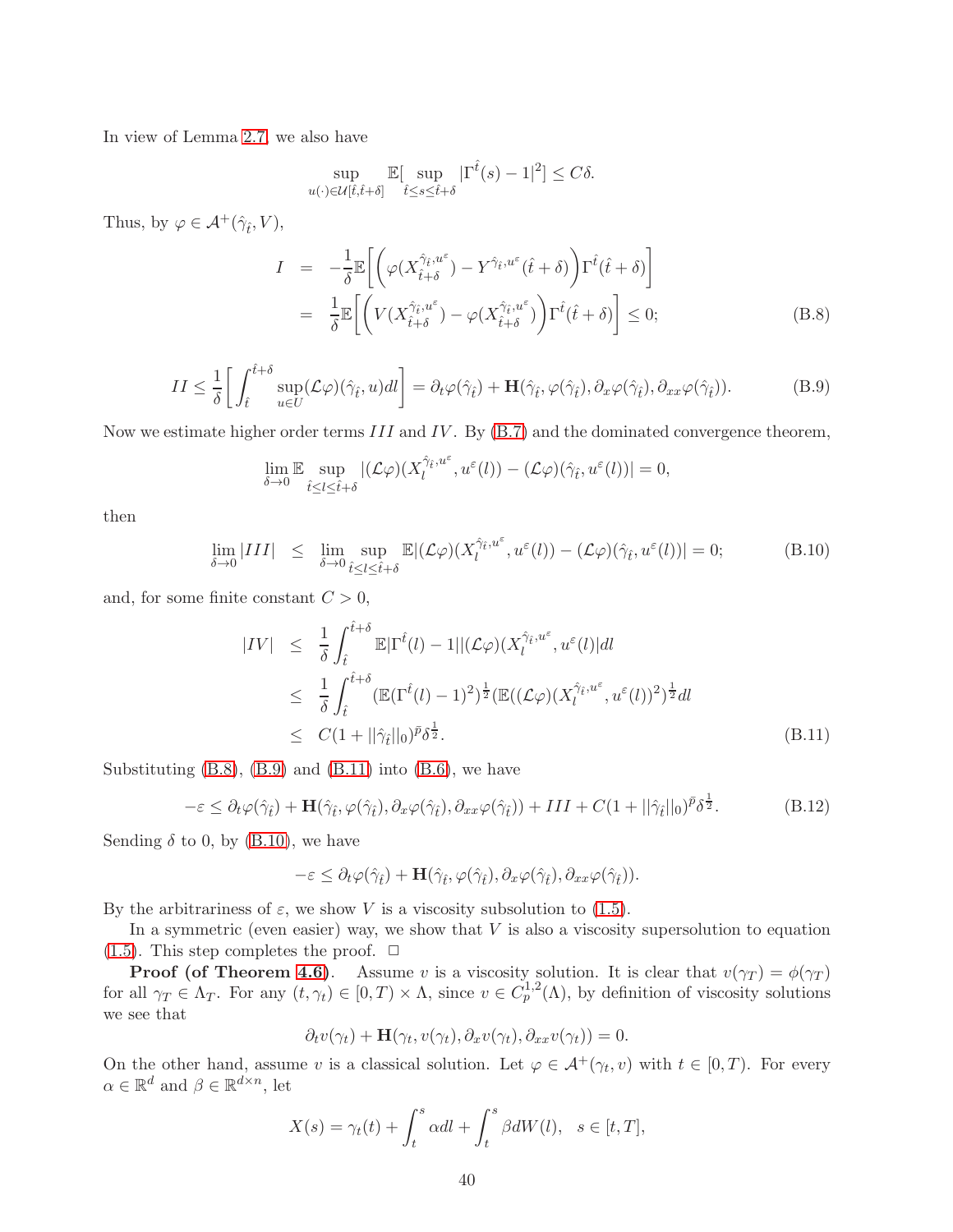and  $X(s) = \gamma_t(s)$ ,  $s \in [0, t)$ . Then  $X(\cdot)$  is a continuous semi-martingale on  $[0, T]$ . Applying functional Itô formula [\(2.4\)](#page-38-0) to  $\varphi$  and noticing that  $(v-\varphi)(\gamma_t) = 0$ , we have, for every  $0 < \delta \leq T-t$ ,

<span id="page-40-4"></span>
$$
0 \leq \mathbb{E}(\varphi - v)(X_{t+\delta})
$$
  
\n
$$
= \mathbb{E} \int_{t}^{t+\delta} [\partial_t(\varphi - v)(X_t) + \langle \partial_x(\varphi - v)(X_t), \alpha \rangle] dt + \frac{1}{2} \mathbb{E} \int_{t}^{t+\delta} \text{tr}((\partial_{xx}(\varphi - v)(X_t))\beta \beta^{\top}) dt
$$
  
\n
$$
= \mathbb{E} \int_{t}^{t+\delta} \widetilde{\mathcal{H}}(X_t) dt,
$$
\n(B.13)

where

$$
\widetilde{\mathcal{H}}(\eta_s) = \partial_t(\varphi - v)(\eta_s) + \langle \partial_x(\varphi - v)(\eta_s), \alpha \rangle + \frac{1}{2} \text{tr}((\partial_{xx}(\varphi - v)(\eta_s))\beta \beta^\top), \quad (s, \eta_s) \in [0, T] \times \Lambda.
$$

Letting  $\delta \rightarrow 0$  in [\(B.13\)](#page-40-4),

<span id="page-40-5"></span>
$$
\widetilde{\mathcal{H}}(\gamma_t) \ge 0. \tag{B.14}
$$

Let  $\beta = 0$ , by the arbitrariness of  $\alpha$ ,

$$
\partial_t \varphi(\gamma_t) \geq \partial_t v(\gamma_t), \quad \partial_x \varphi(\gamma_t) = \partial_x v(\gamma_t).
$$

Then, for every  $u \in U$ , let  $\beta = \sigma(\gamma_t, u)$  in [\(B.14\)](#page-40-5). Noting that  $\varphi(\gamma_t) = v(\gamma_t)$ , we have

$$
\partial_t \varphi(\gamma_t) + \langle \partial_x \varphi(\gamma_t), b(\gamma_t, u) \rangle + \frac{1}{2} \text{tr}(\partial_{xx} \varphi(\gamma_t) \sigma(\gamma_t, u) \sigma^\top(\gamma_t, u)) \n+ q(\gamma_t, \varphi(\gamma_t), \sigma^\top(\gamma_t, u) \partial_x \varphi(\gamma_t), u) \n\geq \partial_t v(\gamma_t) + \langle \partial_x v(\gamma_t), b(\gamma_t, u) \rangle + \frac{1}{2} \text{tr}(\partial_{xx} v(\gamma_t) \sigma(\gamma_t, u) \sigma^\top(\gamma_t, u)) \n+ q(\gamma_t, v(\gamma_t), \sigma^\top(\gamma_t, u) \partial_x v(\gamma_t), u).
$$

Note that  $\partial_t v(\gamma_t) + \mathbf{H}(\gamma_t, v(\gamma_t), \partial_x v(\gamma_t), \partial_{xx} v(\gamma_t)) = 0$ , taking the supremum over  $u \in U$ , we see that

$$
\partial_t \varphi(\gamma_t) + \mathbf{H}(\gamma_t, \varphi(\gamma_t), \partial_x \varphi(\gamma_t), \partial_{xx} \varphi(\gamma_t)) \geq \partial_t v(\gamma_t) + \mathbf{H}(\gamma_t, v(\gamma_t), \partial_x v(\gamma_t), \partial_{xx} v(\gamma_t)) = 0.
$$

Thus, we have that  $v$  is a viscosity subsolution of equation [\(1.5\)](#page-36-1). In a symmetric way, we show that v is also a viscosity supersolution to equation [\(1.5\)](#page-36-1).  $\Box$ 

# <span id="page-40-1"></span>References

- [1] A. Barrasso and F. Russo, Decoupled mild solutions of path-dependent PDEs and Integro PDEs represented by BSDEs driven by cadlag martingales, Potential Anal., 53 (2020), 449- 481.
- <span id="page-40-2"></span>[2] J. M. Borwein and Q. J. Zhu, Techniques of Variational Analysis, volume 20 of CMS Books in Mathematics/Ouvrages de Mathématiques de la SMC. Springer-Verlag, New York, 2005.
- <span id="page-40-3"></span>[3] R. Buckdahn, J, Li, Stochastic differential games and viscosity solutions of Hamilton-Jacobi-Bellman-Isaacs equations, SIAM J. Control Optim., 47 (2008), No. 1, 444-475.
- <span id="page-40-0"></span>[4] R. Cont and D.-A. Fournie, Change of variable formulas for non-anticipative functionals on path space, J. Funct. Anal., 259 (2010), no. 4, 1043-1072.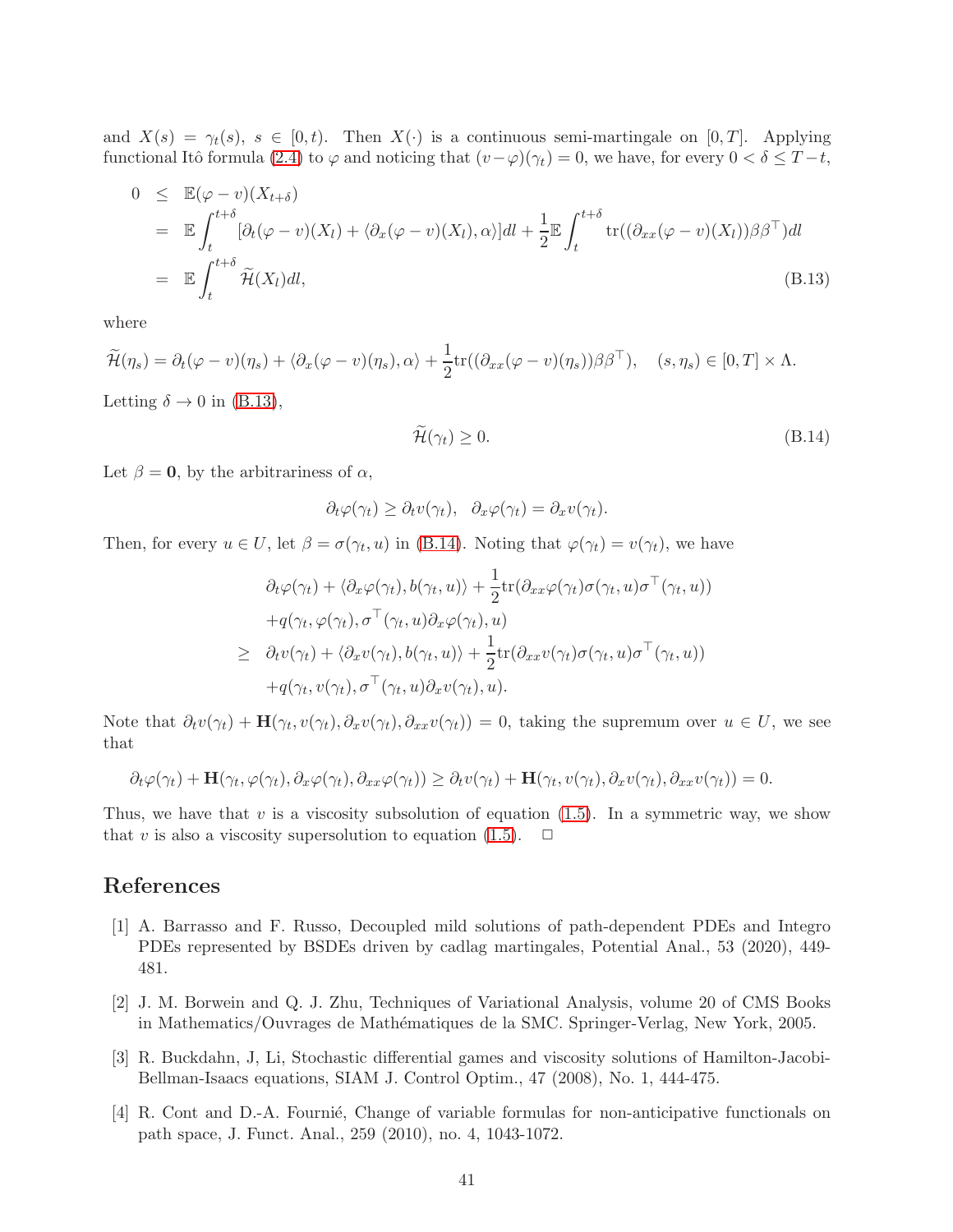- <span id="page-41-12"></span><span id="page-41-7"></span>[5] R. Cont and D.-A. Fournié, Functional Itô calculus and stochastic integral representation of martingales, Ann. Probab., 41 (2013), 109-133.
- <span id="page-41-14"></span>[6] A. Cosso and F. Russo, Strong-viscosity solutions: semilinear parabolic PDEs and pathdependent PDEs, Osaka J. Math., 56 (2019), 323-373.
- <span id="page-41-1"></span>[7] A. Cosso and F. Russo, Crandall-Lions viscosity solutions for path-dependent PDEs: The case of heat equation, [arXiv:1911.13095v](http://arxiv.org/abs/1911.13095)3.
- <span id="page-41-0"></span>[8] M. G. Crandall, H. Ishii, and P. L. Lions, User's guide to viscosity solutions of second order partial differential equations, Bull. Amer. Math. Soc., 27 (1992), 1-67.
- [9] M. G. Crandall, and P. L. Lions, Viscosity solutions of Hamilton-Jacobi equations, Trans. Amer. Math. Soc., 277 (1983), 1-42.
- <span id="page-41-11"></span><span id="page-41-6"></span>[10] B. Dupire, Functional Itô calculus, Preprint. Available at papers.ssrn.com, (2009).
- <span id="page-41-8"></span>[11] I. Ekren, Viscosity solutions of obstacle problems for fully nonlinear path-dependent PDEs, Stochastic Process. Appl., 127 (2017), 3966-3996.
- <span id="page-41-9"></span>[12] I. Ekren, C. Keller, N. Touzi and J. Zhang, On viscosity solutions of path dependent PDEs, Ann. Probab., 42 (2014), 204-236.
- <span id="page-41-10"></span>[13] I. Ekren, N. Touzi and J. Zhang, Viscosity solutions of fully nonlinear parabolic path dependent PDEs: Part I, Ann. Probab., 44 (2016), 1212-1253.
- <span id="page-41-15"></span>[14] I. Ekren, N. Touzi and J. Zhang, Viscosity solutions of fully nonlinear parabolic path dependent PDEs: Part II, Ann. Probab., 44 (2016), 2507-2553.
- <span id="page-41-16"></span>[15] I. Ekren and J. Zhang, Pseudo-Markovian viscosity solutions of fully nonlinear degenerate PPDEs, Probab. Uncertain. Quant. Risk, (2016) 1:6, DOI: 10.1186/s41546-016-0010-3.
- [16] N. El Karoui, S. Peng, and M. C. Quenez, Backward stochastic differential equations in finance, Mathematical Finance, 7 (1997), no. 1, 1-71.
- <span id="page-41-5"></span>[17] G. Fabbri, F. Gozzi, A. Święch, Stochastic Optimal Control in Infinite Dimension. Dynamic Programming and HJB Equations, in: Probability Theory and Stochastic Modelling, volume 82, Springer, 2017.
- <span id="page-41-2"></span>[18] W. H. Fleming and H. M. Soner, Controlled Markov Processes and Viscosity Solutions, volume 25, Springer Verlag, 2006.
- <span id="page-41-3"></span>[19] F. Gozzi, E. Rouy, A. Święch, Second order Hamilton-Jacobi equations in Hilbert spaces and stochastic boundary control, SIAM J. Control Optim., 38 (2000), no. 2, 400-430.
- <span id="page-41-17"></span><span id="page-41-13"></span>[20] I. A. Karatzas and S. E. Shreve, Brownian Motion and Stochastic Calculus, Springer, New York, 1991.
- [21] D. Leao, A. Ohashi and A. B. Simas, A weak version of path-dependent functional Itô calculus, Ann. Probab., 46 (2018), 3399-3441.
- <span id="page-41-4"></span>[22] P. L. Lions, Viscosity solutions of fully nonlinear second-order equations and optimal stochastic control in infinite dimensions. I. The case of bounded stochastic evolutions, Acta Math., 161 (1988), no. 3-4, 243-278.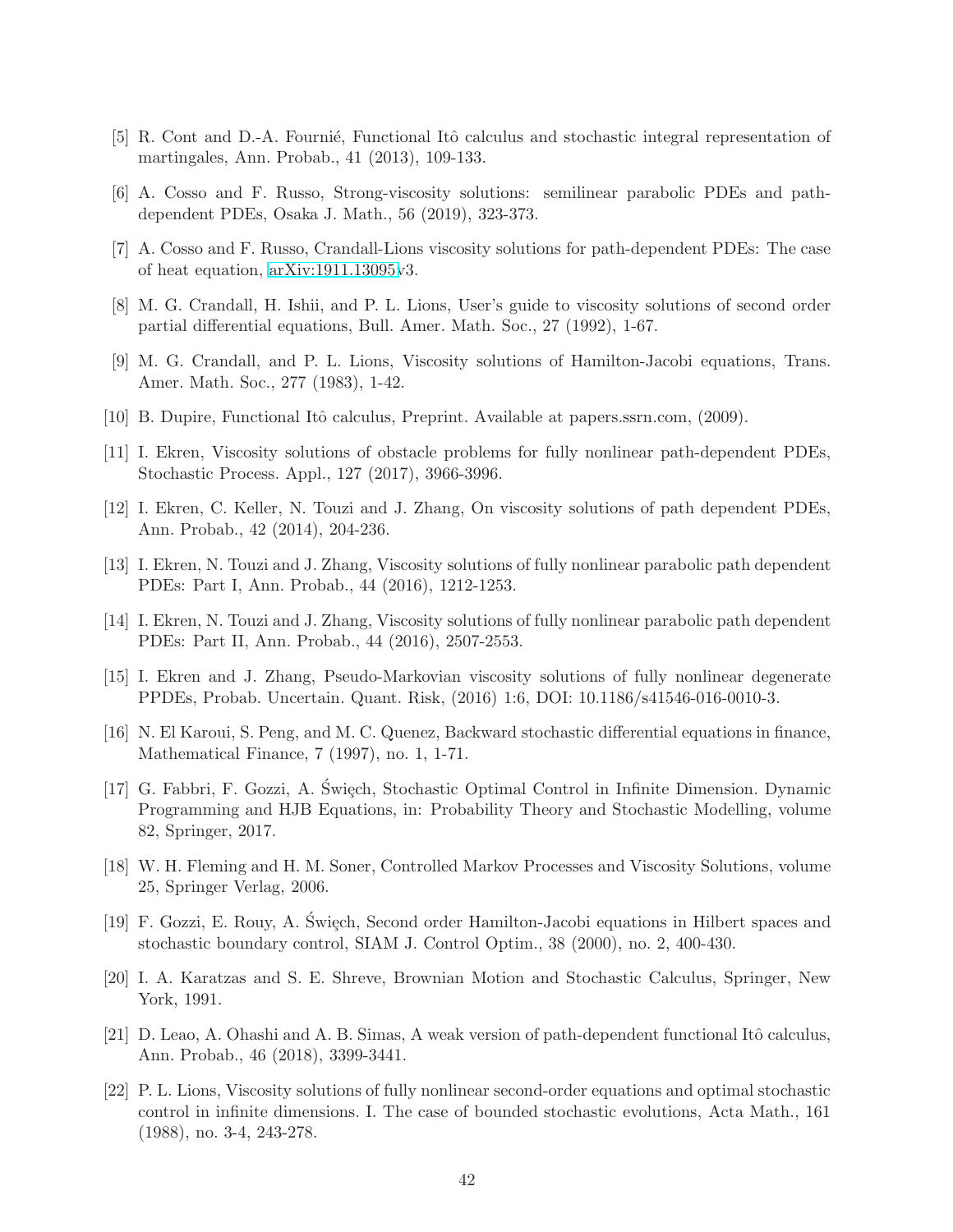- <span id="page-42-0"></span>[23] P. L. Lions, Viscosity solutions of fully nonlinear second-order equations and optimal stochastic control in infinite dimensions. II. Optimal control of Zakai's equation. in: Stochastic partial differential equations and applications, II, eds. G. Da Prato, L. Tubaro, 147-170, Lecture Notes in Mathematics 1390, Springer, 1989.
- <span id="page-42-1"></span>[24] P. L. Lions, Viscosity solutions of fully nonlinear second-order equations and optimal stochastic control in infinite dimensions. III. Uniqueness of viscosity solutions for general second-order equations, J. Funct. Anal., 86 (1989), no. 1, 1-18.
- <span id="page-42-13"></span><span id="page-42-11"></span>[25] N. Y. Lukoyanov, On viscosity solution of functional Hamilton-Jacobi type equations for hereditary systems, Proceedings of the Steklov Institute of Mathematics, 259 (2007), S190-S200.
- <span id="page-42-17"></span>[26] J. Ma and J. Yong, Adapted solution of a degenerate backward SPDE, with applications, Stochastic Process. Appl., 70 (1997), no. 1, 59-84.
- <span id="page-42-12"></span>[27] E. Pardoux and S. Peng, Adapted solution of a backward stochastic differential equation, Systems Control Lett., 14 (1990), 55-61.
- <span id="page-42-16"></span>[28] S. Peng, Stochastic Hamilton-Jacobi-Bellman equations, SIAM J. Control Optim., 30 (1992), 284-304.
- <span id="page-42-3"></span>[29] S. Peng, BSDE and stochastic optimizations, Topics in Stochastic Analysis, 1997.
- <span id="page-42-7"></span>[30] S. Peng, Note on viscosity solution of path-dependent PDE and G-martingales- 2nd version, [arXiv:1106.1144v](http://arxiv.org/abs/1106.1144)2, 2012.
- <span id="page-42-8"></span>[31] S. Peng and Y. Song, G-expectation weighted Sobolev spaces, backward SDE and path dependent PDE, J. Math. Soc. Japan, 67 (2015), 1725-1757.
- [32] S. Peng and F. Wang, BSDE, path-dependent PDE and nonlinear Feynman-Kac formula, Science China Math., 59 (2016), 19-36.
- <span id="page-42-14"></span>[33] J. Qiu, Weak solution for a class of fully nonlinear stochastic Hamilton-Jacobi-Bellman equations, Stochastic Process. Appl., 127 (2017), 1926-1959.
- <span id="page-42-15"></span>[34] J. Qiu, Viscosity solutions of stochastic Hamilton-Jacobi-Bellman equations, SIAM J. Control Optim., 56 (2018), 3708-3730.
- <span id="page-42-5"></span>[35] Z. Ren, Viscosity solutions of fully nonlinear elliptic path dependent partial differential equations, Ann. Appl. Probab., 26 (2016), 3381-3414.
- <span id="page-42-6"></span>[36] Z. Ren, N. Touzi, and J. Zhang, Comparison of viscosity solutions of fully nonlinear degenerate parabolic Path-dependent PDEs, SIAM J. Math. Anal., 49 (2017), 4093-4116.
- <span id="page-42-2"></span>[37] A. Swiech, "Unbounded" second order partial differential equations in infinite-dimensional Hilbert spaces, Comm. Partial Differential Equations 19, (1994), no. 11-12, 1999-2036.
- <span id="page-42-4"></span>[38] S. Tang, F. Zhang, Path-dependent optimal stochastic control and viscosity solution of associated Bellman equations, Discrete Cont. Dyn. Syst. -A, 35 (2015), no. 11, 5521-5553.
- <span id="page-42-9"></span>[39] F. Viens and J. Zhang, A martingale approach for fractional Brownian motions and related path dependent PDEs, Ann. Appl. Probab., 29 (2019), 3489-3540.
- <span id="page-42-10"></span>[40] H. Wang, J. Yong, and J. Zhang, Path dependent Feynman-Kac formual for forward backward stochastic Volterra integral equations, Annales de l'Institut Henri Poincare, accepted.